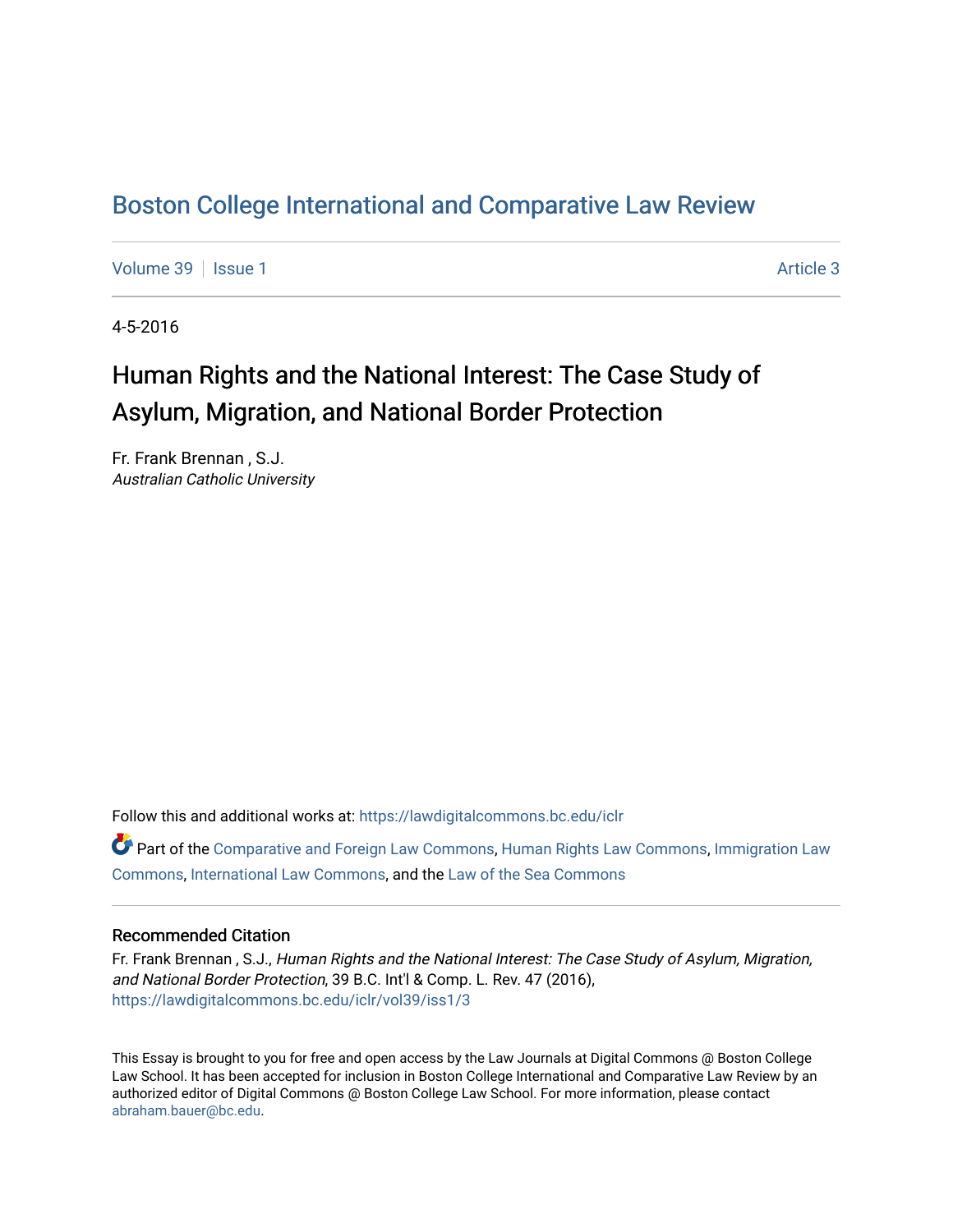# **HUMAN RIGHTS AND THE NATIONAL INTEREST: THE CASE STUDY OF ASYLUM, MIGRATION, AND NATIONAL BORDER PROTECTION**

## FR. FRANK BRENNAN S.J.[\\*](#page-1-0)

**Abstract:** Since World War II, Australia has been the destination of hundreds of thousands of migrants from countries all over the world. Throughout this time, the government has engaged in different policies of border monitoring, protection, and enforcement. This Essay contends that the government should not waiver in its enforcement of its border, and it should continue to prevent the illegal entry of migrants into Australia. It, however, must do so fairly and compassionately in order to ensure that it protects the human rights of migrants. This argument is supported by the fact that the current international legal order doesn't provide any further obligations on the state to migrants. Asylum seekers, however, have distinct legal rights from migrants, but distinguishing asylum seekers from migrants is not easy because no bright line exists. By examining the policies of the United States and the European Union while considering the religious discourse of refugees, this Essay concludes that Australia must reexamine its current approach to stopping the boats.

#### **INTRODUCTION**

On my way to Boston, I spent a week in August 2014 on the U.S.-Mexico border visiting the Kino Border Initiative at Nogales (KBI). I visited the spot at the border fence where Cardinal Seán Patrick O'Malley, the Archbishop of Boston, celebrated mass, reaching through the steel girders to give communion to persons on the other side of the border. I heard some of the stories about the desperate attempts of border crossers, many of whom were children fleeing impossibly lawless situations back home heading for the safety of their dreams with relatives already resident in the United States. Fr. Sean Carroll S.J., Director of KBI, told me that the number of people coming to the border has tapered off, in part because of Mexico's southern border plan with Mexican state officials running stricter checkpoints and police activities in origin countries,

 $\overline{a}$ 

<span id="page-1-0"></span>**<sup>©</sup>** 2016, Fr. Frank Brennan S.J. All rights reserved.<br><sup>\*</sup> Fr. Frank Brennan S.J. is a professor of law at Australian Catholic University and an adjunct professor of law at the Australian National University. In 2014–15, he was the Gasson Chair at Boston College Law School.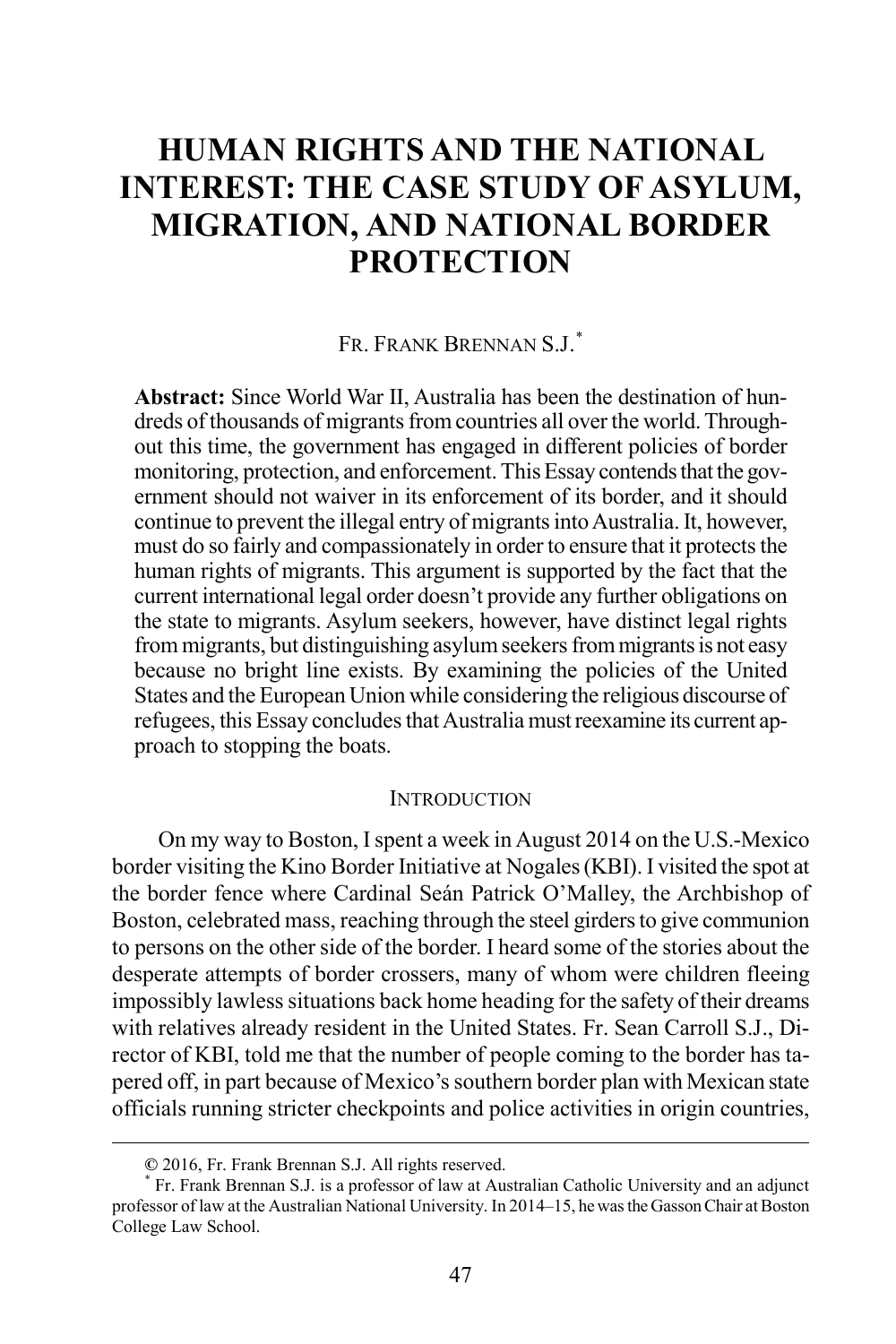like Honduras, that make it more difficult for children to escape. The Mexican southern border plan could not be implemented without U.S. funding. The cu-mulative effect is "the externalization of the U.S. border."<sup>[1](#page-2-1)</sup>

<span id="page-2-0"></span>As an Australian, this experience made me consider my own country's history of externalizing its border.<sup>[2](#page-2-2)</sup> Australia, an island-nation continent, is a nation state first founded on Aboriginal dispossession that has become a very multi-cultural society.<sup>[3](#page-2-3)</sup> Since World War II, it is a nation re-founded on migration from every country on earth. [4](#page-2-4) Australia has a generous, ordered, and wellpoliced immigration policy.[5](#page-2-5) Australia has been particularly generous receiv-ing refugees fleeing conflicts across the globe.<sup>[6](#page-2-6)</sup> Refugees come to Australia on business or tourist visas and then claim asylum upon arrival in Australia.<sup>[7](#page-2-7)</sup> Some refugees arrive by boat, uninvited and unscreened.<sup>[8](#page-2-8)</sup> Australian governments of both political persuasions (the conservative Liberal Party and the social democratic Labor Party) have expressed a strong preference for the maintenance of an orderly migration program of all types of refugees, including the reception of an annual quota of refugees chosen from abroad, usually in consultation with the United Nations High Commissioner for Refugees (UN-HCR).<sup>[9](#page-2-9)</sup> At the same time, ever since the first boatloads of Vietnamese asylum seekers arrived in Darwin in 1976, the Australian government, regardless of political party, has had a strong commitment to stopping illegal entry of refugees into the country while maintaining programs for the resettlement of prov-en refugees.<sup>[10](#page-2-10)</sup> Furthermore, the Australian public tends to reward political par-

<span id="page-2-4"></span><span id="page-2-3"></span><span id="page-2-2"></span> $\frac{2}{3}$  FRANK BRENNAN, TAMPERING WITH ASYLUM 97–99 (2d ed. 2007) [hereinafter BRENNAN, TAMPERING WITH ASYLUM]. 3

- <span id="page-2-5"></span>
- 
- $\int_8^7$  *Id.* at 100–01.

<span id="page-2-1"></span> $<sup>1</sup>$  Interview with Fr. Sean Carroll S.J., Director, Kino Border Initiative, in Nogales, AZ (Apr. 2,</sup> 2015). <sup>2</sup>

 $^3$  FRANK BRENNAN, SHARING THE COUNTRY  $1\text{--}13$  (2d ed. 2004).  $^4$   $Id.$ 

<sup>5</sup> BRENNAN, TAMPERING WITH ASYLUM, *supra* note [2,](#page-2-0) at 1–14. <sup>6</sup> *Id.*

<span id="page-2-9"></span><span id="page-2-8"></span><span id="page-2-7"></span><span id="page-2-6"></span><sup>&</sup>lt;sup>9</sup> See Austl. Labor Party, National Platform: A Smart, Modern, Fair Australia 143-48 (July 2015), http://parlinfo.aph.gov.au/parlInfo/download/library/partypol/4092234/upload\_binary/4092234.pdf; fileType=application%2Fpdf#search=%22library/partypol/4092234%22 [https://perma.cc/CYZ8- ALDD]; The Coalition's Policy to Clear Labor's 30,000 Border Failure Backlog 2–9 (Aug. 2013), http:// lpaweb-static.s3.amazonaws.com/Policies/ClearLabor30000BorderFailureBacklog.pdf [https://perma.cc/ R96P-LCDQ].

<span id="page-2-10"></span><sup>10</sup> *See* INFORMATION AND RESEARCH SERVICES, AUSTRALIA AND REFUGEES, 1901–2002: AN-NOTATED CHRONOLOGY BASED ON OFFICIAL SOURCE: SUMMARY 9 (2003), http://parlinfo.aph. gov.au/parlInfo/download/library/prspub/90N96/upload\_binary/90N96.pdf;fileType=application%2 Fpdf#search=%22library/prspub/90N96%22 [https://perma.cc/4JE4-PKHX].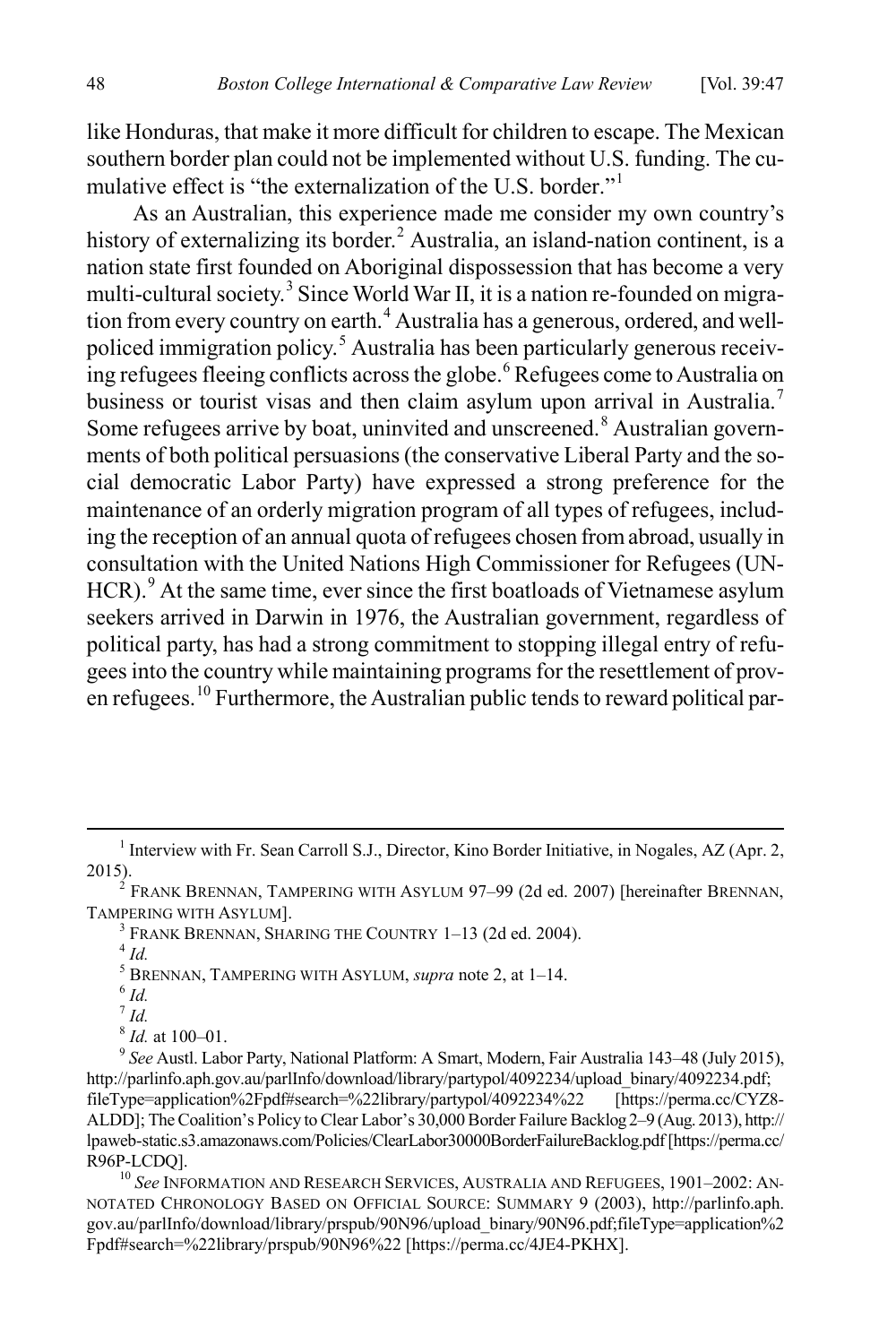ties that can deliver on the election pledge to stop refugees entering the country illegally.<sup>[11](#page-3-2)</sup>

<span id="page-3-1"></span><span id="page-3-0"></span>When last at Boston College ten years ago, I worked on the second edition of my book *Tampering with Asylum*. [12](#page-3-3) That book and my advocacy made a modest contribution, along with the efforts of many others, to convince the newly elected Labor government under Prime Minister Kevin Rudd to wind back the so-called "Pacific Solution" instituted by the Howard Government in 2001, as boatloads of asylum seekers started arriving in Australian territorial waters from Indonesia.<sup>[13](#page-3-4)</sup> This time these refugees did not originate in South-east Asia but came mainly from faraway Afghanistan, Iraq, and Iran.<sup>[14](#page-3-5)</sup> They had not fled Indonesia fearing persecution but had continued their global journey towards Australia seeking protection, recognition as refugees, and a new life.<sup>[15](#page-3-6)</sup> In 2008, the reforms instituted by the Rudd government resulted in refu-gees arriving by boat in numbers not previously experienced.<sup>[16](#page-3-7)</sup> These results proved that commentators like myself were wrong. In *Tampering with Asylum*, I provided a checklist of legal and policy reforms—most of which were enact-ed by the Rudd government.<sup>[17](#page-3-8)</sup> I wrote: "There is no reason to think that our onshore caseload will increase exponentially given the improved regional arrangements, the virtual offshore border and the tighter controls within Australian territory."[18](#page-3-9) During seven years of the Rudd and Gillard Labor govern-ments, over 50,000 asylum seekers arrived by boat.<sup>[19](#page-3-10)</sup> There were at least 1100 lives lost at sea.<sup>[20](#page-3-11)</sup> By the time the Rudd government was voted out of office, government intelligence sources advised that the number could rise to 60,000 per annum.[21](#page-3-12) For a country of nearly 23,000,000 people with an annual migra-

<span id="page-3-8"></span><span id="page-3-7"></span><span id="page-3-6"></span><span id="page-3-5"></span>SERVS., BOAT ARRIVALS IN AUSTRALIA SINCE 1976, at 22–23 (2013); *Australia's "Pacific Solution"*  Draws to a Close, supra note 13.<br><sup>17</sup> BRENNAN, TAMPERING WITH ASYLUM, *supra* not[e 2,](#page-2-0) at 260–61.<br><sup>18</sup> Id. at 261.<br><sup>19</sup> See PHILLIPS & SPINKS, *supra* not[e 16,](#page-3-1) at 22–23.<br><sup>20</sup> See Mary Anne Kenny, *FactCheck: Did 1200 Refuge* 

<span id="page-3-2"></span> <sup>11</sup> *See* Wayne Errington, *The Empire Strikes Back: Mainstream Media Still Matters*, *in* ABBOTT'S GAMBIT: THE 2013 AUSTRALIAN FEDERAL ELECTION 67, 69 (Carol Johnson et al. eds., 2013); James Jupp, *Ethnic Voting and Asylum Issues, in ABBOTT'S GAMBIT, supra, 323, 325–26.*<br><sup>12</sup> See generally BRENNAN, TAMPERING WITH ASYLUM, *supra* note 2.<br><sup>13</sup> See Australia's "Pacific Solution" Draws to a Close, UNHCR (Feb. 11,

<span id="page-3-4"></span><span id="page-3-3"></span>unhcr.org/47b04d074.html [https://perma.cc/5B4D-4V67]; *Flight from Nauru Ends Pacific Solution*, SYDNEY MORNING HERALD (Feb. 8, 2008), http://www.smh.com.au/national/flight-from-nauru-endspacific-solution-20080207-1qww [https://perma.cc/Y5GM-9HNC].<br><sup>14</sup> BRENNAN, TAMPERING WITH ASYLUM, *supra* not[e 2,](#page-2-0) at 48.<br><sup>15</sup> See id.<br><sup>16</sup> See JANET PHILLIPS & HARRIET SPINKS, PARLIAMENT OF AUSTL.: DEP'T OF PARLIAMENTARY

<span id="page-3-11"></span><span id="page-3-10"></span><span id="page-3-9"></span>VERSATION (Mar. 3, 2015, 2:27 PM), http://theconversation.com/factcheck-did-1200-refugees-die-atsea-under-labor-38094 [https://perma.cc/BB7K-V6HP].<br><sup>21</sup> Personal Communication from Kevin Rudd, Prime Minister of Austl., to author (July 20,

<span id="page-3-12"></span><sup>2013).</sup>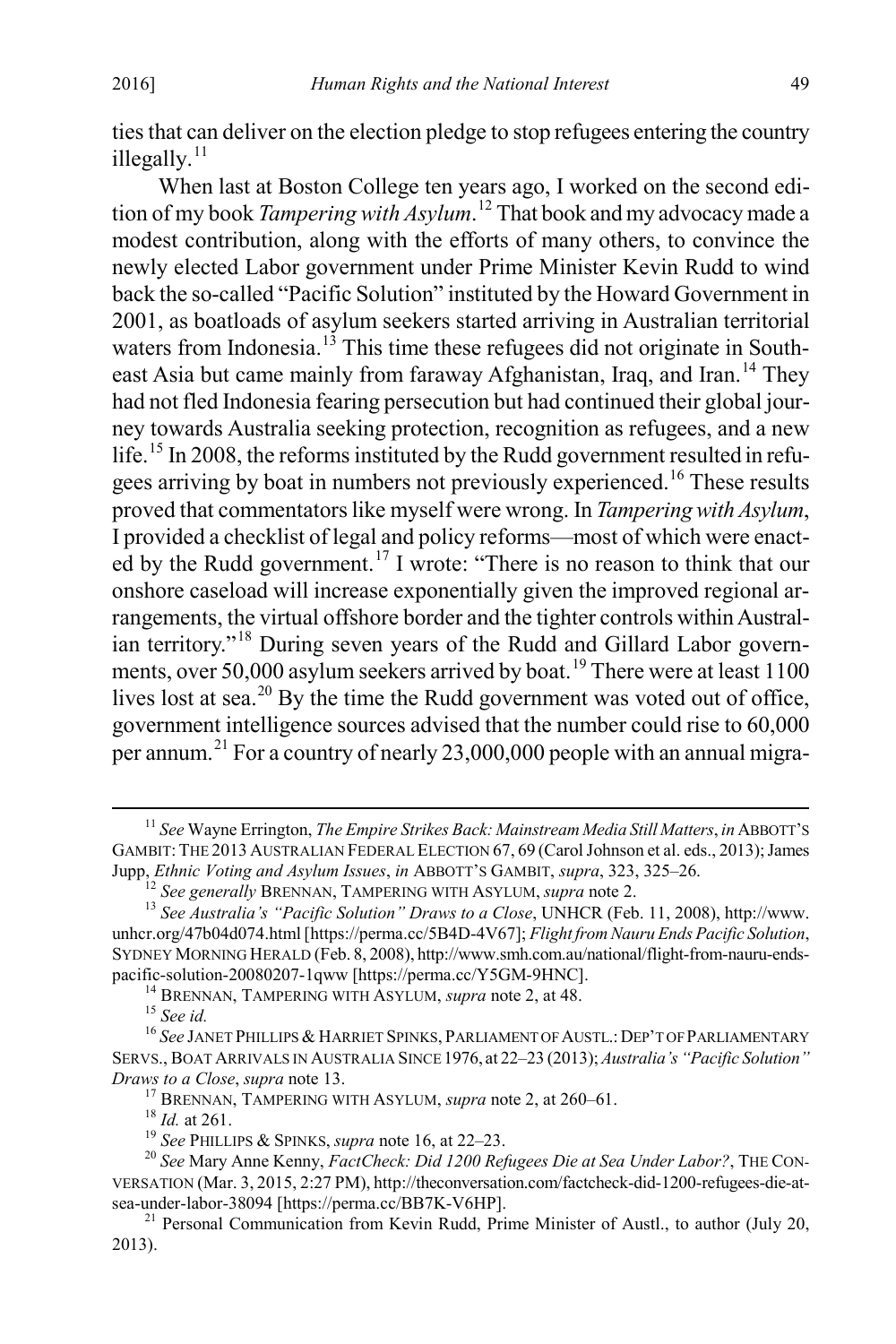tion intake of 190,000 for skilled migrants and family reunion purposes and an additional 13,750 places available for humanitarian cases, this was a projected arrival rate which would skew the composition of the migration program very significantly—removing all prospect of offering places to offshore refugees or other persons in desperate humanitarian need.<sup>[22](#page-4-0)</sup> At its most generous, Australia recently has provided  $20,000$  humanitarian places per year.<sup>[23](#page-4-1)</sup>

<span id="page-4-8"></span><span id="page-4-7"></span>Still, several organizations have called for increased acceptances due to the increased flow of refugees.<sup>[24](#page-4-2)</sup> Community groups supportive of refugees have asked the government to "increase the annual humanitarian intake to a minimum of 25,000, or no less than 15 per cent [sic] of the annual migration intake, whichever is higher."<sup>[25](#page-4-3)</sup> In 2012, an expert panel on asylum seekers recommended that Australia increase its humanitarian intake to 27,000 places per annum by  $2017<sup>26</sup>$  $2017<sup>26</sup>$  $2017<sup>26</sup>$  There is a modest Community Proposal Project in place allowing community groups to sponsor up to 500 refugees per year who would not otherwise be chosen to come to Australia.<sup>[27](#page-4-5)</sup> But 500 places are then deducted from the existing annual refugee quota, and the visa fees are prohibitive for the most recently arrived refugee groups.<sup>[28](#page-4-6)</sup>

<span id="page-4-0"></span><sup>22</sup> See Migration Programme Statistics, AUSTL. GOV'T DEP'T OF IMMIGRATION & BORDER PROT., http://www.border.gov.au/about/reports-publications/research-statistics/statistics/live-in-australia/ migration-programme [perma.cc/M765-KFEC] (last updated May 2014); *The World Factbook: Australia*, CENT.INTELLIGENCE AGENCY LIBRARY, https://www.cia.gov/library/publications/the-worldfactbook/geos/as.html [perma.cc/29C5-PNSL] (last updated Jan. 28, 2016). A full 68% of people migrating to Australia are skilled migrants and 32% are from family-visa streams. *Migration Programme Statistics*, *supra*. These groups can be further broken down: skilled migrants (38% employer sponsored; 34% skilled independent; 22% state, territory, and regional nominated; and 6% business) and family reunion (79% partner, 14% parent, 6% child, and 1% other). *Id*.

<span id="page-4-1"></span><sup>23</sup> See Elibritt Karlsen, Parliamentary Library, Refugee Resettlement to Australia: What Are the Facts? 8 (2015). The number in program year 2012–13 was 20,019 and has since decreased to about 13,750. *See id.* <sup>24</sup> *See, e.g.*, BOB DOUGLAS,CLAIRE HIGGINS, ARJA KESKI-NUMMI,JANE MCADAM &TRAVERS

<span id="page-4-2"></span>MCLEAD, BEYOND THE BOATS: BUILDING AN ASYLUM AND REFUGEE POLICY FOR THE LONG TERM <sup>16</sup> (2015). 25 *Id.* <sup>26</sup> Paris Aristotle, *People Who Are Waiting Assessment in Australia Should Be Able to Apply for* 

<span id="page-4-4"></span><span id="page-4-3"></span>*Work Rights*, *in* BEYOND THE BOATS: BUILDING AN ASYLUM AND REFUGEE POLICY FOR THE LONG TERM 60, at 61 (2015); ANGUS HOUSTON, PARIS ARISTOTLE & MICHAEL L'ESTRANGE, REPORT OF THE EXPERT PANEL ON ASYLUM SEEKERS 14 (2012). <sup>27</sup> *See* AUSTL. GOV'T, COMMUNITY PROPOSAL PILOT 1 (2015). 28 *See id.* a[t 2.](#page-2-0) The 2015 fee schedule set a base fee of AUD 2680 per applicant and a second

<span id="page-4-6"></span><span id="page-4-5"></span>installment of AUD 16,444 for the primary applicant and AUD 2680 for each secondary applicant. *See Fees and Charges for Visas*, AUSTL. GOV'T DEP'T OF IMMIGRATION & BORDER PROT., http:// www.border.gov.au/Trav/Visa/Fees [https://perma.cc/67DH-SUU6] (scroll to "Current visa pricing table," select "other," select "Humanitarian program applications," and scroll to "Refugee and Humanitarian visa applications made under the Community Proposal Pilot in the offshore component of the Humanitarian Program").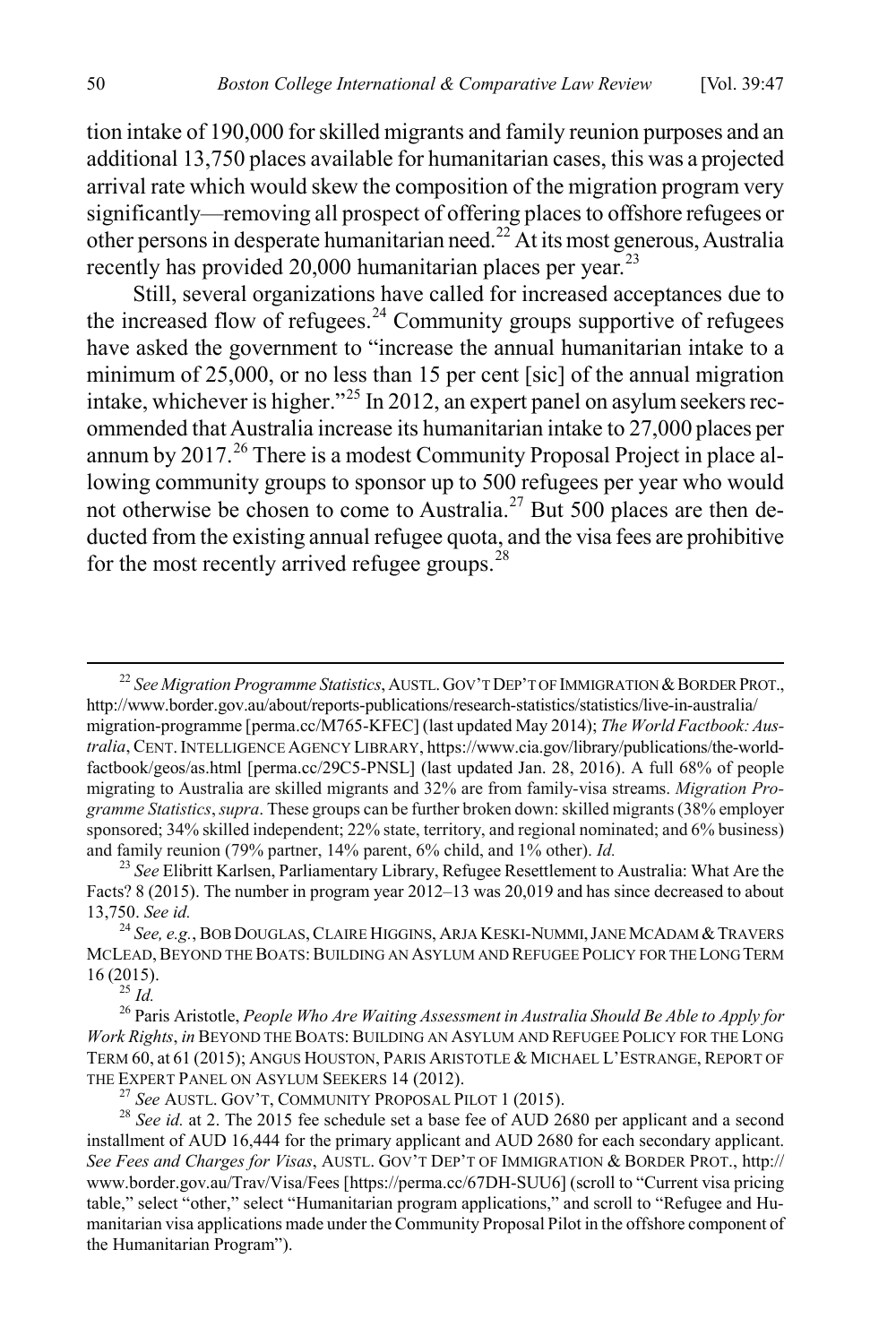The current government has cut the humanitarian caseload from 20,000 places to a mean  $13,750$  places.<sup>[29](#page-5-1)</sup> This provides for a minimum of 11,000 plac-es offshore (including up to 1000 places for women at risk).<sup>[30](#page-5-2)</sup> In 2014 and 2015, a full  $\frac{4400}{9}$  of these places went to Syrian and Iraqi refugees.<sup>[31](#page-5-3)</sup> There are over 70,000 processed applications for these 11,000 places.<sup>[32](#page-5-4)</sup> Most of these places are for refugees, but there are some places for persons in special human-itarian need who can be sponsored by community members.<sup>[33](#page-5-5)</sup> The remaining allocation is for onshore asylum seekers who entered Australia on a visa and then successfully claimed refugee status.<sup>[34](#page-5-6)</sup> Those asylum seekers arriving without a visa are eligible only for a temporary protection visa should they establish their refugee claim.<sup>[35](#page-5-7)</sup> There are more than 30,000 onshore asylum seekers without visas who arrived by boat during the years of the Labor government whose applications for onshore refugee status are still to be processed.[36](#page-5-8) Clearly, Australia and other countries around the world are faced with the dilemma of receiving more refugees on their border than they are prepared to handle  $37$ 

<span id="page-5-13"></span><span id="page-5-0"></span>On World Refugee Day, June 20, 2014, the UN High Commissioner for Refugees (UNHCR) reported "that the number of refugees, asylum-seekers and internally displaced people worldwide has, for the first time in the post-World War II era, exceeded 50 million people."<sup>[38](#page-5-10)</sup> At the end of 2013, 51,200,000 people were forcibly displaced, an increase of more than 6,000,000 from the previous year.<sup>[39](#page-5-11)</sup> In 2014, the number of applications for asylum in 44 industrialized countries increased by 45% to 866,000 from the previous year.<sup>[40](#page-5-12)</sup>

<span id="page-5-7"></span><span id="page-5-6"></span><span id="page-5-5"></span><span id="page-5-4"></span><sup>33</sup> *See* Karlsen, *supra* note [23,](#page-4-7) at 11.<br><sup>34</sup> *See id.*<br><sup>35</sup> *Australian Parliament Backs Migrant Reforms*, BBC (Dec. 5, 2014), http://www.bbc. com/ news/world-australia-30340579 [https://perma.cc/Z8HW-E9H9]. They may then be eligible for a Safe Haven Enterprise Visa, which requires them to move to a rural area for work. *See* AUSTL. GOV'T DEP'T OF IMMIGRATION & BORDER PROT., SAFE HAVEN ENTERPRISE VISAS 2, 3 (2015). In time they might be eligible for a permanent visa. See id.<br><sup>36</sup> Australian Parliament Backs Migrant Reforms, supra note 35.<br><sup>37</sup> See Patrick Boehler & Sergio Peçanha, *The Global Refugee Crisis, Region by Region*, N.Y. TIMES

<span id="page-5-9"></span><span id="page-5-8"></span>(Aug. 26, 2015), http://www.nytimes.com/interactive/2015/06/09/world/migrants-global-refugee-crisis-<br>mediterranean-ukraine-syria-rohingya-malaysia-iraq.html [https://perma.cc/WK6X-NSG2].

<span id="page-5-10"></span><sup>38</sup> UNHCR, WORLD REFUGEE DAY: GLOBAL FORCED DISPLACEMENT TOPS 50 MILLION FOR FIRST TIME IN POST-WORLD WAR II ERA, (June 20, 2014), http://www.unhcr.org/53a155bc6.html<br>[https://perma.cc/G27D-HG7Y] [hereinafter UNHCR, WORLD REFUGEE DAY].

<span id="page-5-12"></span><span id="page-5-11"></span><sup>39</sup> *Id.*<br><sup>40</sup> UNHCR, ASYLUM TRENDS 2014: LEVELS AND TRENDS IN INDUSTRIALIZED COUNTRIES 2 (2015), http://www.unhcr.org/551128679.pdf [https://perma.cc/B5FX-2XZG].

<span id="page-5-14"></span>

<span id="page-5-3"></span><span id="page-5-2"></span><span id="page-5-1"></span><sup>&</sup>lt;sup>29</sup> *See id.* at 11, 13.<br><sup>30</sup> *See id.* at 11, 13.<br><sup>31</sup> *See id.* at 12.<br><sup>32</sup> AUSTL. GOV'T DEP'T OF IMMIGRATION & BORDER PROT., AUSTRALIA'S OFFSHORE HUMANI-<br>TARIAN PROGRAMME: 2013–14, at 8.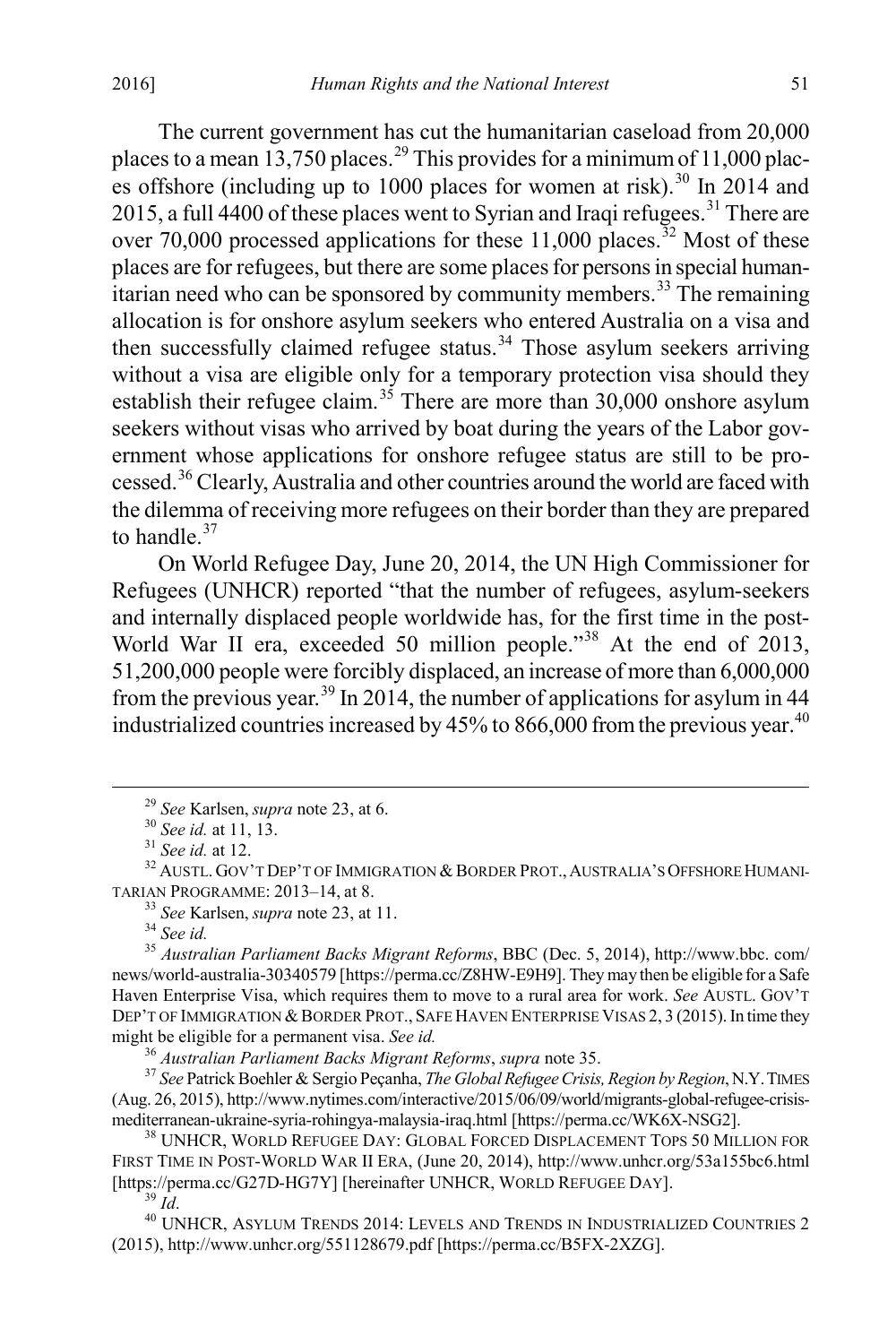It was the second-highest number of annual applications on record.<sup>[41](#page-6-1)</sup> During 2014, over 218,000 people seeking asylum crossed the Mediterranean Sea to access Europe, which almost triplicates the previous record high of approxi-mately 70,000 during the 2011 "Arab Spring."<sup>[42](#page-6-2)</sup> The United States received 121,200 asylum claims, an increase of  $44\%$  on the previous year.<sup>[43](#page-6-3)</sup>

What is to be done when asylum seekers come knocking on our doors in such numbers? Is there a right of entry? If not, what is our obligation to the asylum seeker presenting to officials of our governments whether at our embassies, on the high seas, within our territorial waters, or on our shores? Are we entitled to stipulate a gradation of obligation depending on where an asylum seeker presents? Are we entitled to set up an antechamber with an offshore entry door at some considerable distance from our border? Those of us who live in prosperous, secure countries that receive migrants need to answer these questions: Who has a right to enter my country? What are the preconditions for my government being able to decently and fairly deny a right of entry to someone seeking entry to my country?

#### <span id="page-6-0"></span>I. THE INTERNATIONAL LEGAL ORDER AND REFUGEES

<span id="page-6-7"></span>The international legal order has provided states with an ability to deal with refugees at their borders.<sup>[44](#page-6-4)</sup> Most of the world's population is made up of citizens of a nation state. It is the nation state that primarily has the duty to protect our human rights. The governments of many nation states have voluntarily ratified an increasing raft of international human rights instruments, which in part limit the untrammelled sovereignty of the nation state, providing a framework for enhanced protection of the human rights of all persons within its jurisdiction.[45](#page-6-5) An international legal order which accords ongoing recognition to national sovereignty is sustainable only if there is an international legal regime ensuring the protection of the human rights of refugees—those whose rights are most flagrantly violated by the government of their own nation state and likely cannot expect any protection from their own government.<sup>[46](#page-6-6)</sup> At the very least, the *quid pro quo* for national sovereignty and the security of national borders is the international community's commitment to protect those who are refugees—those who have fled their home country fearing persecution and

<span id="page-6-3"></span><span id="page-6-2"></span><span id="page-6-1"></span><sup>&</sup>lt;sup>41</sup> *Id.*<br><sup>42</sup> *Id.* at 5.<br><sup>43</sup> *Id.* at 3.<br><sup>44</sup> MATTHEW GIBNEY, THE ETHICS AND POLITICS OF ASYLUM: LIBERAL DEMOCRACY AND THE<br>RESPONSE TO REFUGEES 229–33 (2004).

<span id="page-6-6"></span><span id="page-6-5"></span><span id="page-6-4"></span> $^{45}$  GUY GOODWIN-GILL & JANE MCADAM, THE REFUGEE IN INTERNATIONAL LAW 7–12 (3d ed. 2007).

<sup>&</sup>lt;sup>46</sup> GIBNEY, *supra* not[e 44,](#page-6-0) at 83–84.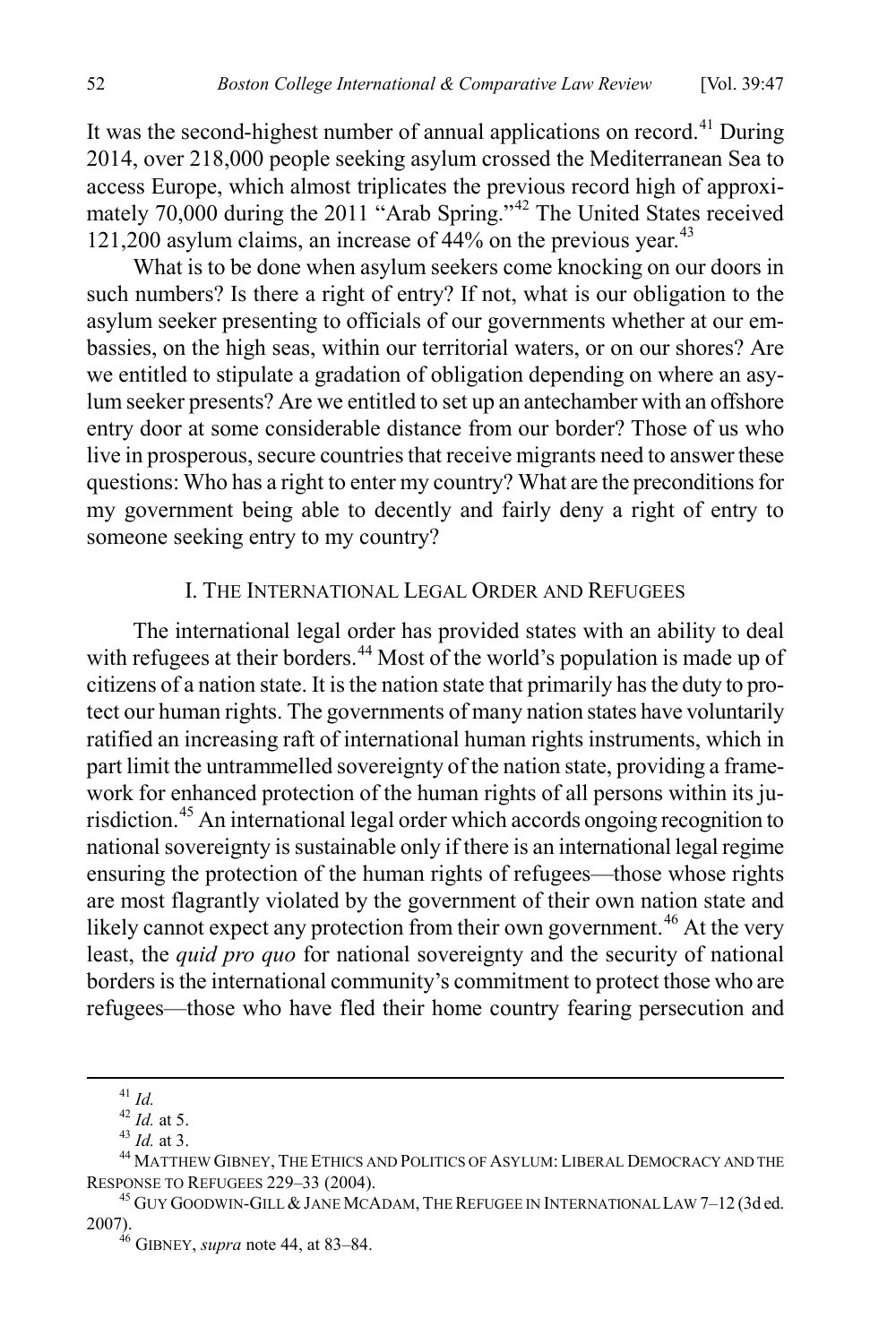abuse of their human rights by their own government.<sup>[47](#page-7-1)</sup> Nation states are entitled to secure their borders, but they must not expel their own nationals nor deny their own nationals entry to their country.<sup>48</sup> But what are the moral and legal considerations when it comes to those who are not nationals seeking admission, especially those seeking asylum? Does the asylum seeker have a right to enter? If not, what is the duty of the nation state to the asylum seeker presenting at the border?

<span id="page-7-0"></span>Joseph Carens, professor of political science at the University of Toronto, has been a lifetime scholar on the ethics of immigration.<sup>[49](#page-7-3)</sup> In 2013, he published a book with that very title, *The Ethics of Immigration*, concluding that "the conventional view that states are morally entitled to exercise discretionary control over immigration" is wrong.<sup>[50](#page-7-4)</sup> He argues that "our deepest moral principles require a commitment to open borders (with modest qualifications) in a world where inequality between states is much reduced."<sup>[51](#page-7-5)</sup> He thinks that our inherited citizenship in rich states, like the United States, his home country of Canada, and my home country, Australia, functions as "a form of illegitimate privilege."[52](#page-7-6) He believes his ideal would not wreak the havoc you might imagine because greater equality between states would provide less incentive for people to leave the state where they grew up and established their roots.<sup>[53](#page-7-7)</sup> But absent that equality, what is to be done?

Carens expresses the fear that "there is now . . . a deep conflict between what morality requires of democratic states with respect to the admission of refugees and what democratic states and their existing populations see as their interests."[54](#page-7-8) He concedes that the principle of *non-refoulement* might create disproportionate burdens for rich democratic states, all of which design sys-tems for excluding unwelcome applicants.<sup>[55](#page-7-9)</sup> But he rightly insists that this is only a potential problem, not a real one.<sup>[56](#page-7-10)</sup> He notes, "[R]efugees might reasonably say to themselves that if they have to start life over somewhere new it would be better to do so in a place with more long-term opportunities for

<span id="page-7-2"></span><span id="page-7-1"></span><sup>&</sup>lt;sup>47</sup> *Id.* at 241–43.<br><sup>48</sup> International Covenant on Civil and Political Rights art. 12, Dec. 16, 1966, S. Treaty Doc. No.<br>95-20, 6 I.L.M. 368 (1967), 999 U.N.T.S. 171.

<span id="page-7-5"></span><span id="page-7-4"></span><span id="page-7-3"></span><sup>&</sup>lt;sup>49</sup> See JOSEPH H CARENS, THE ETHICS OF IMMIGRATION, at ix (2013); POLITICAL SCI., UNIV. OF TORONTO, FACULTY:JOSEPH CARENS, http://politics.utoronto.ca/faculty/profile/22/ [https://perma.cc/ 33PM-CNKC] (last visited Feb. 12, 2016).<br><sup>50</sup> CARENS, *supra* not[e 49,](#page-7-0) at 288.<br><sup>51</sup> *Id.*<br><sup>52</sup> *Id.* at 289.<br><sup>53</sup> *Id.*<br><sup>54</sup> *Id.* at 223–24.<br><sup>55</sup> *Id.* at 209. The principle of *non-refoulement* encompasses the refugee's

<span id="page-7-10"></span><span id="page-7-9"></span><span id="page-7-8"></span><span id="page-7-7"></span><span id="page-7-6"></span>from a state, particularly to another state where his life or liberty would be threatened. *Nonrefoulement*, BLACK'S LAW DICTIONARY (10th ed. 2014). <sup>56</sup> *Id.*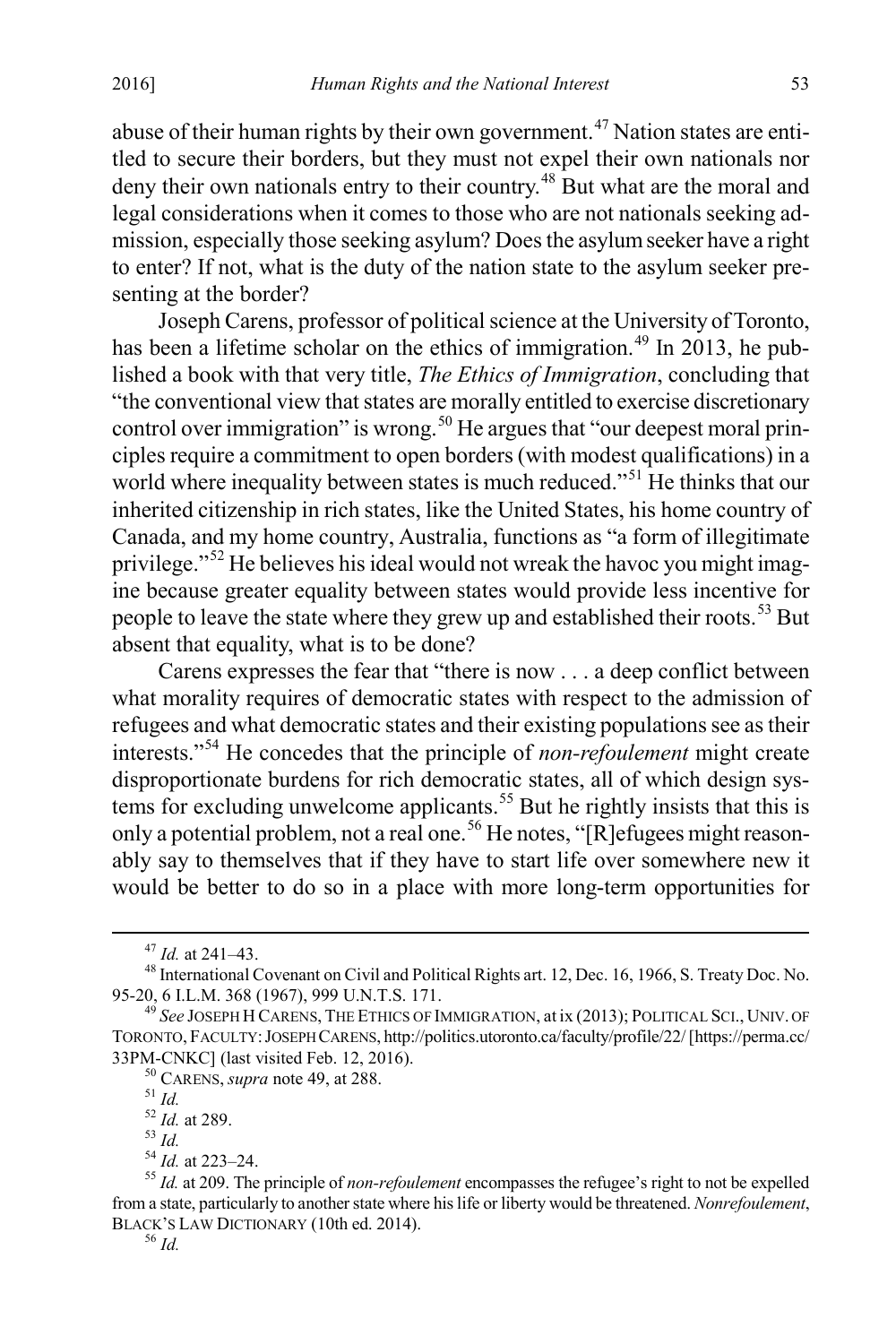<span id="page-8-9"></span>themselves and especially for their children."[57](#page-8-0) He continues, "Many refugees would not have the resources to act upon this sort of calculation, but the principle of non-refoulement creates incentives for refugees to seek asylum in a rich democratic state rather than somewhere else."[58](#page-8-1) If rich democratic states were to have an open border policy, no doubt this principle would become a problem.[59](#page-8-2) There is no prospect of any politician who advocates an open bor- $\det$  policy being elected in any of these countries.<sup>[60](#page-8-3)</sup> There is no prospect of the congress or parliament in any of these countries legislating for open borders.<sup>[61](#page-8-4)</sup> Given that the rich democratic states will provide only a limited number of spaces for refugees outside their jurisdiction and given that the limited number of spaces will only ever be a miniscule percentage of those who are bona fide refugees in our troubled world, how should those lucky persons in the lottery of resettlement in a rich democratic country be chosen? Carens speaks of "the moral wrong involved in the use of techniques of exclusion to keep the numbers within bounds," describing "[v]isa controls, carrier sanctions, and the oth-er techniques of exclusion" as "indiscriminate mechanisms."<sup>[62](#page-8-5)</sup> His main suggestion for such democratic countries avoiding the need for the use of these morally questionable techniques is to break the link between claim and place, noting:

People have incentives to seek asylum in places where they will be better off economically than they were at home, regardless of the strength of their refugee claims. If there were no connection between the place where one requests asylum and the place where one receives protection, however, these incentives would disappear. [63](#page-8-6)

Of late, Australian governments have experimented with this approach, denying asylum seekers arriving by boat any prospect of resettlement in Australia, but offering them, on proof of refugee status, resettlement in less desira-ble countries like Nauru and Papua New Guinea.<sup>[64](#page-8-7)</sup> Most community leaders and advocates regard these experiments as costly, inhumane failures.<sup>[65](#page-8-8)</sup>

<span id="page-8-8"></span>

<span id="page-8-3"></span><span id="page-8-2"></span><span id="page-8-1"></span><span id="page-8-0"></span><sup>57</sup> *Id.* <sup>58</sup> *Id.* (emphasis added). <sup>59</sup> *See id.* <sup>60</sup> *See id.* at 223–24. 61 Frank Brennan, *The Politics of Popular Evil and Untrendy Truth*, EUREKA STREET (Aug. 31, 2015), http://www.eurekastreet.com.au/article.aspx?aeid=45413#.VjGLFq6rQdU [https://perma.cc/

<span id="page-8-7"></span><span id="page-8-6"></span><span id="page-8-5"></span><span id="page-8-4"></span><sup>&</sup>lt;sup>62</sup> CARENS, *supra* note [49,](#page-7-0) at 209.<br><sup>63</sup> *Id.* at 216 (citation omitted).<br><sup>64</sup> JANET PHILLIPS, PARLIAMENT OF AUSTL.: DEP'T OF PARLIAMENTARY SERVS., THE 'PACIFIC SOLUTION'REVISITED: A STATISTICAL GUIDE TO THE ASYLUM SEEKER CASELOADS ON NAURU AND MANUS ISLAND 2–3 (2012). <sup>65</sup> *See id.* at 5–8.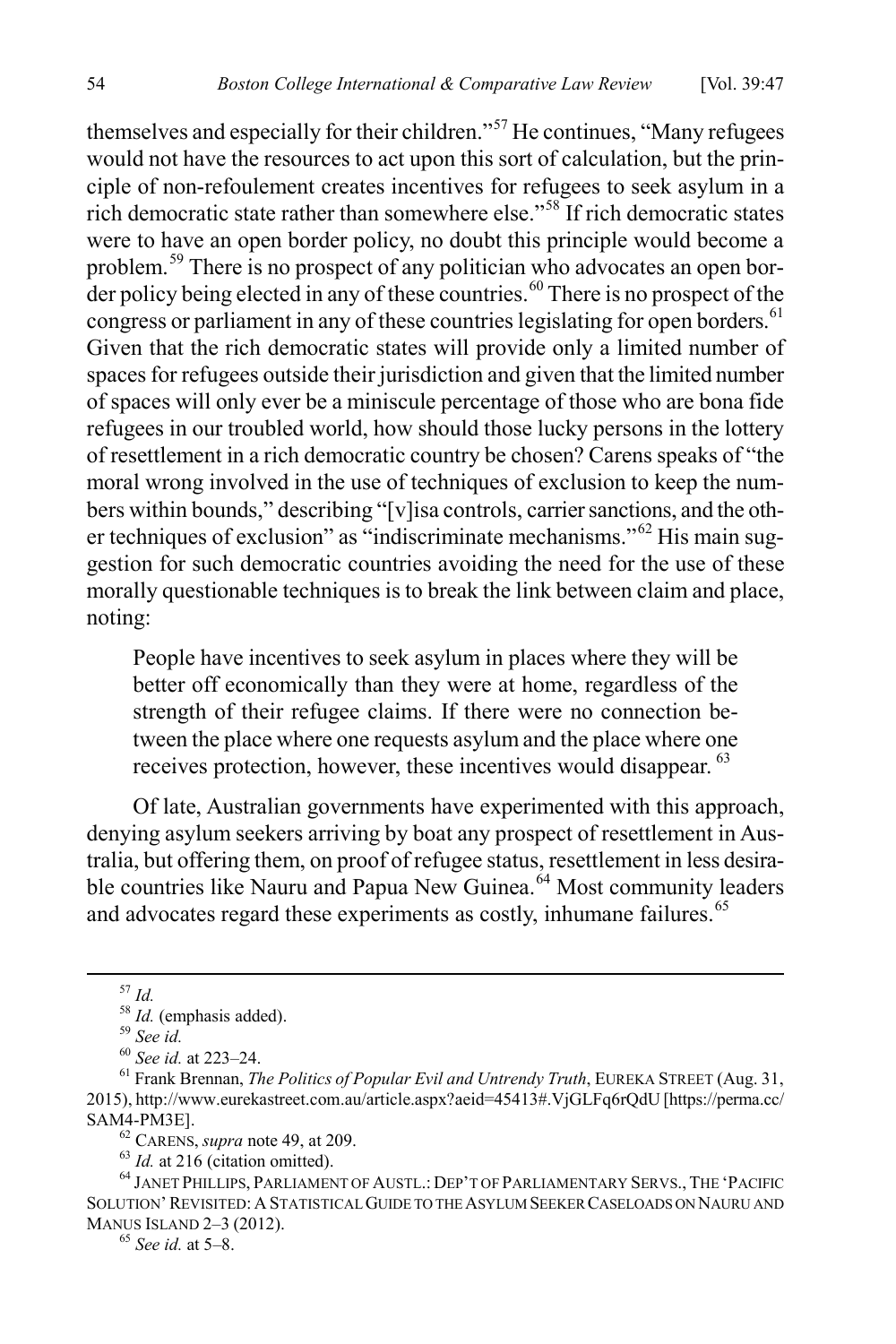Hiroshi Motomura, the author of *Americans in Waiting*, has recently published the book *Immigration Outside the Law*. [66](#page-9-0) In part, he is investigating how we might extend the rule of law to immigration and border protection, applying the rule of law at the border, inside the border, and after the border cross-ing.<sup>[67](#page-9-1)</sup> To what extent are our governments justified in excluding the rule of law other than the minimal agreed international safeguards beyond the border? And what are those safeguards? Motomura's main focus is not on asylum seekers outside or at the border but on the 15,000,000 long-term residents in-side the U.S. border who are noncitizens without lawful status.<sup>[68](#page-9-2)</sup> He espouses "a nation with borders, but also a nation committed to a sense of equality and human dignity," where "humanitarian obligations recognized by international conventions can override immigration violations."[69](#page-9-3) These ideals have relevance to government behavior outside the border as well as inside and at the border.<sup>[70](#page-9-4)</sup> Admittedly, the rule of law is more readily applied or invoked when those seeking it already have strong links to the citizenry or a legitimate expec-tation that they soon will be citizens.<sup>[71](#page-9-5)</sup>

#### II. REFUGEES AND THE POINT OF ENTRY

How can international law help us mitigate the problem of human rights abuse when nation states, like Australia and the United States, are considering how to deal with asylum seekers whether beyond our borders or when presenting at our borders? Mine, I hope, is a principled and pragmatic approach.

Before delving into my views, I invite you to imagine the scene on Saturday, July 20, 2013. I had been out of reach in Myanmar for a week. On the previous afternoon, the Australian Prime Minister Kevin Rudd announced his Papua New Guinea Solution to the increased flow of boat people heading to Australia seeking asylum.<sup>[72](#page-9-6)</sup> He declared that all boat people headed for Australia would be moved to Papua New Guinea for processing and ultimate resettlement with the guarantee that they would never reach Australia.[73](#page-9-7) Landing in Sydney, my first telephone conversation was with Paris Aristotle, a refugee advocate who has been an adviser to Australian governments of all political persuasions. Knowing that I was a friend of Rudd, Paris said to me, "Frank,

<span id="page-9-5"></span>

<span id="page-9-7"></span><span id="page-9-6"></span>

<span id="page-9-4"></span><span id="page-9-3"></span><span id="page-9-2"></span><span id="page-9-1"></span><span id="page-9-0"></span><sup>&</sup>lt;sup>66</sup> See HIROSHI MOTOMURA, IMMIGRATION OUTSIDE THE LAW, at ix (2014).<br>
<sup>67</sup> See id. at ix-xi.<br>
<sup>68</sup> Id. at x.<br>
<sup>68</sup> Id. at 195, 235.<br>
<sup>70</sup> See id. at 234–35.<br>
<sup>71</sup> See id. at 87–89.<br>
<sup>71</sup> See Frank Brennan, *PNG Move Prov* 2013), http://www.eurekastreet.com.au/article.aspx?aeid=36870#.Vi1amhCrSqC [https://perma.cc/ QE6C-A5D7]. <sup>73</sup> *Id.*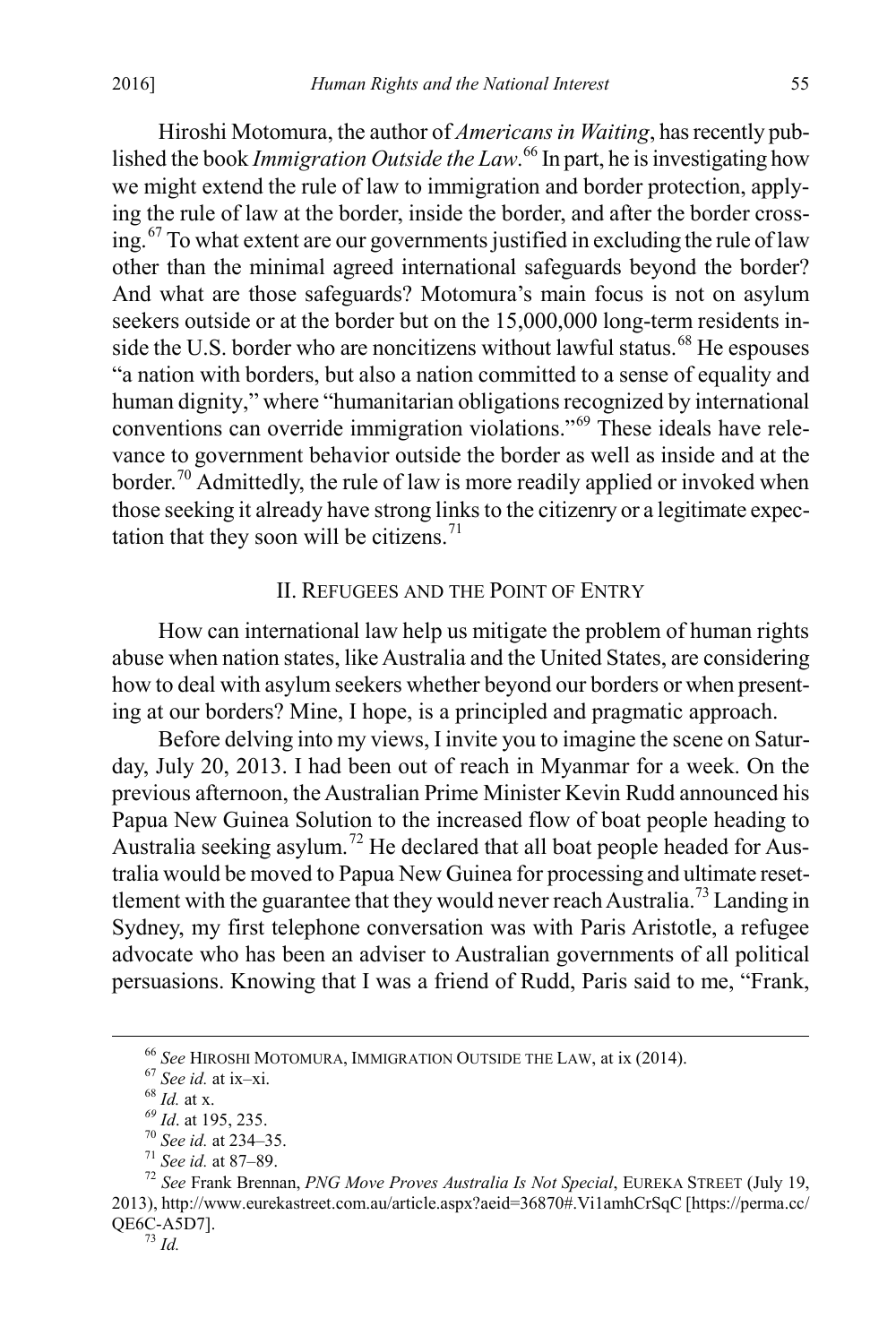you are never to leave the country again without permission." Afterward, I spent a few hours writing a critical assessment of the government's proposal, publishing it immediately on the internet.<sup>[74](#page-10-0)</sup> I then boarded another plane and flew to Brisbane for a social event at the Prime Minister's home. Being ushered into the Prime Ministerial study, I was able to say that I had already published my view on the new policy. Rudd and I, being friends, agreed that we had our distinctive tasks and duties to perform.

Ever since, I have continued asking, "What are the ethical and legal preconditions for Australia being able to turn back the boats?"[75](#page-10-1) Prime Minister Rudd issued a challenge to all refugee advocates and social justice groups when he appeared on national television in the lead up to the last Australian election, saying:

The challenge that I put out to anyone who asks that we should consider a different approach is this: what would you do to stop thousands of people, including children, drowning offshore, other than undertake a policy direction like this? What is the alternative answer?

. . . .

I think you heard a people smuggler interviewed by a media outlet the other day say that this was a fundamental assault on their business model. Well, that's a pretty gruesome way for him to put that, but the bottom line is this, I challenge anyone else looking at this policy challenge for Australia to deliver a credible alternative policy.[76](#page-10-2)

There is much confusion about the ethical and legal considerations that apply when asylum seekers show up at the borders of developed countries. For example, in what, if any, circumstances does or ought an asylum seeker have the right to enter a country not her own in order to seek protection? To be blunt, no asylum seeker should be refouled or sent back to the country where they claim to face persecution unless their claim has been assessed and found wanting; while waiting, no asylum seeker has a right to enter any particular country.<sup>[77](#page-10-3)</sup> In the event that asylum seekers unlawfully gain access to a country, they should not be penalized for such an unlawful entry or presence provided only that they came in direct flight from the alleged persecution. All lawyers would agree with these blunt propositions. Some, especially those schooled in international law, would go further. They would point not just to a country's

<span id="page-10-2"></span><span id="page-10-1"></span><span id="page-10-0"></span><sup>&</sup>lt;sup>74</sup> *See id.* <sup>75</sup> I first raised the issue earlier at a national summit on asylum issues in June 2013. It is fair to say that the international lawyers were horrified.

<span id="page-10-3"></span><sup>&</sup>lt;sup>76</sup> Today Show, (NBC television broadcast July 23, 2013). <sup>77</sup> See *infra* notes [84](#page-11-0)[–88](#page-13-0) and accompanying text.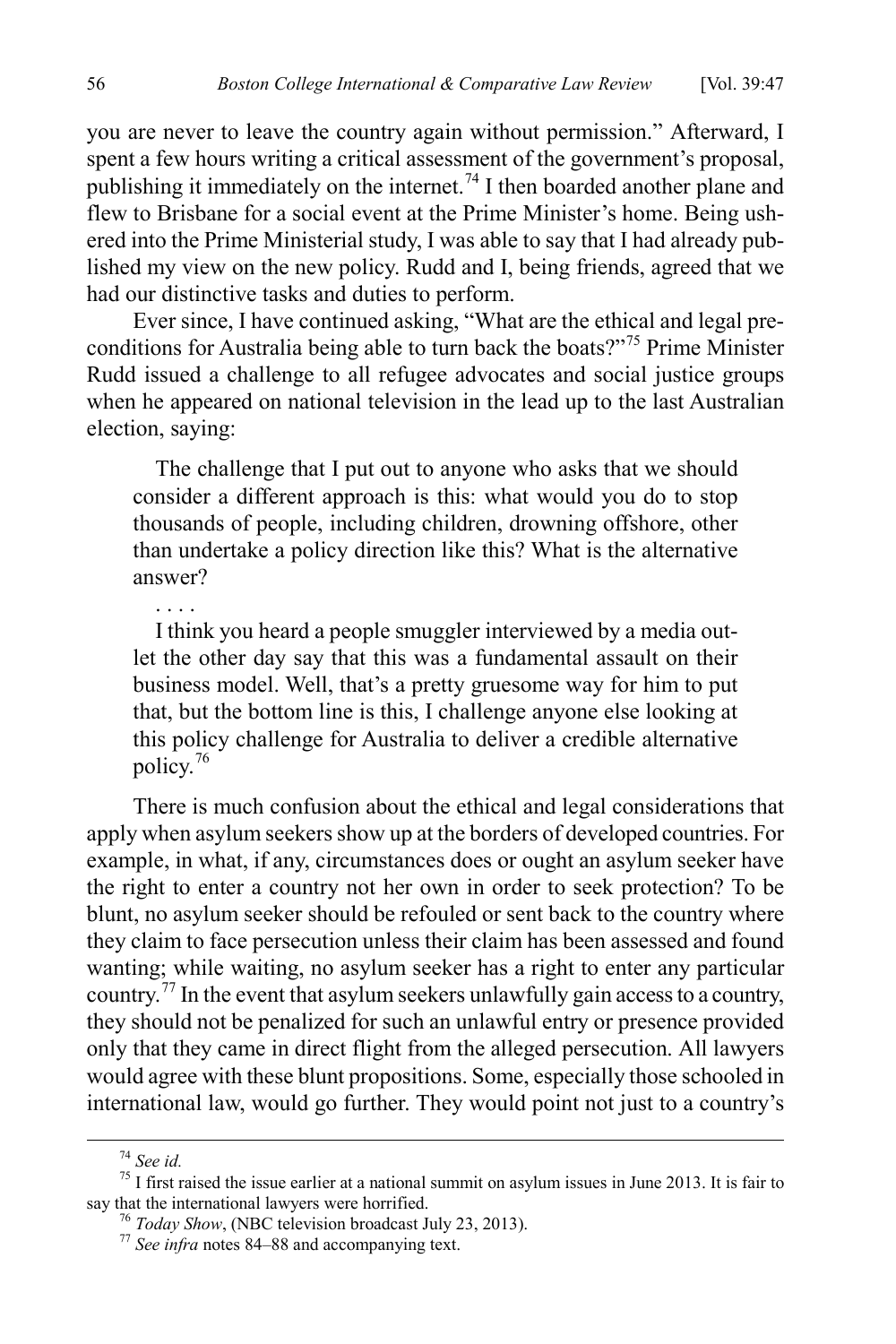ratification of the 1951 Refugee Convention, which guarantees the rights of refugees.<sup>[78](#page-11-1)</sup> They would claim that those countries that have ratified the Convention against Torture and the International Covenant on Civil and Political Rights cannot *refoule* an asylum seeker until there has been a determination of any claim that they face torture or cruel, inhuman, or degrading treatment or punishment in their home country.<sup>[79](#page-11-2)</sup> Some of these lawyers would then take the next leap in human rights protection to assert that all persons have a right to enter any state of their choice provided only they claim to face the risk of persecution, torture, cruel, inhuman or degrading treatment or punishment  $\frac{1}{2}$  back home.  $\frac{80}{2}$  $\frac{80}{2}$  $\frac{80}{2}$  They translate the right not to be refouled into a right of entry to any state unless and until the state determines that there is no real risk of any of these adverse outcomes either back home or in a transit country.<sup>[81](#page-11-4)</sup> Either the state is able to determine all such claims at the border or else the state must grant entry at least for the purpose of a complete human rights assessment.<sup>[82](#page-11-5)</sup>

Much to the consternation of some refugee advocates, the Australian Government continues to claim that while international law recognizes the legal right of people at risk of persecution to flee their country and seek refuge elsewhere, it does not provide them with a right to enter or remain in the terri-tory of a country of which they are not a national.<sup>[83](#page-11-6)</sup> Further, it does not grant people at risk of persecution the right to choose their preferred country of pro-tection [84](#page-11-7)

<span id="page-11-6"></span><span id="page-11-5"></span><span id="page-11-4"></span>INTERPRETING THE REFUGEES CONVENTION—AN AUSTRALIAN CONTRIBUTION <sup>46</sup> (2002). <sup>84</sup>*See id.*; Guy Goodwin-Gill, *The Right to Seek Asylum: Interception at Sea and the Principle of* 

<span id="page-11-7"></span>*Non-Refoulement*, 23 INT'L J. OF REFUGEE L. 443, 444 (2011). Guy Goodwin-Gill says that,

It is not yet unlawful to move or to migrate, or to seek asylum, even if the criminalisation of 'irregular emigration' by sending states seems to be desired by the developed world. Even so, the range of permissible restrictions on freedom of movement and the absence of any immediately correlative duty of admission, other than towards nationals, make the claim somewhat illusory. Perhaps Article 13(2) of the 1948 Universal Declaration of Human Rights was just a political gesture; perhaps the world today has in fact moved closer to what was then the Soviet position, that the right to freedom of movement should be recognized as *only* exercisable in accordance with the laws of the state.

Guy Goodwin-Gill, *The Right to Seek Asylum*, *supra*, at 444.

<span id="page-11-8"></span><span id="page-11-0"></span><sup>78</sup> *See* Convention Relating to the Status of Refugees, July 28, 1951, 188 U.N.T.S. 137. <sup>79</sup> *See* Convention Against Torture and Other Cruel, Inhuman Treatment or Punishment, Dec. 10,

<span id="page-11-2"></span><span id="page-11-1"></span><sup>1984,</sup> S. TREATY DOC. 100-20, 1465 U.N.T.S. 85; International Covenant on Civil and Political

<span id="page-11-3"></span> $^{80}$  Cf. UNHCR, UNHCR NOTE ON THE PRINCIPLE OF NON-REFOULEMENT n.5, Nov. 1997, http:// www.refworld.org/docid/438c6d972.html [https://perma.cc/83UU-AY95] (last visited Jan. 23, 2016) ("The European Human Rights Convention does not foresee a right of entry or asylum. The interpretation of Article 3 can, however, be seen as a limit to the power of States to expel aliens.")<br><sup>81</sup> *See id.* 83 *See id.* 83 *See COMMONWEALTH OF AUSTL. DEP'T OF IMMIGRATION AND MULTICULTURAL AFFAIRS*,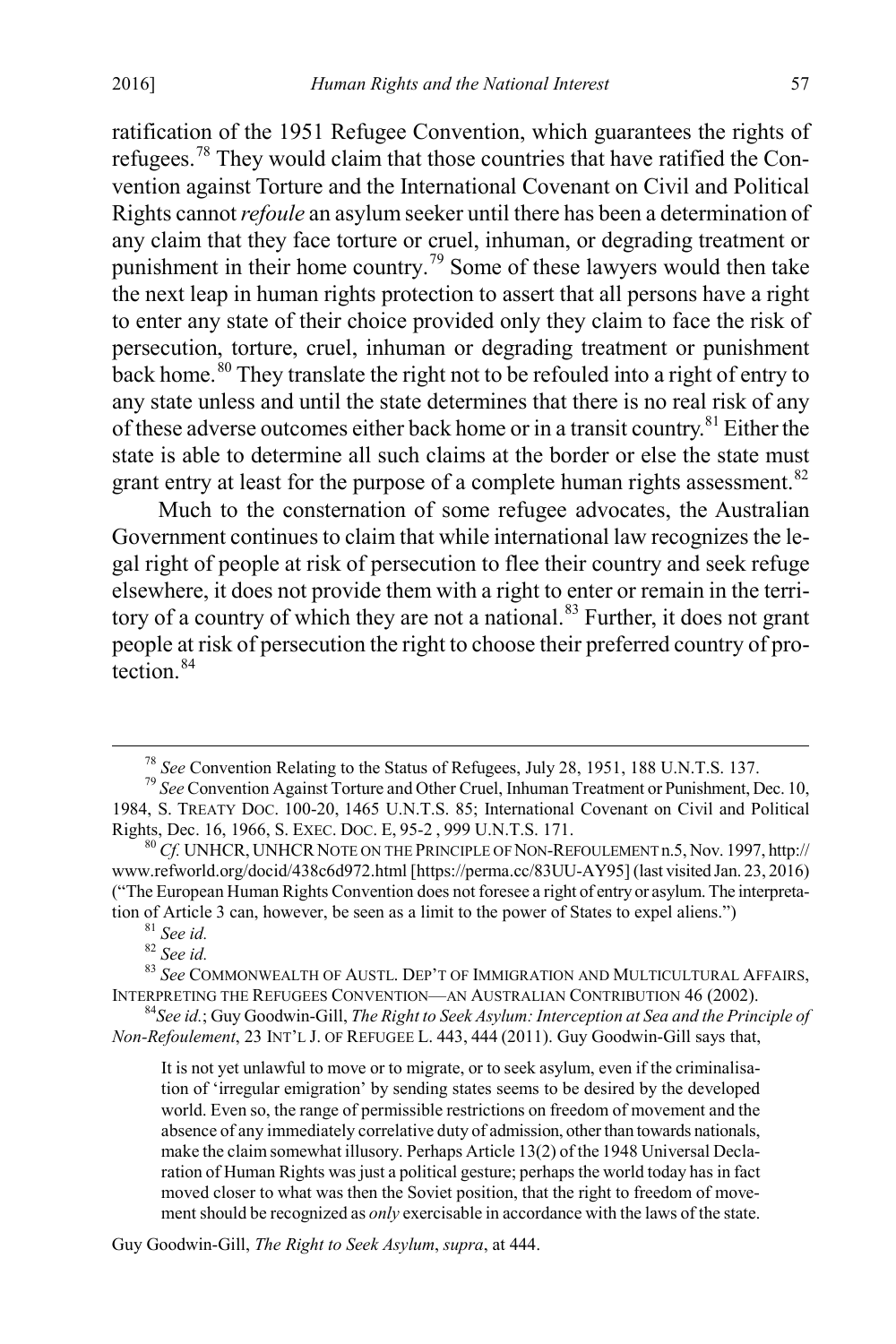Australian governments (of both political persuasions, Labor and Liberal) have long held the defensible view:

The condition that refugees must be "coming directly" from a territory where they are threatened with persecution constitutes a real limit on the obligation of States to exempt illegal entrants from penalty.

In the Australian Government's view, a person in respect of whom Australia owes protection will fall outside the scope of Article 31(1) if he or she spent more than a short period of time in a third country whilst travelling between the country of persecution and Australia, and settled there in safety or was otherwise accorded protection, or there was no good reason why they could not have sought and ob-tained protection there.<sup>[85](#page-12-0)</sup>

The right to seek and enjoy asylum in the international instruments must be understood as purely permissive. As noted by Justice Gummow of the Australian High Court:

[The] right "to seek" asylum [in the Universal Declaration of Human Rights] was not accompanied by any assurance that the quest would be successful. A deliberate choice was made not to make a significant innovation in international law which would have amounted to a limitation upon the absolute right of member States to regulate immigration by conferring privileges upon individuals. . . . Nor was the matter taken any further by the International Covenant on Civil and Political Rights ("the ICCPR"). . . . Article 12 of the ICCPR stipulates freedom to leave any country and forbids arbitrary deprivation of the right to enter one's own country; but the ICCPR does not provide for any right of entry to seek asylum and the omis-sion was deliberate.<sup>[86](#page-12-1)</sup>

 . . . . Over the last 50 years, other provisions of the Declaration have, as Professor Brownlie put it, come to "constitute general principles of law or [to] represent elementary considerations of humanity" and have been invoked by the European Court of Hu-

. . . .

<span id="page-12-0"></span> <sup>85</sup> INTERPRETING THE REFUGEES CONVENTION—AN AUSTRALIAN CONTRIBUTION, *supra* note [83,](#page-11-8) at 172.<br><sup>86</sup> *Minister for Immigration and Multicultural Affairs v. Hussein Mohamed Haji Ibrahim*, [2000]

<span id="page-12-1"></span>HCA 55, 138, 204 CLR 1 (Austl.). Justice Gummow adds,

<sup>[</sup>I]t has long been recognised that, according to customary international law, the right of asylum is a right of States, not of the individual; no individual, including those seeking asylum, may assert a right to enter the territory of a State of which that individual is not a national.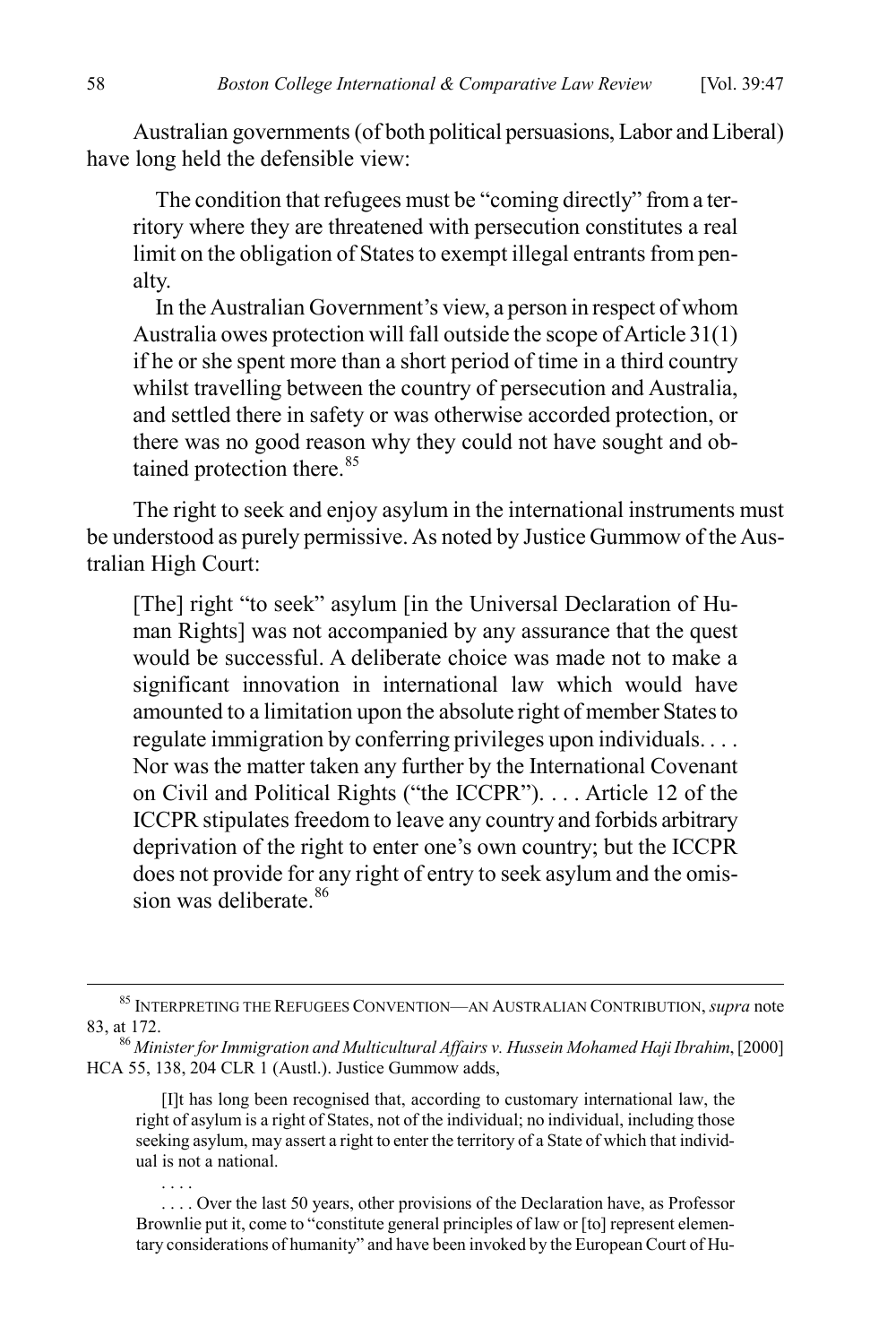<span id="page-13-0"></span>Nation states that have signed these international instruments rightly are obliged not to expel peremptorily those persons arriving on their shores, legal-ly or illegally, in direct flight from persecution.<sup>[87](#page-13-1)</sup> That is the limit of the legal obligation.[88](#page-13-2) In the future, there may be circumstances in which Australia would be entitled to return safely to Indonesia persons who, when departing Indonesia for Australia, were no longer in direct flight but rather were engaged in secondary movement to seek a more favorable refugee status outcome or a more benign migration outcome.<sup>[89](#page-13-3)</sup> We Australians could credibly draw this distinction if we co-operated more closely with Indonesia in providing basic protection and fair processing for asylum seekers there. Until we do that, there is no way of decently stopping refugees seeking the best status.

The United States has attempted numerous mechanisms.<sup>[90](#page-13-4)</sup> Thirty-three years ago, U.S. President Ronald Reagan, frustrated by the flow of asylum seekers across the sea from Haiti, signed Executive Order 12324 on the "Interdiction of Illegal Aliens."[91](#page-13-5) President Reagan characterized "the continuing illegal migration by sea of large numbers of undocumented aliens into the southeastern United States" as "a serious national problem detrimental to the interests of the United States."[92](#page-13-6)

Guy Goodwin-Gill, the Oxford don and guru of international jurisprudence on refugee issues, has opined that the United States' position became "the model, perhaps, for all that has followed."[93](#page-13-7) I think he is right. Following the military coup in Haiti in 1991, repatriations were suspended for 7 weeks.<sup>[94](#page-13-8)</sup> Then in May 1992, "President [George H.W.] Bush decided to continue interdiction and repatriation, but without the possibility of screening-in for those who might qualify as refugees."<sup>[95](#page-13-9)</sup> When inaugurated as President in January 1993, Bill Clinton maintained the interdiction practice, putting paid to the claim that this was just the initiative of the Republicans.<sup>[96](#page-13-10)</sup> It turned out that

- 
- 
- 
- 

<span id="page-13-8"></span><span id="page-13-7"></span><span id="page-13-6"></span><span id="page-13-5"></span><span id="page-13-4"></span>TIMES (Nov. 19, 1991), http://www.nytimes.com/1991/11/19/world/us-starts-to-return-haitians-who-

<span id="page-13-10"></span><span id="page-13-9"></span>fled-nation-after-coup.html [https://perma.cc/8TYU-DYHS]. 95 GOODWIN-GILL & MCADAM, *supra* not[e 45,](#page-6-7) at 247. <sup>96</sup> *See id.*

man Rights and the International Court of Justice. But it is not suggested that Art 14 [of the UDHR] goes beyond its calculated limitation.

<span id="page-13-3"></span><span id="page-13-2"></span><span id="page-13-1"></span>*Id.* at 137–38 (citing IAN BROWNLIE, PRINCIPLES OF PUBLIC INTERNATIONAL LAW 575 (5th ed. 1998)).<br>
<sup>87</sup> See id.<br>
<sup>88</sup> See id.<br>
<sup>89</sup> See id.; Goodwin-Gill, *supra* note 84.<br>
<sup>90</sup> See, e.g., Exec. Order No. 12324, 3 C.F.R. 180 (1982).<br>
<sup>91</sup> Id.; Goodwin-Gill, *supra* not[e 84,](#page-11-0) at 443.<br>
<sup>92</sup> Proclamation No. 4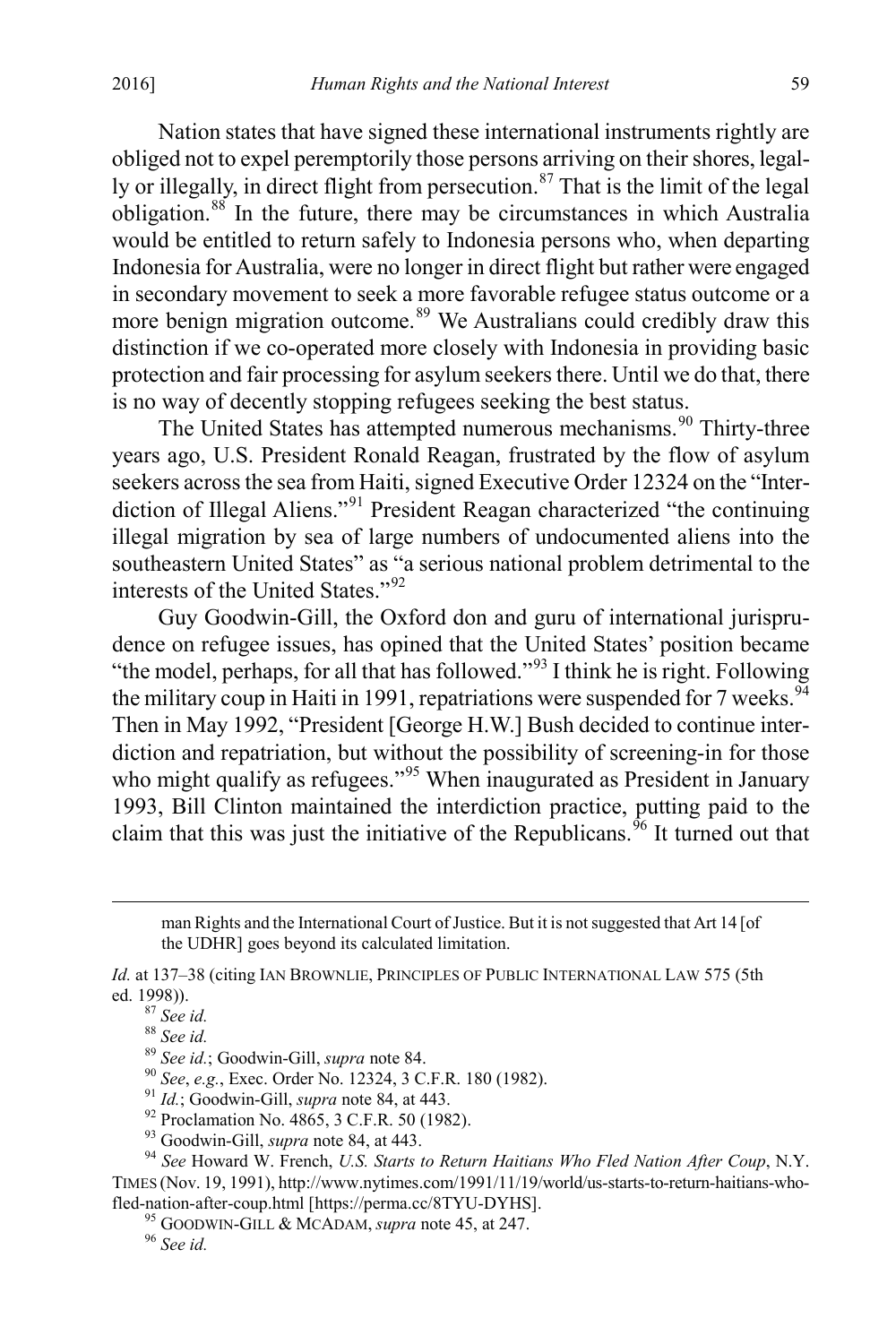both major political parties were committed to doing whatever it took to stop the boats  $97$ 

The U.S. Supreme Court described the matter thus:

With both the facilities at Guantanamo and available Coast Guard cutters saturated, and with the number of Haitian emigrants in unseaworthy craft increasing (many had drowned as they attempted the trip to Florida), the Government could no longer both protect our borders *and* offer the Haitians even a modified screening process. It had to choose between allowing Haitians into the United States for the screening process and repatriating them without giving them any opportunity to establish their qualifications as refugees. In the judgment of the President's advisers, the first choice not only would have defeated the original purpose of the program (controlling illegal immigration), but also would have impeded diplomatic efforts to restore democratic government in Haiti and would have posed a lifethreatening danger to thousands of persons embarking on long voyages in dangerous craft. The second choice would have advanced those policies but deprived the fleeing Haitians of any screening process at a time when a significant minority of them were being screened in.

On May 23, 1992, President Bush adopted the second choice. After assuming office, President Clinton decided not to modify that order; it remains in effect today. The wisdom of the policy choices made by Presidents Reagan, Bush, and Clinton is not a matter for our consideration<sup>[98](#page-14-1)</sup>

It took months of concerted promotion from human rights advocates to convince President Clinton to institute refugee status determination interviews on board ships.[99](#page-14-2) In *Sale v. Haitian Centers Council*, *Inc.*, the U.S. Supreme Court ruled that these harsh presidential practices were valid. Justice Stevens delivered the opinion of the Court majority:

The President has directed the Coast Guard to intercept vessels illegally transporting passengers from Haiti to the United States and to return those passengers to Haiti without first determining whether they may qualify as refugees. The question presented in this case is

<sup>97</sup> *See id.* <sup>98</sup> Sale v. Haitian Ctrs. Council, 509 U.S. 155, 163–65 (1993) (internal citation omitted). <sup>99</sup> Frank Brennan, *The Public, the Church, and Asylum Seekers*, EUREKA STREET (Aug. 12,

<span id="page-14-2"></span><span id="page-14-1"></span><span id="page-14-0"></span><sup>2013),</sup> http://www.eurekastreet.com.au/article.aspx?aeid=37066#.Vi7PTRCrQdV [https://perma.cc/ 5UR5-UGQK]; John Kifiner, *Haitian Refugee Interviews Begin Aboard U.S. Navy Ship*, N.Y. TIMES (June 17, 1994), http://www.nytimes.com/1994/06/17/world/haitian-refugee-interviews-begin-aboardus-navy-ship.html [https://perma.cc/6ZQW-ZATY].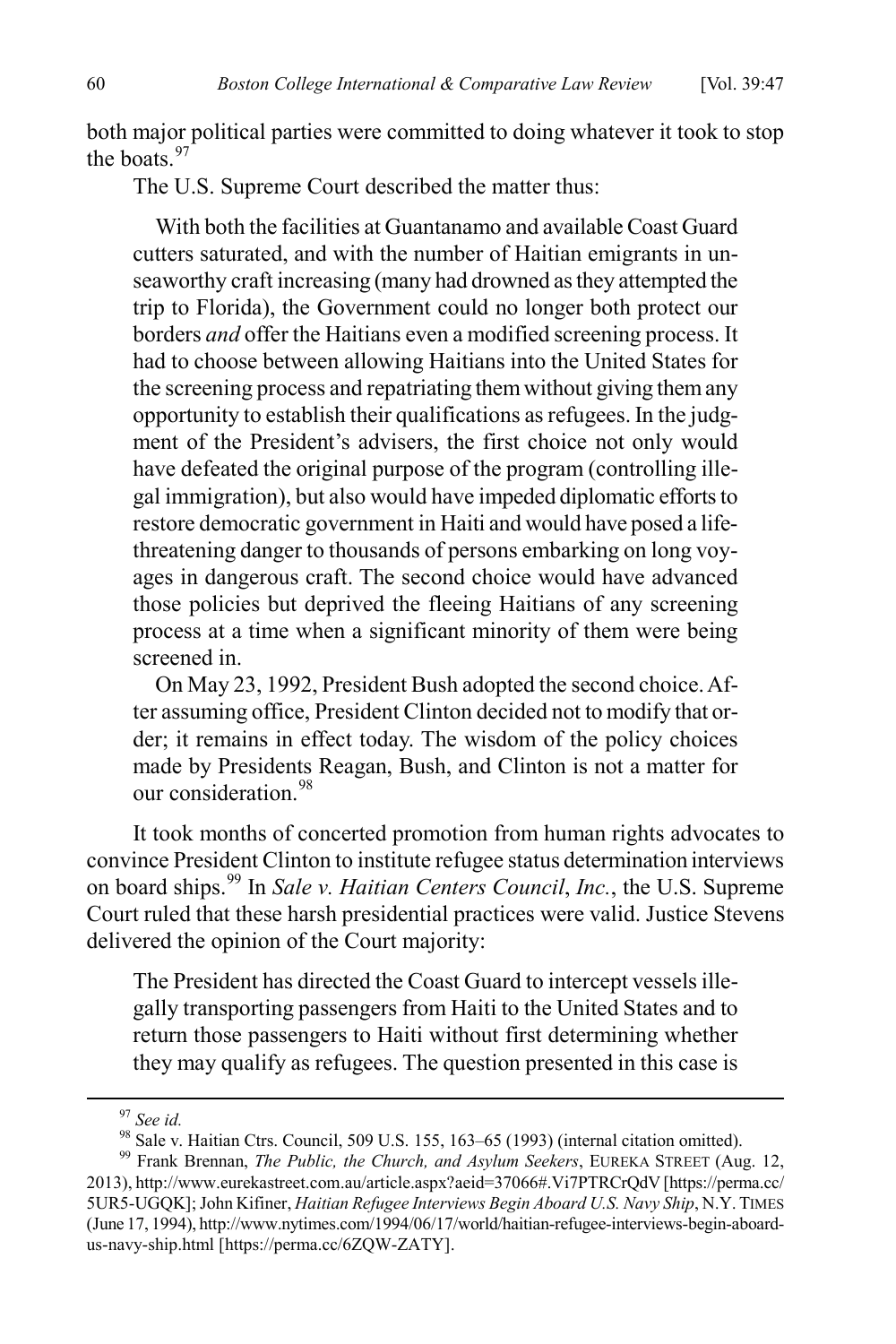whether such forced repatriation, "authorized to be undertaken only beyond the territorial sea of the United States," violates . . . the Immigration and Nationality Act of 1952. We hold that neither [the Act] nor Article 33 of the United Nations Protocol Relating to the Status of Refugees applies to action taken by the Coast Guard on the high seas. $100$ 

In relation to Article 33 of the Refugee Convention, the Supreme Court said:

The drafters of the Convention and the parties to the Protocol . . . may not have contemplated that any nation would gather fleeing refugees and return them to the one country they had desperately sought to escape; such actions may even violate the spirit of Article 33; but a treaty cannot impose uncontemplated extraterritorial obligations on those who ratify it through no more than its general humanitarian intent. Because the text of Article 33 cannot reasonably be read to say anything at all about a nation's actions toward aliens outside its own territory, it does not prohibit such actions.<sup>[101](#page-15-1)</sup>

In an uncharacteristic mode for the usually isolationist U.S. justices, the Supreme Court quoted many international law scholars in the footnotes in sup-port of this proposition, including Goodwin-Gill.<sup>[102](#page-15-2)</sup> Goodwin-Gill wrote, "A categorical refusal of disembarkation cannot be equated with breach of the principle of non-refoulement, even though it may result in serious consequences for asylum-seekers."[103](#page-15-3) They also quoted the respected A. Grahl-Madsen, who previously worked as an in-house lawyer for UNHCR for many years.<sup>[104](#page-15-4)</sup> The Court quotes him:

<span id="page-15-3"></span><span id="page-15-2"></span><span id="page-15-1"></span><span id="page-15-0"></span><sup>&</sup>lt;sup>100</sup> *Sale*, 509 U.S. at 158–59.<br><sup>101</sup> *Id.* at 183.<br><sup>102</sup> *See, e.g., id.* at n.41.<br><sup>103</sup> *Id.* at 184, (quoting GUY GOODWIN-GILL, THE REFUGEE IN INTERNATIONAL LAW 87 (1st ed. 1983)). Earlier in the quoted work, Goodwin-Gill concedes, "At the 1951 Conference, no formal objection appears to have been raised to the Swiss interpretation of non-refoulement, limiting its application to those who have already entered state territory." GOODWIN-GILL & MCADAM, *supra* not[e 45,](#page-6-7) at 74. He goes on to say, "Little is to be gained today by any further analysis of the motives of states or the meaning of words in 1951." GOODWIN-GILL, THE REFUGEE IN INTERNATIONAL LAW, *supra*, at 207. He develops his argument, saying, "Let it be assumed that, in 1951, the principle of nonrefoulement was binding solely on the conventional level, and that it did not encompass non-rejection at the frontier." *Id.* at 208. He then argues that state practice has changed and that "[b]y and large, States in their practice and in their recorded views, have recognised that *non-refoulement* applies to the moment at which asylum-seekers present themselves for entry." *Id.* Presumably, if state practice can become more accommodating taking on obligations not stipulated in the text, state practice can also become less accommodating confining itself only to those obligations stipulated in the text. <sup>104</sup> *See Sale*, 509 U.S. at 182 n.40.

<span id="page-15-4"></span>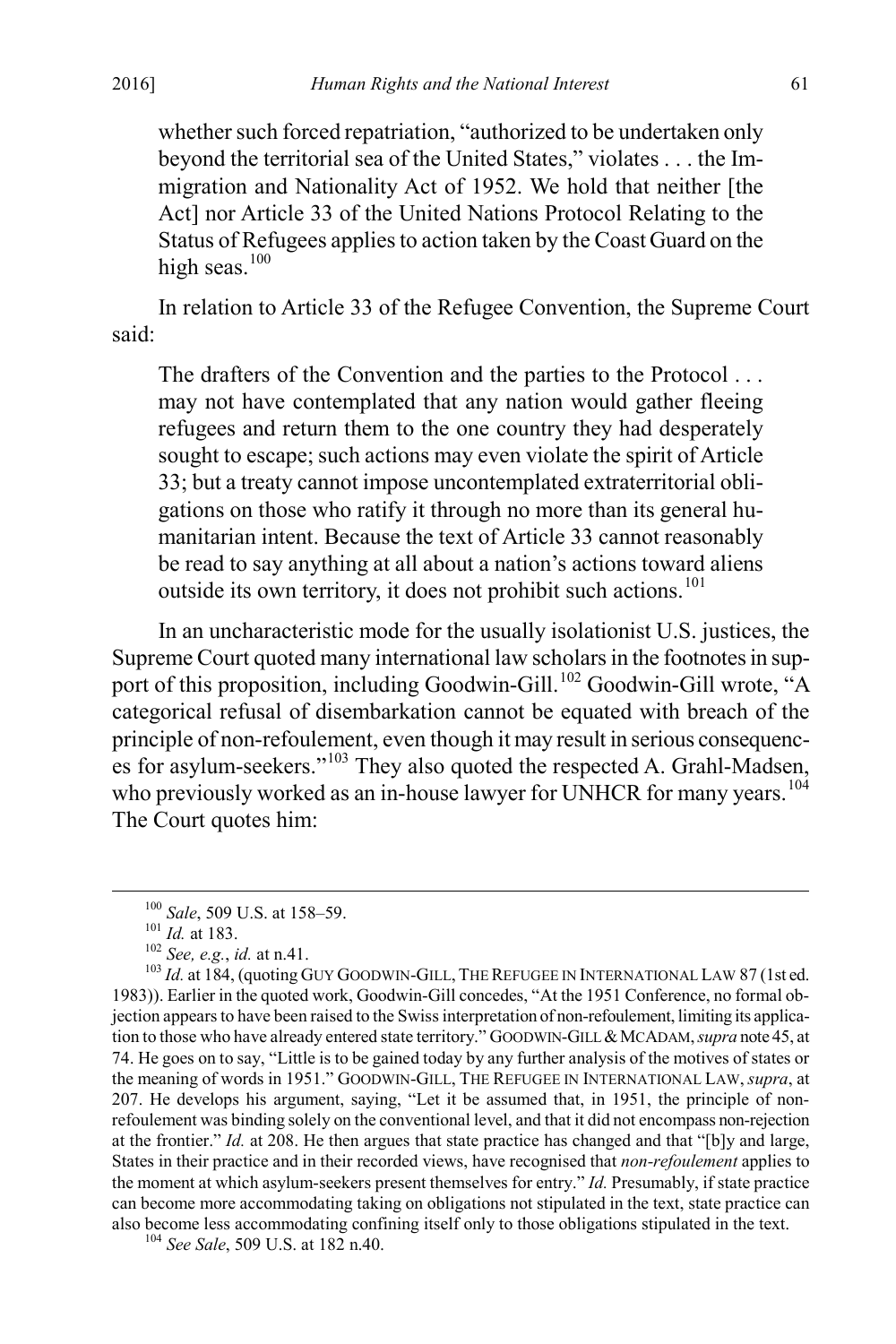[Non-refoulement] may only be invoked in respect of persons who are already present--lawfully or unlawfully--[sic]in the territory of a Contracting State. Article 33 only prohibits the expulsion or return (refoulement) of refugees to territories where they are likely to suffer persecution; it does not obligate the Contracting State to admit any person who has not already set foot on their respective territories. [105](#page-16-0)

Goodwin-Gill has often pointed out that the Refugee Convention has a number of distinct features: "[A]s an international text, it must be interpreted in accordance with the general principles of international law  $\dots$ . [I]t is 'a living instrument', to be interpreted in the light of present-day conditions . . . . [and it is] 'marked by the absence of an in-built monitoring system.'"<sup>[106](#page-16-1)</sup> This helps explain why refugee advocates often speak of government policies being contrary to the spirit, if not the letter, of the Refugee Convention.<sup>[107](#page-16-2)</sup> That spirit is often enlivened by creative dialogue between UNHCR and the academy. In recent writings, Goodwin-Gill has been more critical of those who bluntly espouse that an asylum seeker has no right of entry to a state of his or her choice when in flight from persecution.<sup>[108](#page-16-3)</sup> In his remarks to the 2012 American Society of International Law Conference entitled *International Norm-Making on Forced Displacement: Challenges and Complexity*, he said:

Although some 148 states are now party to the 1951 Convention and/or the 1967 Protocol, there is no single body with the competence to pronounce with authority on the meaning of words, let alone their application in widely and wildly differentiated and evolving fact situations. In the first instance, it is therefore for each state party to implement its international obligations in good faith and, in its practice and through its courts and tribunals, to determine the meaning and scope of those obligations.<sup>[109](#page-16-4)</sup>

He added:

Interpreting the 1951 Convention presents the challenge of reconciling a "living instrument" with consistency with international law. A good-faith interpretation of the treaty is called for, which reflects, if

<span id="page-16-0"></span> $^{105}$   $Id.$  (quoting A. GRAHL MADSEN, THE STATUS OF REFUGEES IN INTERNATIONAL LAW  $94$   $(1972{\rm\textit{1}})$ .

<span id="page-16-1"></span><sup>&</sup>lt;sup>106</sup> Guy Goodwin-Gill, *The Search for the One, True Meaning . . . , in* THE LIMITS OF TRANSNA-TIONAL LAW 204, 206–07 (Guy Goodwin-Gill & Helene Lambert eds., 2010).

<span id="page-16-4"></span><span id="page-16-3"></span><span id="page-16-2"></span><sup>&</sup>lt;sup>107</sup> See id.<br><sup>108</sup> See, e.g., Guy Goodwin-Gill, *Confronting Complexity: Interpretation or Over-Interpretation*, 106 PROC. ANN. MEETING (AM. SOC'Y INT'L L.) 439, 440 (2012). <sup>109</sup> *Id.*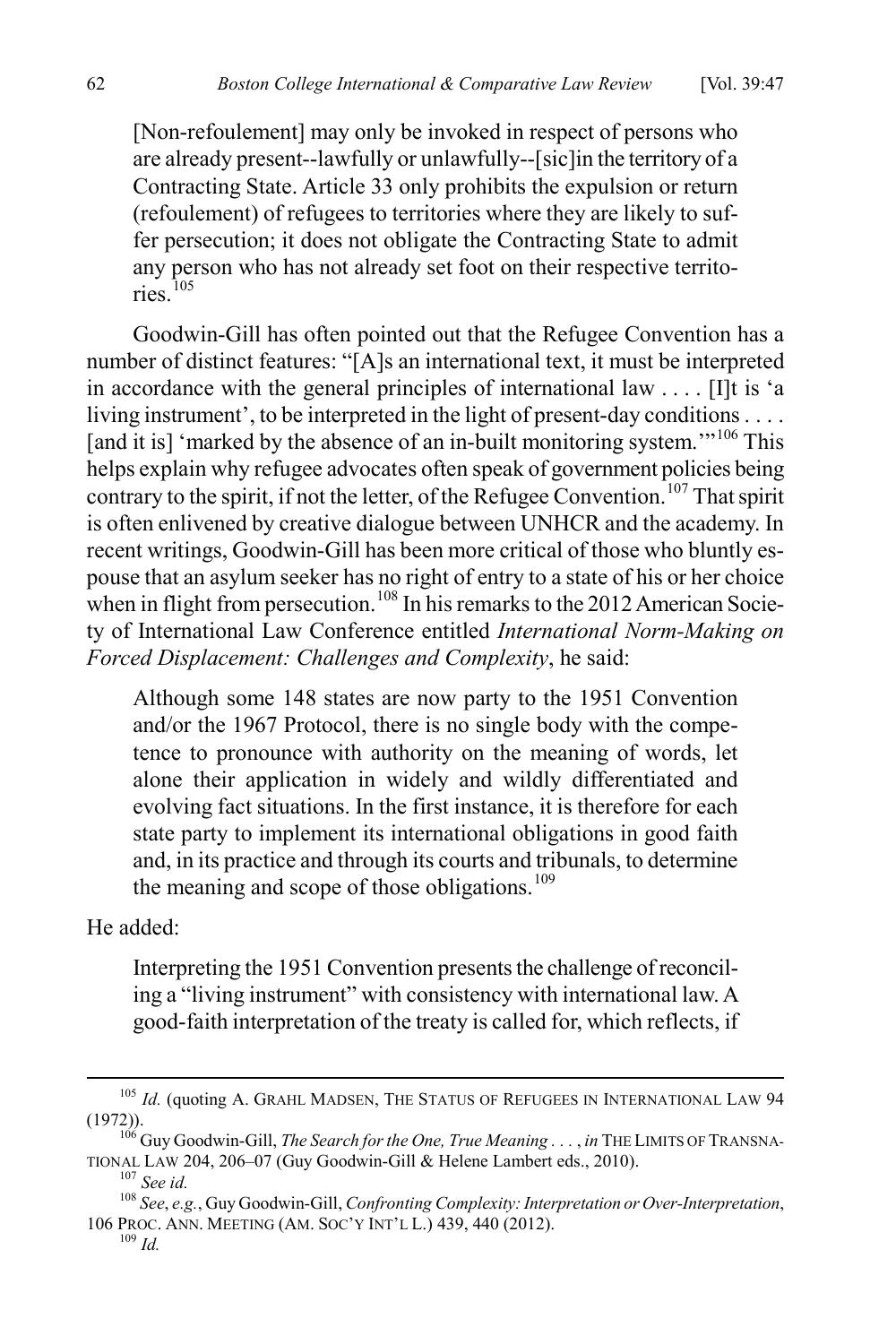not the unknown intent of the drafters, then its object and purpose and the practice of states and their consent to be bound.<sup>[110](#page-17-0)</sup>

Three decades since the Haitian crisis began, Australia is confronted with the same situation and its political parties are firmly committed to stopping the boats. Following up on some Australian controversy about whether boat people had a right to enter Australia seeking protection, Goodwin-Gill published a spirited editorial in the *International Journal of Refugee Law*, stating:

The persistent illusion of an absolute, exclusionary competence is still a matter of concern, however, because it tends to frame and direct national legislation and policies in ways that are inimical to international cooperation and, not infrequently, contemptuous of human rights. This persistence is all the more surprising, given what international law has achieved and what international organization has done to resolve or mitigate humanitarian problems. . . .

The history is important, and no international lawyer can avoid being an historian. This gives us the long view essential to understanding law in the relations of states, and enables us to counter misunderstandings dressed up as advocacy—to point out, for example, that no one in the Commission on Human Rights in 1947–48 ever suggested that a right 'to be granted asylum' (even if it were adopted, which it was not) meant that you could just turn up anywhere by boat and demand and get it. What history tells us, though, is that the French were not without reason to argue that a right to seek asylum would mean little if not linked to a right to be granted asylum. Equally, it shows that other states spoke for their time when responding that this was out of sync with contemporary international law, at least on the narrow, immigration issue of entry and residence. History, then and now, reminds us of the range of legal and practical matters which were left open, and which have since had to be resolved consistently with the general principles of the Declaration at large.

It does not follow, either logically or as a matter of fact, that because states declined to declare a right to be granted asylum in 1948, the individual in flight and at risk of persecution or other relevant harm necessarily has 'no right' to enter state territory at any time. The issue is often one of 'framing', [sic] for everything depends on context, and the question for international lawyers (and for governments, legislators, critics and commentators) is when and in the light of what obligations might circumstances requiring entry prevail.

<span id="page-17-0"></span> <sup>110</sup> *Id.* at 442–43.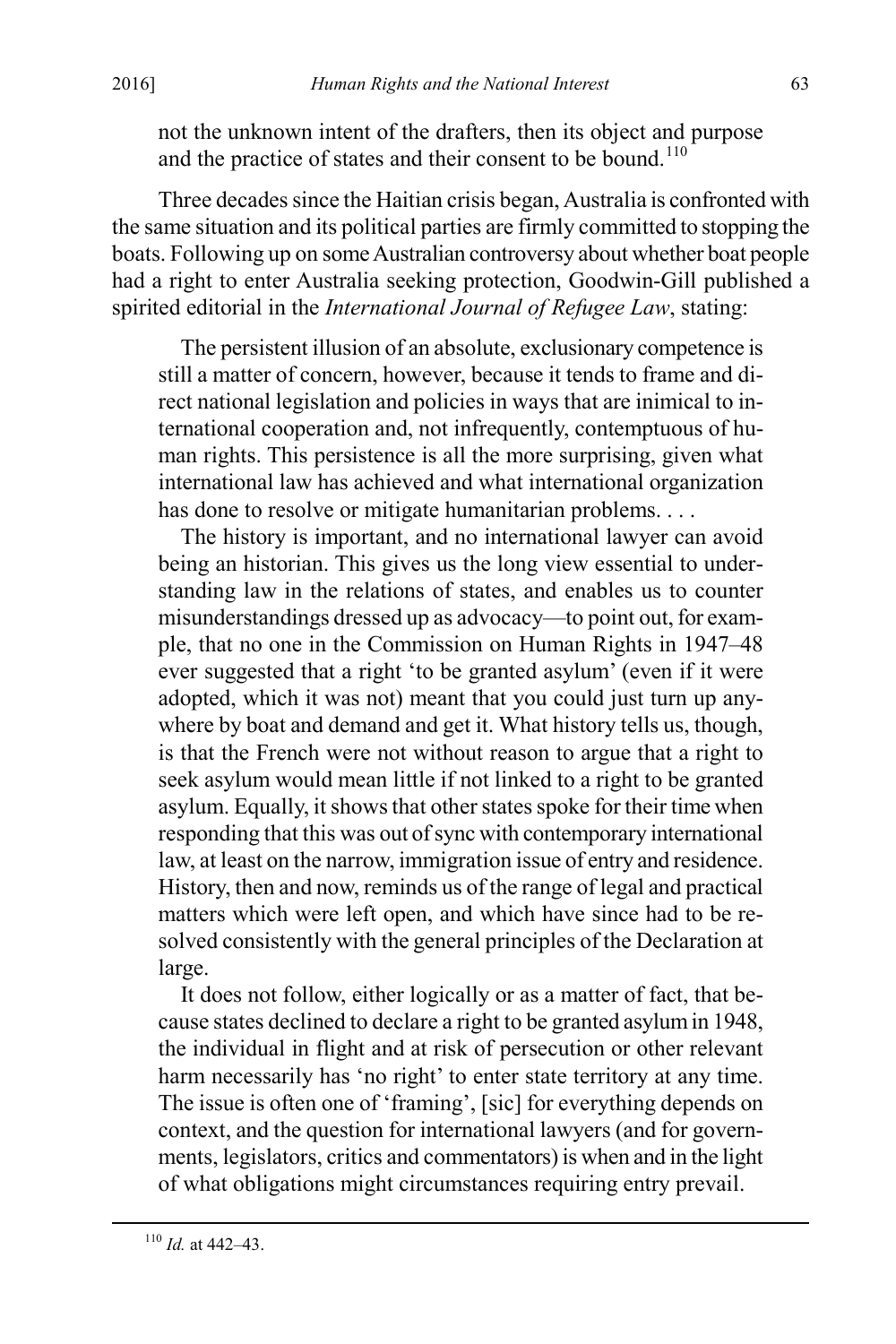. . . . . . . Factual scenarios are hugely diverse (which accounts for the difficulty of harmonising refugee decision making across jurisdictions), but it can never be excluded that the state may well be required, as a matter of obligation, to allow an individual to enter its territory *for the purpose of protection*. To imagine that this is equivalent to granting asylum, as that is understood in the practice of states, is to miss the whole picture – one which is rich in its complexity, demanding more than the simple intonation of words like 'admission', 'entry', 'right', 'no right', without reference to protec-tion and to context and meaning in international law.<sup>[111](#page-18-0)</sup>

In March 2014, Goodwin-Gill followed up with an even more spirited attack on the U.S. Supreme Court's *Sale* decision:

<span id="page-18-1"></span>Nor do I think that the judgment of the Supreme Court in *Sale* counts for anything juridically [sic] significant, other than within the regrettably non-interactive legal system of the United States. Here, the Court ruled for domestic purposes on the construction of the Immigration and Nationality Act. What it said on the meaning of the treaty was merely dictum and the Court was not competent –in at least two senses – to rule on international law.

At best, the judgment might constitute an element of State practice, but even here its international relevance can be heavily discounted. The Court failed, among others, to have regard to the binding unilateral statements made by the US [sic] when interdiction was first introduced, and the ten years of consistent practice which followed. And as any student of international law will tell you, practice and statements of this nature are highly relevant, particularly when against interest.

UNHCR, moreover, which is responsible for supervising the application of the 1951 Convention/1967 Protocol, protested the judgment at the time and has consistently maintained the position set out in its *amicus* brief to the Supreme Court (and in earlier interventions with the US authorities). Significantly, no other State party to the treaties has objected to UNHCR's position, though the forum and the opportunity are readily available, such as the UNHCR Ex-

<span id="page-18-0"></span><sup>&</sup>lt;sup>111</sup> Guy Goodwin-Gill, *The Dynamic of International Refugee Law*, 25 INT'L J. REFUGEE L. 651, 653–55 (2013).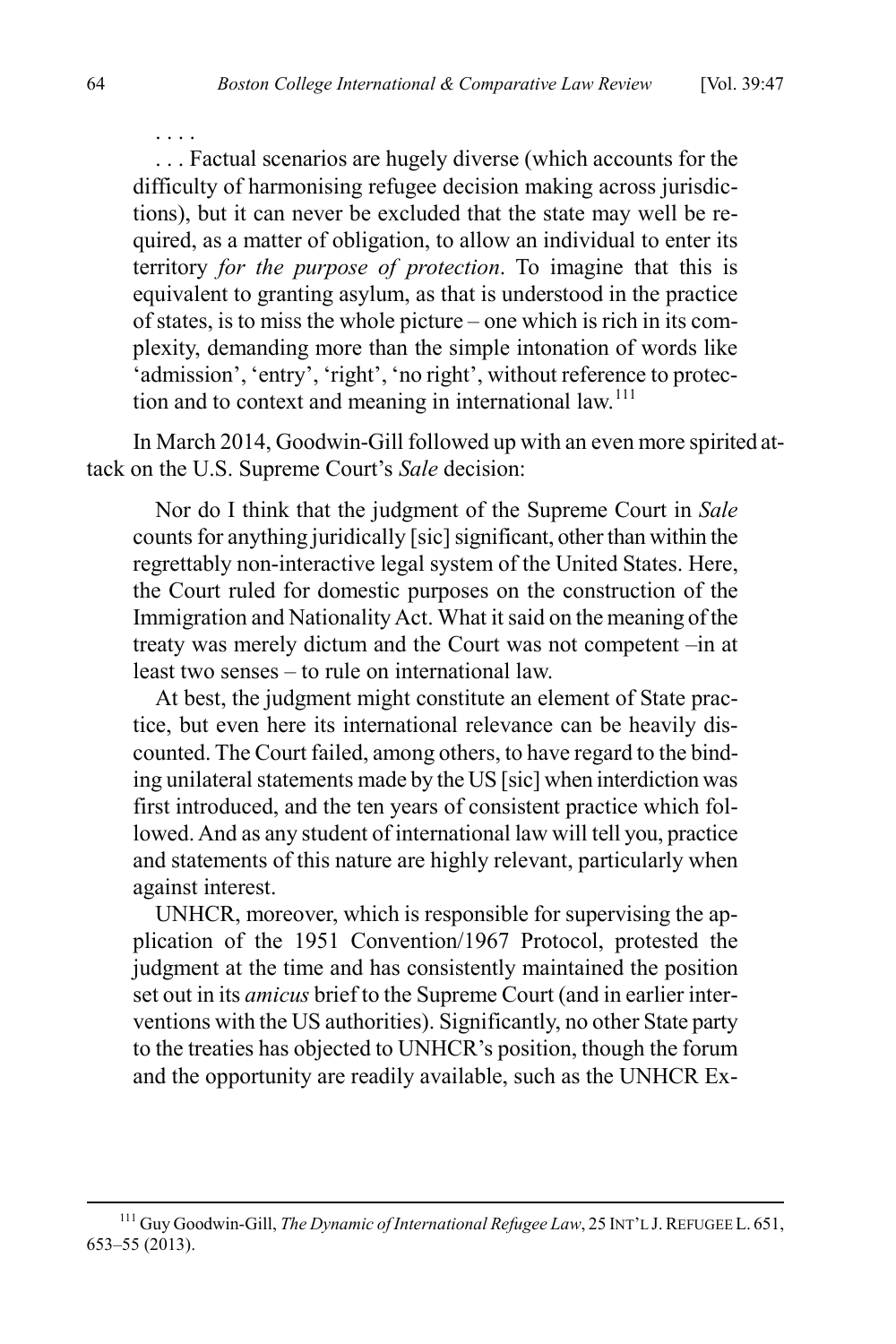ecutive Committee, ECOSOC, or the Third Committee of the UN General Assembly.<sup>[112](#page-19-0)</sup>

Be all this as it may, Goodwin-Gill nonetheless concedes in his most recent writing that "[t]he 1951 Convention does not deal with the question of admission, and neither does it oblige a state of refuge to accord asylum as such  $\ldots$ <sup>"113</sup> Goodwin-Gill's co-author Professor Jane McAdam, when explaining the extra-territorial effect of international obligations and the need for Australian personnel on the high seas to be attentive to the protection needs of asylum seekers before refusing them access to Australian territory, claimed:

Only the United States has said that the Refugee Convention doesn't have that extra-territorial application and that's the basis on which the U.S. justifies its interdiction and expulsion of Haitians and Cubans for instance. The U.S. Supreme Court upheld that view but . . . , to borrow Guy Goodwin-Gill's language, the U.S. Supreme Court was not competent, in two senses of the word, to rule on the international law obligations of the United States, and in any sense, they were really interpreting a domestic statute. UNHCR . . . at the time and subsequently has spoken out very strongly that the U.S. interpretation is wrong as a matter of international law, and not one country has ever contradicted UNHCR. In international law terms, that is a very strong tacit acceptance that UNHCR's position is cor-rect and that the U.S. is out there on a limb.<sup>[114](#page-19-2)</sup>

I am *ad idem* with Goodwin-Gill when he makes the following two observations:

<span id="page-19-5"></span><span id="page-19-4"></span>A State which intercepts a boat carrying refugees on the high sees [sic] and which returns them directly to their country of origin violates the principle. Equally, an intercepting State which disembarks refugees and asylum seekers in a country which it knows or reasonably expects will refoule them, or otherwise violate their fundamental human rights, becomes party to that  $act.$ <sup>[115](#page-19-3)</sup>

<span id="page-19-0"></span> <sup>112</sup> Guy Goodwin-Gill, *The Globalization of High Seas Interdiction—Sale's Legacy and Beyond*, (Mar. 2014), http://opiniojuris.org/2014/03/16/yale-sale-symposium-globalization-high-seas-interdiction-

<span id="page-19-1"></span><sup>&</sup>lt;sup>113</sup> Guy Goodwin-Gill, *The International Law of Refugee Protection*, *in* THE OXFORD HAND-BOOK OF REFUGEE AND FORCED MIGRATION STUDIES 36, 45 (Elena Fiddian-Qasmiyeh ed., 2014).

<span id="page-19-2"></span><sup>&</sup>lt;sup>114</sup> Andrew & Renata Kaldor Ctr. for Int'l Refugee L., *Q&A Panel: The High Court and the Asylum Case*, (July 22, 2014), https://youtu.be/yCuf9DhMW-A [https://perma.cc/7VBM-5VEH] (quoted statement begins at 17:06).

<span id="page-19-3"></span><sup>&</sup>lt;sup>115</sup> Guy Goodwin-Gill, *The International Protection of Refugees and Asylum Seekers: Between Principle and Pragmatism?* (Nov. 3, 2014), http://www.kaldorcentre.unsw.edu.au/publication/2014 annual-conference-keynote-address [https://perma.cc/A3N4-WYTN].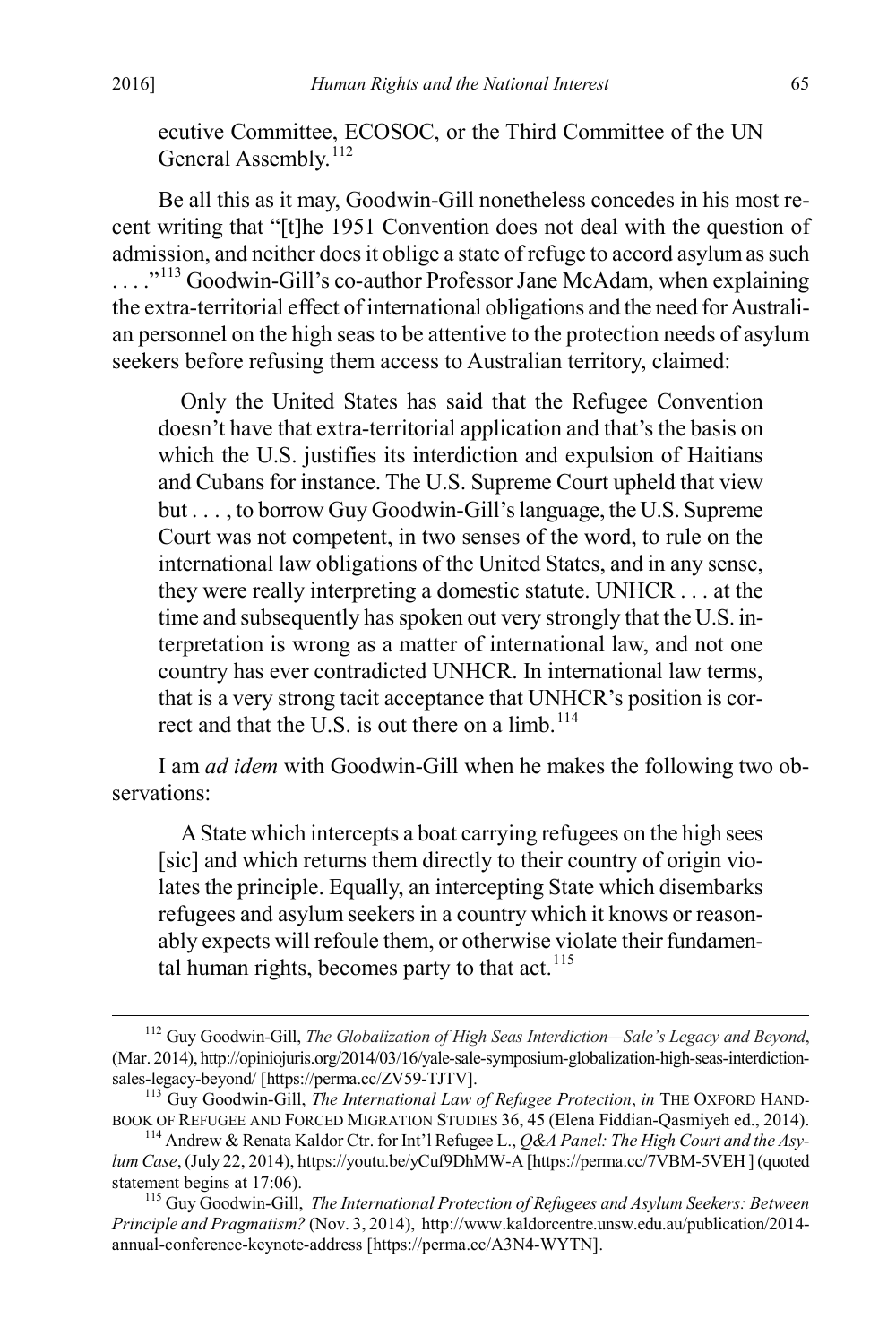I respectfully part company with his bold generalized assertion that "nonrefoulement is precisely the sort of obligation which is engaged by extraterritorial action  $\dots$  . . .<sup>[116](#page-20-0)</sup> That is not my understanding of the jurisprudence of the U.S. Supreme Court.<sup>[117](#page-20-1)</sup> Nor is it my understanding of the jurisprudence of the House of Lords nor the High Court of Australia. In fact, the House of Lords specifically rejected these arguments in relation to *non-refoulement* and extra-territoriality in 2005.<sup>[118](#page-20-2)</sup>

I am a strong critic, and always have been, of Australian measures including long-term detention, offshore processing (like those practiced in Nauru and Papua New Guinea), and chequebook solutions to resettlement (like the proposed Cambodia solution). Since 2013, knowing there is strong bipartisan support for a return to Pacific-Solution type options in the Australian Parliament, I have wanted to investigate if ever it might be possible to turn back boats to Indonesia decently, fairly, and legally.

The highly respected international lawyers Goodwin-Gill and Jane McAdam seem to be answering, "No, it could NEVER be legal."[119](#page-20-3) If that be so, it is not an option, and we will be left with non-transparent returns (which suit both Australia *and* Indonesia) and punitive, deterrent measures post-entry to Australia and in places like Nauru and Papua New Guinea.

### III. A REASON TO RECONSIDER SOLIDIFIED JURISPRUDENCE: AUSTRALIA'S SITUATION

Indonesia is a signatory to the ICCPR and U.N. Convention Against Tor-ture (CAT), and it makes regular reports to the requisite UN bodies.<sup>[120](#page-20-4)</sup> In 2008, the Committee Against Torture wanted assurances in Indonesian domestic law that *refoulement* would never be able to occur, but there was no evidence in the report about any particular case or alleged violation.<sup>[121](#page-20-5)</sup> In August 2013, UN-HCR published its concluding observations on Indonesia.<sup>[122](#page-20-6)</sup> This detailed report made no mention of any concerns relating to *refoulement* — either under

<span id="page-20-2"></span><span id="page-20-1"></span><span id="page-20-0"></span><sup>&</sup>lt;sup>116</sup> *Id.*<br><sup>117</sup> *See Sale*, 508 U.S. at 183.<br><sup>118</sup> *See generally* R (European Roma Rights Ctr.) v. Immigration Officer at Prague Airport [2005] 2 AC 1 (HL) (appeal taken from Eng.) (stating no law requires an individual to be allowed into a country before applying for asylum).<br><sup>119</sup> *See supra* note[s 111](#page-18-1)[–114](#page-19-4) and accompanying text.<br><sup>120</sup> *See* Convention Against Torture and Other Cruel, Inhuman Treatment or Punishment, Dec. 10,

<span id="page-20-4"></span><span id="page-20-3"></span><sup>1984,</sup> S. TREATY DOC. 100-20, 1465 U.N.T.S. 85; International Covenant on Civil and Political

<span id="page-20-5"></span><sup>&</sup>lt;sup>121</sup> Comm. Against Torture, Consideration of Reports Submitted by States Parties Under Article *19 of the Convention: Concluding Observations of the Committee Against Torture: Indonesia*,  $[28,$  U.N. Doc. CAT/C/IDN/CO/2 (July 1, 2008).

<span id="page-20-6"></span><sup>&</sup>lt;sup>122</sup> Office of the U.N. High Comm'r for Human Rights, Human Rights Comm., *Concluding Observations on the Initial Report of Indonesia*, U.N. Doc. CCPR/C/IDN/CO/1 (Aug. 21, 2013).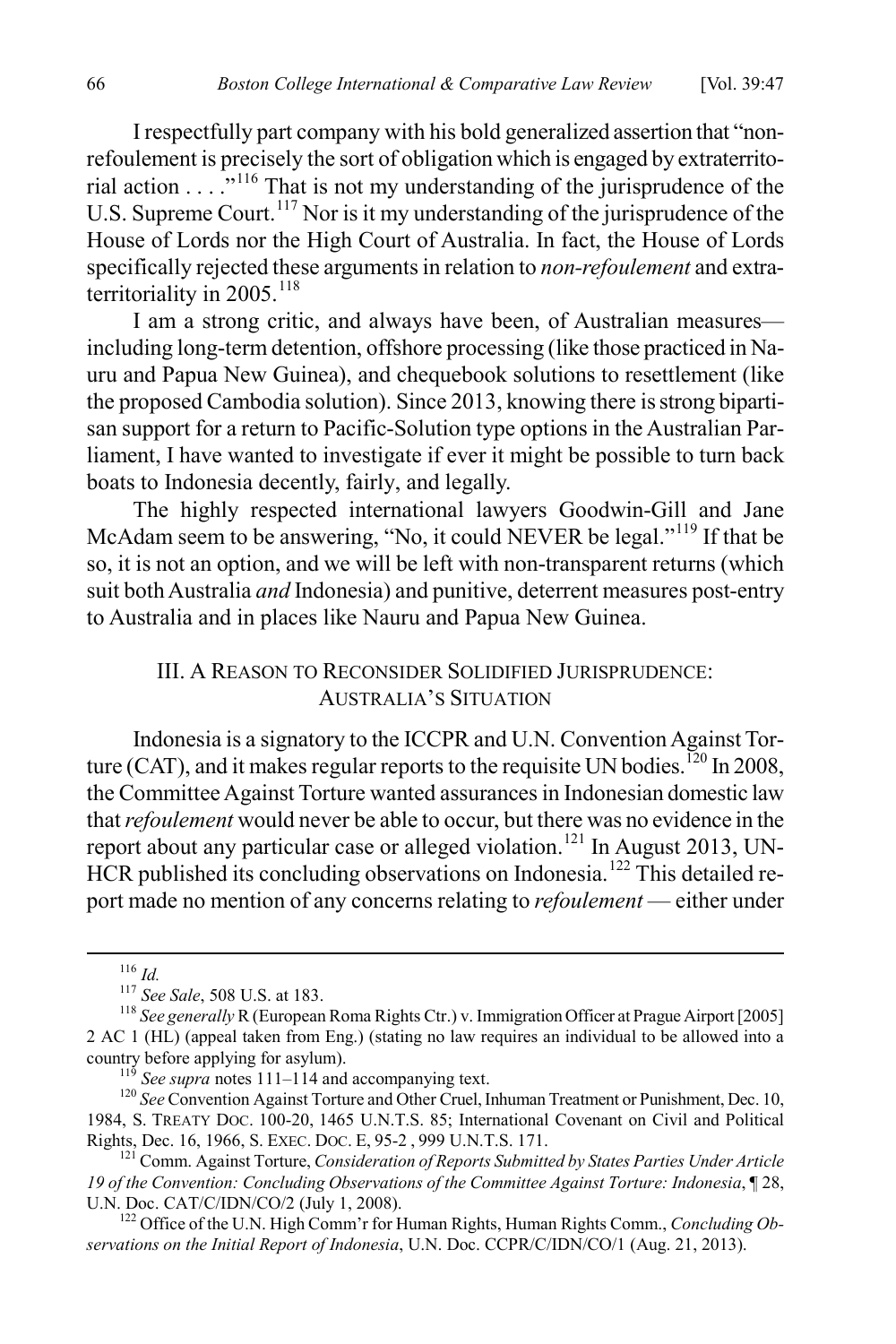ICCPR or CAT.<sup>[123](#page-21-0)</sup> Thus, the following question arises: Given that Indonesia signed the CAT and ICCPR, complies with the reporting provisions of CAT and ICCPR, and is not likely to sign the Refugee Convention; and given that there are no confirmed reports of Indonesia's wrongly refouling persons returned from Australia, could the conditions ever be fulfilled which would warrant Australia's returning asylum seekers to Indonesia provided only that Australia is satisfied that the asylum seekers are not in direct flight from persecution *in* Indonesia, and further provided that Australia is satisfied that the returnees will not face the real risk of torture or cruel or degrading treatment in Indonesia?

It is the height of legal formalism to posit that one could never entertain the notion of setting preconditions for such returns (such as UNHCR supervised processing, accommodation and services administered by the International Organization for Migration, etc.) only because Indonesia is not a signa-tory to the Refugee Convention.<sup>[124](#page-21-1)</sup> It is one thing to have credible evidence of wrongful *refoulement* from Indonesia prior to determination of claims, but it is another to rule out *ab initio* the possibility of safe returns to Indonesia. If you do the latter, how could you ever even be satisfied that Indonesia's accession to the Refugee Convention would ever justify returns? The *reductio ad absurdum* of Goodwin-Gill's position is that Australia could *never*return anyone to Indonesia regardless of what instruments it had signed and regardless of what in-ternational reporting it had undertaken.<sup>[125](#page-21-2)</sup>

Many Australian debates now come down to advocates alleging that Australian policy is contrary to the spirit of the Refugee Convention, while the government responds that its policy is consistent with the letter of the Convention.[126](#page-21-3) Compliance with the letter does not make a policy right or decent. There is often a need for more robust moral argument and also more finely honed constitutional and statutory construction arguments to counter what is being proposed.

Whatever is made of U.S. exceptionalism in international law, the approach of the United States, in fact, has given license and a paradigm during the last two decades to other rich nations worried about an influx of boat people.[127](#page-21-4) Australian governments of both political persuasions have adopted the jurisprudence of the U.S. Supreme Court, and to date, the Australian High

<span id="page-21-1"></span><span id="page-21-0"></span><sup>&</sup>lt;sup>123</sup> See id.<br><sup>124</sup> See UNHCR, STATES PARTIES TO THE 1951 CONVENTION RELATING TO THE STATUS OF REFUGEES AND THE 1967 PROTOCOL (Apr. 2015), http://www.unhcr.org/3b73b0d63.html [https://

<span id="page-21-4"></span><span id="page-21-3"></span><span id="page-21-2"></span><sup>&</sup>lt;sup>125</sup> *Cf.* Guy Goodwin-Gill, *supra* not[e 115.](#page-19-5) 126 *See generally* AUSTRL. HUMAN RIGHTS COMM., ASYLUM SEEKERS, REFUGEES AND HUMAN RIGHTS (2013)(providing an overview of the human rights issues surrounding Australia's approach to asylum seekers and refugees). <sup>127</sup> *See* Goodwin-Gill, *supra* not[e 84,](#page-11-0) at 443.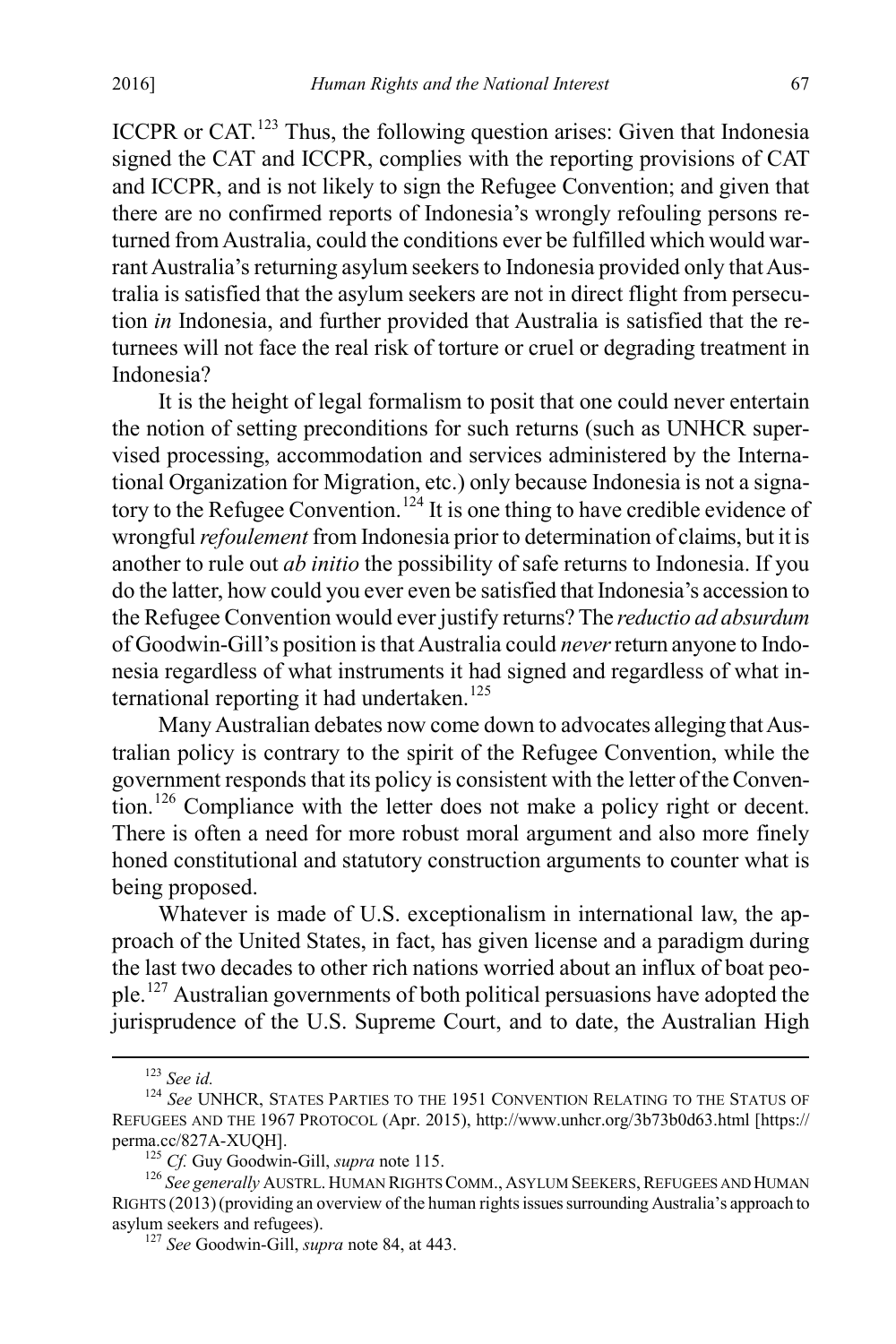Court has not begged to differ.<sup>[128](#page-22-0)</sup> In 2005, the House of Lords indicated its agreement with the U.S. Supreme Court decision and reasoning about Article 33.[129](#page-22-1) In *Regina (European Roma Rights Centre) v. Immigration Officer at Prague Airport*, the House of Lords had been asked to rule that the U.S. deci-sion was wrong.<sup>[130](#page-22-2)</sup> The House of Lords declined.<sup>[131](#page-22-3)</sup> Their Lordships, having surveyed the history of the 1951 Convention and later attempts to amend or reinterpret it, stated categorically that the *non-refoulement* provision related only to persons within the territory of a state.<sup>[132](#page-22-4)</sup> They considered all the arguments for expansion of the *non-refoulement* principle to go beyond the frontier of the nation state.[133](#page-22-5) Goodwin-Gill appeared as counsel for UNHCR, arguing that the principle of *non-refoulement* is a rule of customary international law that co-exists with a state's treaty obligations, such as Article 33 of the Refugees Convention, which prohibits states from returning refugees to territories where they risk persecution, torture, or death and requires states not to reject refugees at the border of their country of nationality where they fear persecution.<sup>[134](#page-22-6)</sup>

UNHCR's argument was rejected by the House of Lords. In the lead judgment in the House of Lords, Lord Bingham stated:

In 1967 the United Nations adopted a Declaration on Territorial Asylum which provided, in article 3, that no person entitled to invoke article 14 of the Universal Declaration of Human Rights should be subjected to measures such as rejection at the frontier, but a conference held in 1977 to embody this and other provisions in a revised convention ended in failure. As Justice Gummow J [of the Australian High Court] put it in *Ibrahim* . . . , in his judgment given in October 2000, "there have been attempts which it is unnecessary to recount here to broaden the scope of the Convention itself by a Draft United Nations Convention on Territorial Asylum but these collapsed more than twenty years ago."<sup>[135](#page-22-7)</sup>

Lord Bingham concluded the discussion about the submission urging the court to expand the principle of *non-refoulement* to persons at the frontier and outside the territory of the nation state signatory to the Convention:

<span id="page-22-1"></span><span id="page-22-0"></span><sup>&</sup>lt;sup>128</sup> See *CPCF v. Minister for Immigration and Border Protection* [2015] HCA 1,  $\P$  10.<br><sup>129</sup> See R (European Roma Rights Ctr.) *v.* Immigration Officer at Prague Airport [2005] 2 AC 1<br>(HL) (appeal taken from Eng.) [here

<span id="page-22-7"></span><span id="page-22-6"></span>

<span id="page-22-5"></span><span id="page-22-4"></span><span id="page-22-3"></span><span id="page-22-2"></span><sup>&</sup>lt;sup>130</sup> See id.  $\blacksquare \blacksquare$  17–18.<br>
<sup>131</sup> See id.  $\blacksquare \blacksquare$  68.<br>
<sup>132</sup> See id.  $\blacksquare \blacksquare$  24–26.<br>
<sup>133</sup> See id.  $\blacksquare \blacksquare$  9, 10, 22, 57.<br>
<sup>135</sup> Id.  $\blacksquare$  17 (quoting *Minister for Immigration and Multicultural Affairs v. Ibrahim*, [2000] HCA, ¶ 142).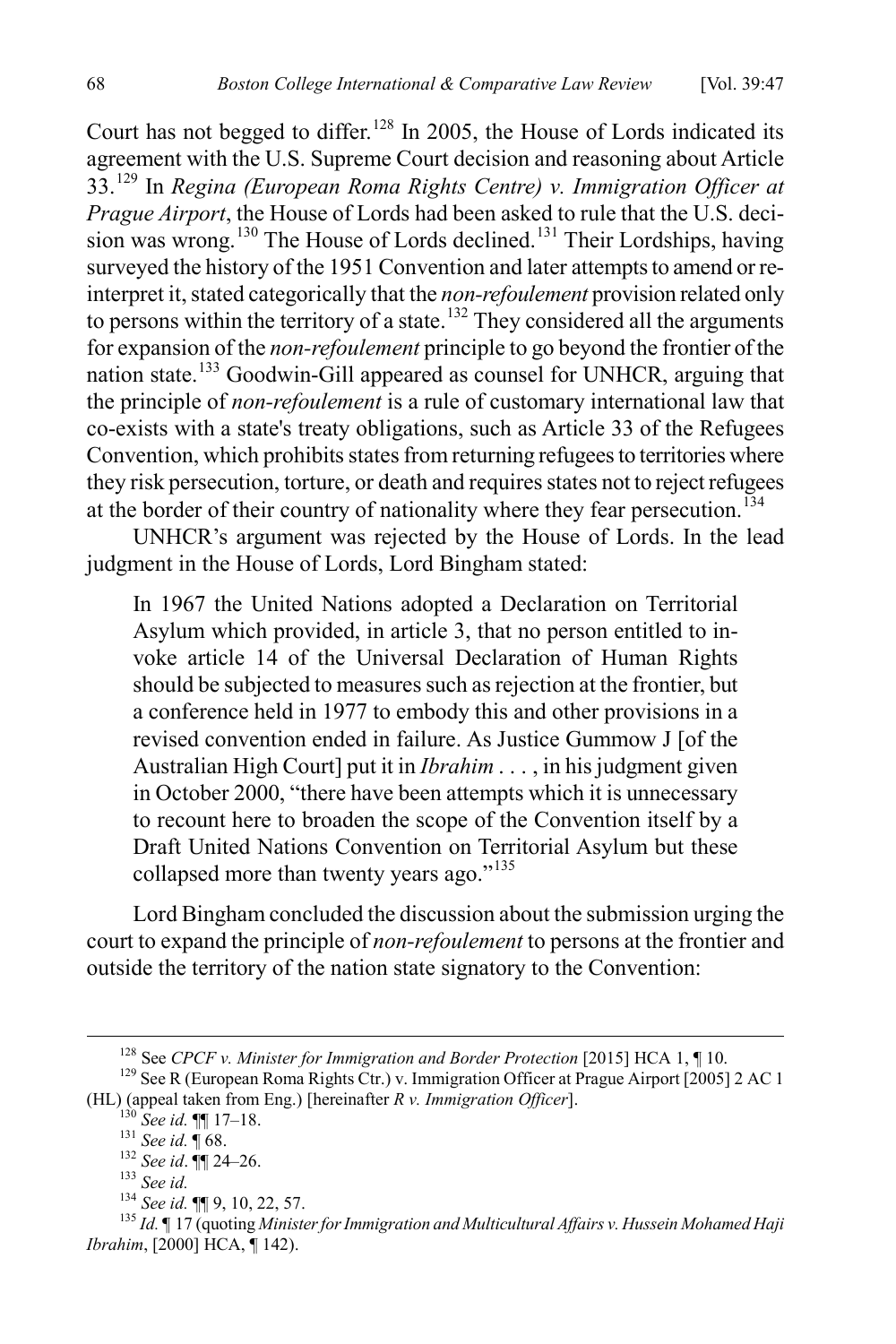In considering whether the rule contended for has received the assent of the nations, it is pertinent to recall that the states parties to the 1951 Convention have not, despite much international discussion, agreed to revise its terms or extend its scope at any time since 1967. None of the citations [put in support of the proposition] is from a legislative instrument. The House was referred to no judicial decision supporting the rule contended for and a number of recent decisions (*Sale* in the United States, *Ibrahim* and *Khawar*in Australia) are inimical to it. Have the states in practice observed such a rule? It seems to me clear that they have not.<sup>[136](#page-23-0)</sup>

Whereas other law lords said they simply agreed with Lord Bingham on the asylum issues raised, Lord Hope of Craighead dealt with the questions himself and was even more forthright. He said:

I do not, with respect, think that the *Sale* case was wrongly decided. The issue in that case was not as to what was or was not fair. The majority recognised the moral weight of the argument that a nation should be prevented from repatriating refugees to their potential oppressors whether or not the refugees were within that nation's borders. But in their opinion both the text and the negotiating history of article 33 affirmatively indicated that it was not intended to have extraterritorial effect. Judicial support for this view is found in the opinion of Gummow J [of the Australian High Court] in *Applicant A v Minister for Immigration and Ethnic Affairs* (1997) and in the oth-er authorities which Lord Bingham has referred to.<sup>[137](#page-23-1)</sup>

One wonders what is the point of the UNHCR putting submissions to the High Court of Australia as they did in October 2014, proposing that "the weight of opinion at international law is that the principle of *non-refoulement*, including under Art 33(1) of the Refugee Convention applies, wherever a State exercises jurisdiction, and whether it is exercised *de jure* or *de facto*."[138](#page-23-2) In addition, the UNHCR claimed that it was "only aware of one superior court decision that is inconsistent with this understanding, being the decision of the U.S. Supreme Court in *Sale*."[139](#page-23-3) The UNHCR submission was misleading and unhelpful, especially given that the UNHCR was an intervener in the House of

<span id="page-23-3"></span><span id="page-23-2"></span><span id="page-23-1"></span><span id="page-23-0"></span><sup>&</sup>lt;sup>136</sup> *Id.* ¶ 27.<br><sup>137</sup> *Id.* ¶ 68 (citations omitted).<br><sup>138</sup> Submission of UNHCR Seeking Leave to Intervene as *Amicus Curiae* ¶ 26, *CPCFv. Minister for Immigration and Border Protection* [2015] HCA 1 (No. S169 of 2014) (Austl.). <sup>139</sup> *Id.* ¶ 27.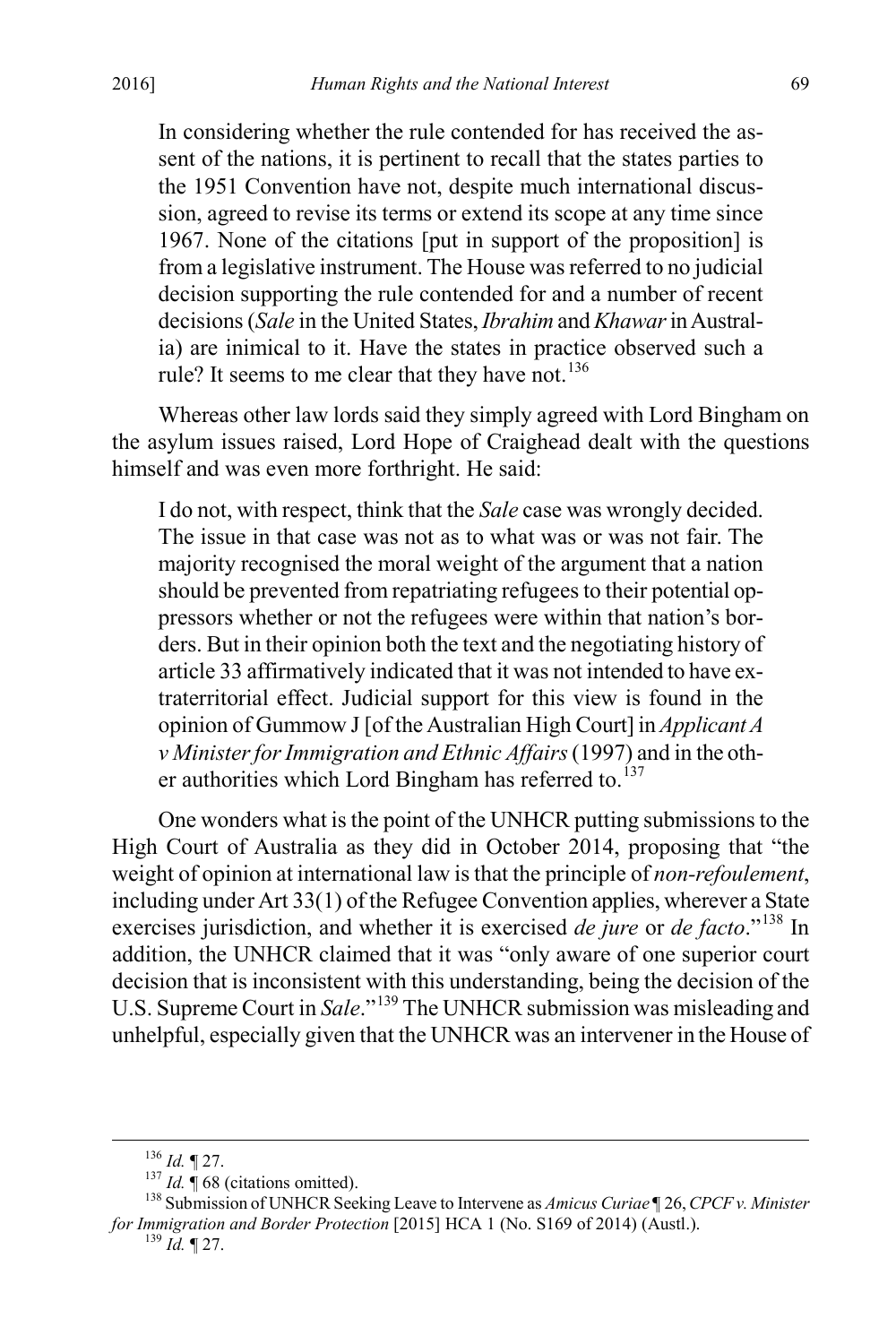Lords case.<sup>[140](#page-24-0)</sup> Both the Australian High Court and the House of Lords historically have followed the U.S. Supreme Court in *Sale* or at least assumed it is correct.<sup>[141](#page-24-1)</sup> For its part, the Australian Human Rights Commission submitted to the High Court "that the construction given to Article 33(1) by the majority of the U.S. Supreme Court in *Sale v. Haitian Centers Council, Inc*, [sic] is incorrect."[142](#page-24-2) In the recent decision of *CPCF v. Minister for Immigration and Border Protection*, the High Court of Australia did not cast any adverse imputa-

Your Honours, I will not take you to *Sale* or the *Roma Rights Case*, but it was argued in the *Roma Rights Case* in the House of Lords that *Sale* was wrong and that invitation was rejected expressly in the judgment of Lord Hope. The leading judgment was given by Lord Bingham but at the end of his judgment, Lord Bingham agreed with Lord Hope's remarks. It was, we submit, the whole House of Lords rejected the submission that *Sale* was wrong and we submit your Honours should not lightly conclude that the highest courts in both the United States and the United Kingdom were wrong in the conclusion that they reached.

Transcript of Oral Argument, *CPCF v. Minister for Immigration and Border Protection* [2015] HCA 1 (No. S169 of 2014) (Austl.), http://www.austlii.edu.au/au/other/HCATrans/2014/228.html [https://

<span id="page-24-1"></span>perma.cc/UH58-R9ME].<br><sup>141</sup> *See R v. Immigration Officer*, ¶ 68 (UK); *CPCF v. Minister for Immigration and Border Protection* [2015] HCA 1, ¶ 10 (Austl.).

<span id="page-24-2"></span><sup>142</sup> Proposed Submissions of the Australian Human Rights Commission Seeking Leave to Intervene ¶ 25, *CPCF v. Minister for Immigration and Border Protection* [2015] HCA 1 (No. S169 of 2014), (Austl.). The AHRC submission provides a novel, expansive approach to the historic interpretation of Article 33 when it states:

According to Goodwin-Gill and McAdam, the first reference in an international agreement to the principle that refugees should not be returned to their country of origin occurred in the 1933 Convention relating to the International Status of Refugees. Article 3 of that Convention contained an undertaking by States not to remove resident refugees or keep them from their territory 'by application of police measures, such as expulsions or non-admittance at the frontier (*refoulement*)' unless dictated by national security or public order.

The language that ultimately formed the basis for Article 33(1) of the Refugees Convention was the product of an *Ad hoc* Committee on Statelessness and Related Problems appointed by the United Nations Economic and Social Council. A representative of the United States delegation on that Committee provided the following description of the key principle:

["]Whether it was a question of closing the frontier to a refugee who asked admittance, or of turning him back after he had crossed the frontier, or even of expelling him after he had been admitted to residence in the territory, the problem was more or less the same. . . . Whatever the case may be . . . he must not be turned back to a country where his life or freedom could be threatened.["]

*Id.* ¶¶ 11–12 (quoting UN Ad Hoc Committee on Refugees and Stateless Persons, *Ad Hoc Committee on Statelessness and Related Problems, First Session: Summary Record of the Twentieth Meeting Held at Lake Success, New York, on Wednesday, 1 February 1950, at 2.30 p.m.*, ¶ 54, UN Doc. E/AC.32/SR.20 (Feb. 10, 1950)).

<span id="page-24-0"></span> <sup>140</sup> *See* Written Case on Behalf of the Intervener, *R v. Immigration Officer*, [2005] 2 AC 1 (UK). Counsel for the Commonwealth was able to deal with the matter simply and forthrightly in oral argument: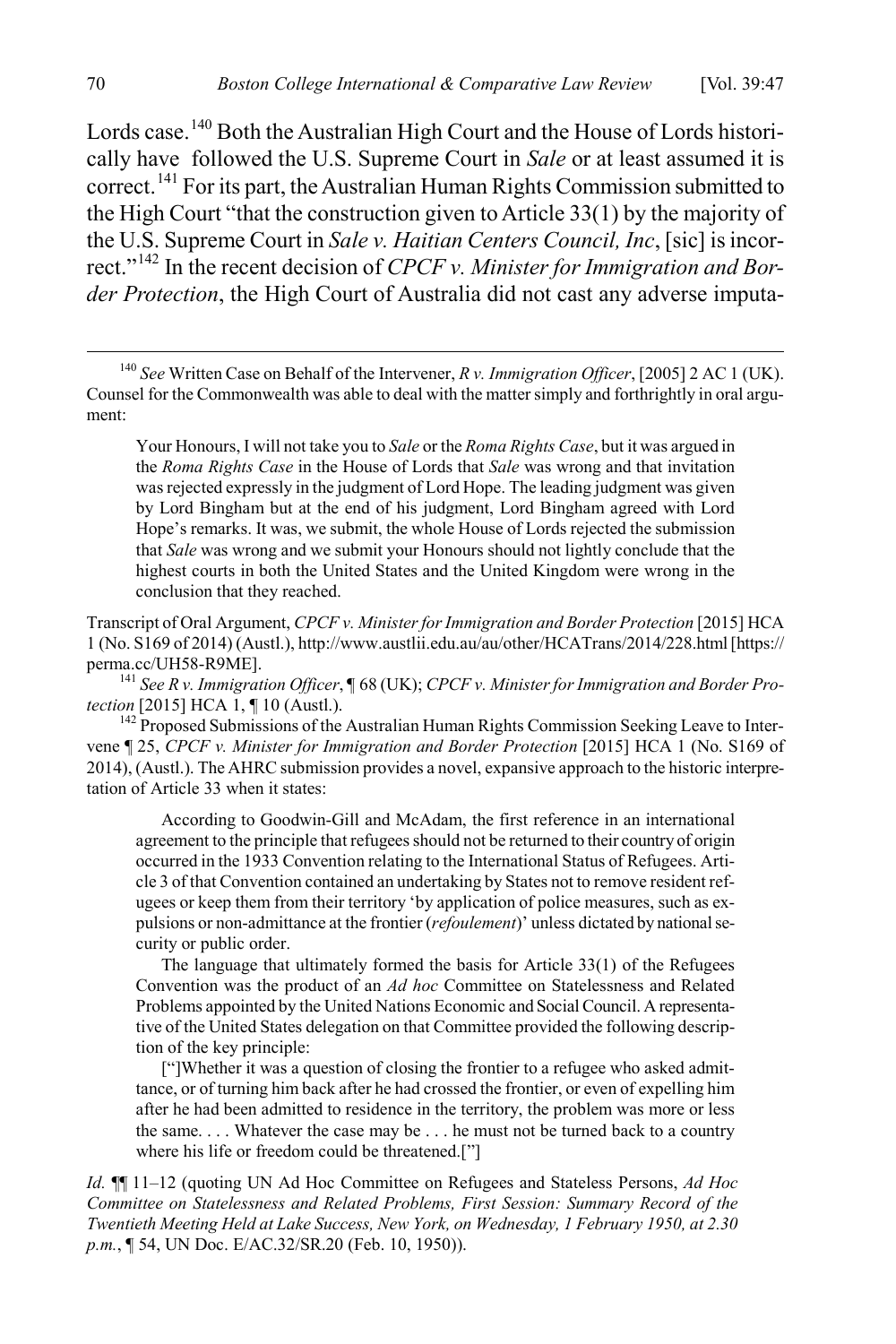<span id="page-25-8"></span>tions on the relevant U.S. and UK decisions.<sup>[143](#page-25-0)</sup> In this case, the High Court found no grounds for invalidating the Australian government's holding of 157 Tamil asylum seekers on an Australian vessel on the high seas in the Indian Ocean for a month while Australia attempted to negotiate their return to India from whence they had set sail.<sup>[144](#page-25-1)</sup> The Chief Justice, referring to the U.S. and UK decisions, said, "The defendants argued that the non-refoulement obligation under the Refugees Convention only applied to receiving States in respect of refugees within their territories. There is support for that view in some decisions of this Court, the House of Lords and the Supreme Court of the United States."[145](#page-25-2) Justice Keane, referring to those decisions, said, "Judicial authority in Australia, the United Kingdom and the United States of America suggests that a state's obligations under the Convention arise only with respect to per-sons who are within that state's territory."<sup>[146](#page-25-3)</sup> He went on to say:

<span id="page-25-9"></span>Under the Migration Act, the protection obligations imposed on the Executive government are afforded to non-citizens who are within Australian territory. The authorities suggest that this limitation is consistent with the circumstance that the protection obligations imposed by the Convention concern rights to be afforded to persons within the territory of Contracting States. $147$ 

The European Court of Human Rights has developed a more human-rights-friendly approach to the reception of asylum seekers.<sup>[148](#page-25-5)</sup> Perhaps in the future, the Australian High Court might be convinced to follow more jurisprudence of the European Court of Human Rights rather than the U.S. Supreme Court and the UK House of Lords, at least when interpreting Australian statutes which are arguably consistent with the fulfillment of Australia's international treaty obligations. But this would require the High Court to abandon some of its own earlier jurisprudence as well as the House of Lords' unequivo-cal endorsement of the U.S. Supreme Court's approach.<sup>[149](#page-25-6)</sup> What makes this most unlikely is that the Australian parliament is legislating exhaustive provi-sions that are dismissive of international law.<sup>[150](#page-25-7)</sup> In the absence of any Australian bill of rights or Human Rights Act, the High Court of Australia is then con-

<span id="page-25-2"></span><span id="page-25-1"></span><span id="page-25-0"></span><sup>&</sup>lt;sup>143</sup> See CPCF v. Minister for Immigration and Border Protection [2015] HCA 1,  $\P$  10 (Austl.).<br><sup>144</sup> See id.  $\P$  1–3.<br><sup>145</sup> Id.  $\P$  10.<br><sup>146</sup> Id.  $\P$  461 (citation omitted). He did go on to observe, "The plaintiff does n

<span id="page-25-5"></span><span id="page-25-4"></span><span id="page-25-3"></span><sup>&</sup>lt;sup>147</sup> *Id.*  $\P$  492 (citation omitted).<br><sup>148</sup> *See infra* not[e 167](#page-28-0) and accompanying text.<br><sup>149</sup> *See CPCF*, [2015] HCA 1,  $\P$  461 (Austl.); *R v. Immigration Officer*, [2005] 2 AC 1,  $\P$  68

<span id="page-25-7"></span><span id="page-25-6"></span><sup>(</sup>UK).150 *See, e.g., Maritime Powers Act 2013* (Cth) s 22A (as amended by *Migration and Maritime Powers Legislation Amendment* (Resolving the Asylum Legacy Caseload) Act 2014 (Cth) s 6.).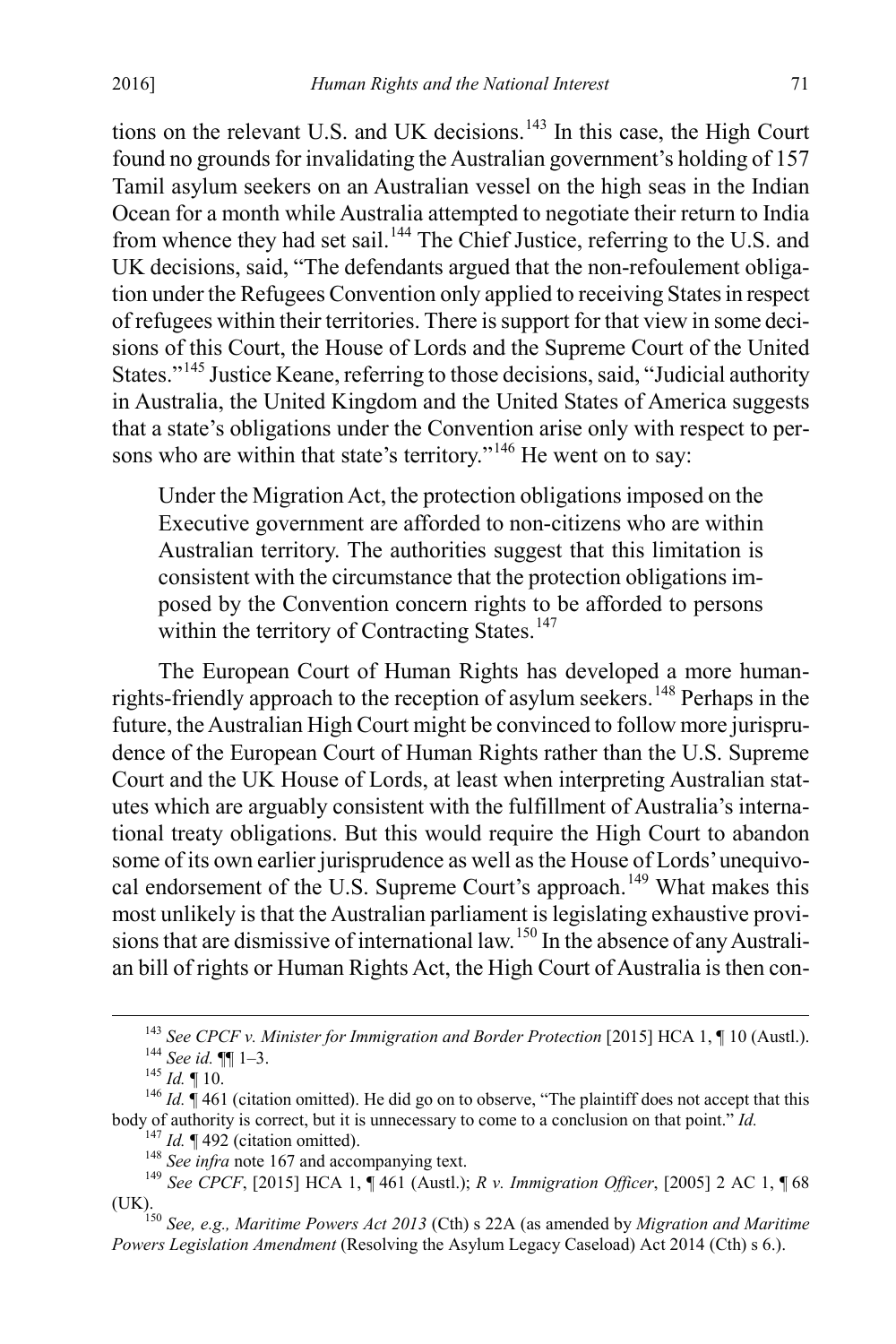strained to interpret the unambiguous Australian statutory provisions regardless of the letter or spirit of international instruments and law.[151](#page-26-0) As Justice Keane said in the recent case:

Australian courts are bound to apply Australian statute law "even if that law should violate a rule of international law." International law does not form part of Australian law until it has been enacted in legislation. In construing an Australian statute, our courts will read "general words . . . subject to the established rules of international law" unless a contrary intention appears from the statute. In this case, there is no occasion to invoke this principle of statutory construction. The terms of the Act are specific. They leave no doubt as to its operation.<sup>[152](#page-26-1)</sup>

All seven judges of the High Court basically took this approach.<sup>[153](#page-26-2)</sup> The Australian parliament has been so specific in codifying the law of asylum at the frontier that there is nothing for the judges to do except to apply the letter of the law—regardless of the general principles of international law.[154](#page-26-3) You may just as well be quoting the Catechism of the Catholic Church to them as submit the learned opinions of international lawyers.

#### <span id="page-26-10"></span>IV. THE EUROPEAN UNION'S INTERPRETATION

In Europe, the focus has been on boats coming across the Mediterranean Sea and through the Balkans.<sup>[155](#page-26-4)</sup> The European Court of Human Rights became apprised of EU practices in the Mediterranean in the 2012 case *Hirsi v. Italy*. [156](#page-26-5) The applicants in that case were eleven Somali nationals and thirteen Eritrean nationals who "were part of a group of about two hundred individuals who left Libya aboard three vessels with the aim of reaching the Italian coast."<sup>[157](#page-26-6)</sup> Three vessels from the Italian Revenue Police and Coast Guard intercepted the boats on May 6, 2009, when the vessels were thirty-five nautical miles south of Lampedusa.<sup>[158](#page-26-7)</sup> Italian authorities transferred occupants of the boats onto Italian military ships and returned them to Tripoli.<sup>[159](#page-26-8)</sup> After arriving in Tripoli, the mi-grants were handed over to the Libyan authorities.<sup>[160](#page-26-9)</sup> The applicants claim that

<span id="page-26-3"></span><span id="page-26-2"></span><span id="page-26-1"></span><span id="page-26-0"></span><sup>151</sup> *See id.*<br><sup>152</sup> *CPCF*, [2015] HCA 1, ¶ 462 (citations omitted).<br><sup>153</sup> *See id.* ¶¶ 8 (French, C.J.), 80 (Hayne & Bell, JJ.), 219–220 (Crennan), 304 (Kiefel, J. stating issue does not need to be reached), 385 (Gageler, J.), 462 (Keane, J.).<br>
<sup>154</sup> *See id.*  $\P$  279–280.<br>
<sup>155</sup> *See* Patrick Boehler & Sergio Peçanha, *supra* note 37.<br>
<sup>156</sup> *See* Hirsi Jamaa v. Italy, 2012-II Eur. Ct. H.R

<span id="page-26-4"></span>

<span id="page-26-6"></span><span id="page-26-5"></span>

<span id="page-26-8"></span><span id="page-26-7"></span>

<span id="page-26-9"></span>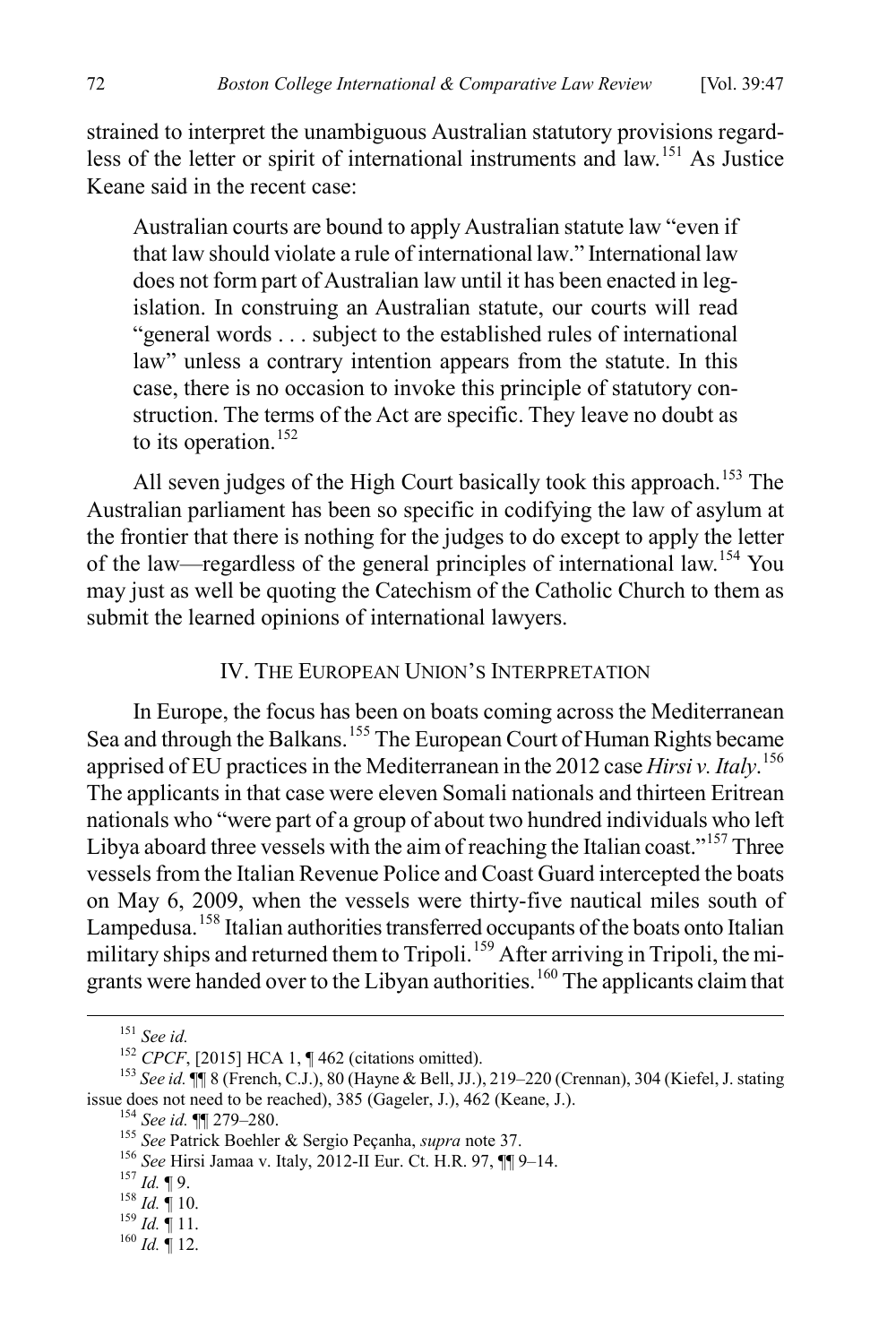"they objected to being handed over to the Libyan authorities but were forced to leave the Italian ships."[161](#page-27-0) The Italian Minister of the Interior, at a press conference on May 7, 2009, stated that the operation to intercept the vessels and return the migrants to Libya was the consequence of bilateral agreements with Libya that entered into force on February  $4$ , 2009.<sup>[162](#page-27-1)</sup> He also stated that the agreements represented a critical turning point in the fight against clandestine immigration. $163$ 

The applicants complained that their return to Libya had forced them to be subject to the risk of torture or inhuman or degrading treatment in Libya and in their respective countries of origin.<sup>[164](#page-27-3)</sup> The migrants based their complaint on Article 3 of the European Convention on Human Rights, which provides: "No one shall be subjected to torture or to inhuman or degrading treat-ment or punishment."<sup>[165](#page-27-4)</sup>

The Court found:

The Court has already had occasion to note that the States which form the external borders of the European Union are currently experiencing considerable difficulties in coping with the increasing influx of migrants and asylum-seekers. It does not underestimate the burden and pressure this situation places on the States concerned, which are all the greater in the present context of economic crisis. It is particularly aware of the difficulties related to the phenomenon of migration by sea, involving for States additional complications in controlling the borders in southern Europe.

However, having regard to the absolute character of the rights secured by Article 3, that cannot absolve a State of its obligations under that provision.

The Court reiterates that protection against the treatment prohibited by Article 3 imposes on States the obligation not to remove any person who, in the receiving country, would run the real risk of be-ing subjected to such treatment.<sup>[166](#page-27-5)</sup>

The Court ruled unanimously that the applicants were within the jurisdiction of Italy for the purposes of Article 1 of the Convention; that there had been a violation of Article 3 of the Convention based on the applicants' exposure to the risk of ill treatment in Libya; and that the risk of the applicants' be-

<span id="page-27-4"></span><span id="page-27-3"></span><span id="page-27-2"></span><span id="page-27-1"></span><span id="page-27-0"></span><sup>&</sup>lt;sup>161</sup> *Id.*<br><sup>162</sup> *Id.* ¶ 13.<br><sup>163</sup> *Id.*  $\frac{164}{164}$  ¶ 83.<br><sup>165</sup> *Id.* (quoting Convention for the Protection of Human Rights and Fundamental Freedoms art. 3,<br>Nov. 4, 1950, 213 U.N.T.S. 222, E.T.S. 5.).

<span id="page-27-5"></span> $^{166}$  *Id.*  $\P\P$  122–123 (citation omitted).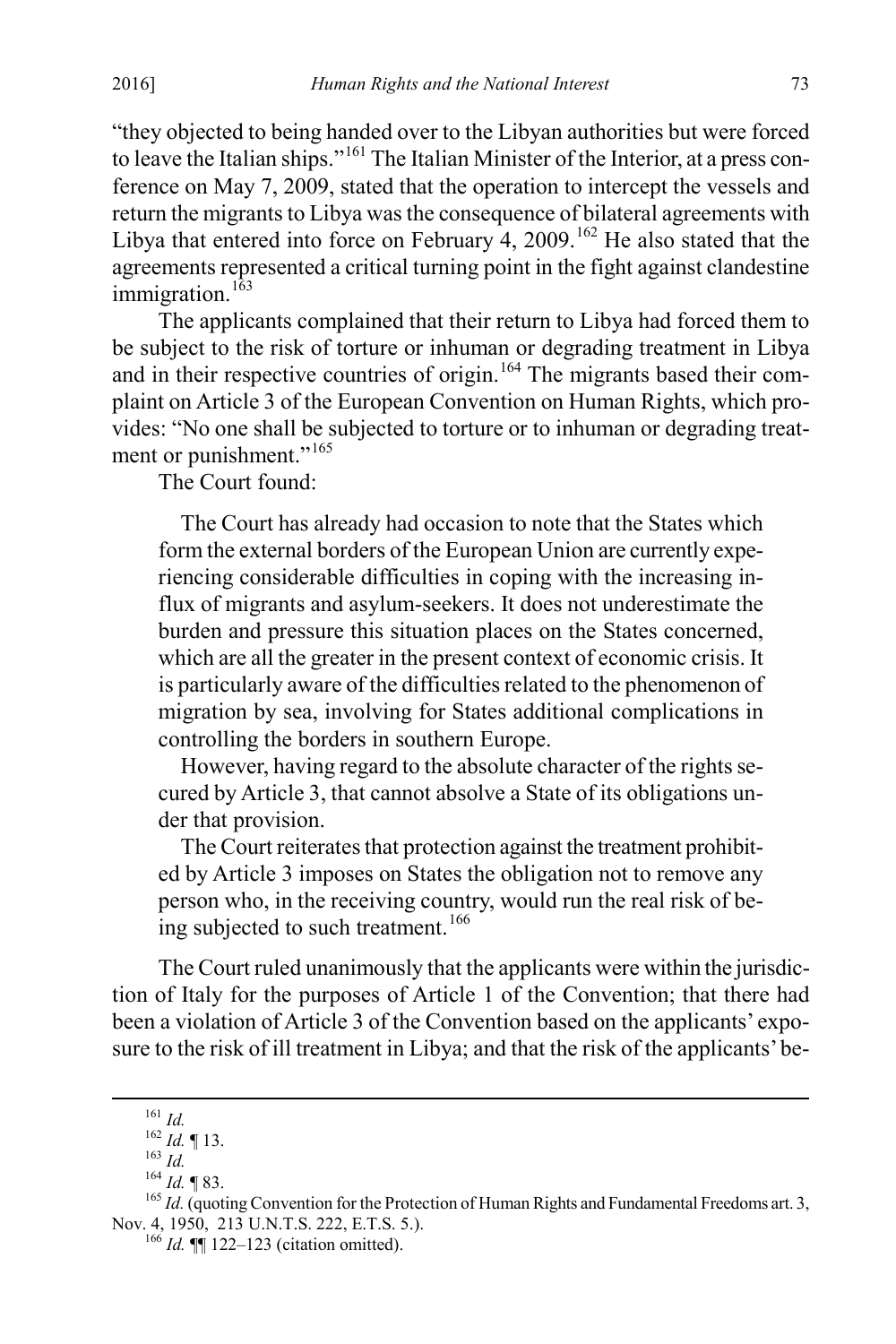<span id="page-28-0"></span>ing returned to Somalia and Eritrea constituted a violation of Article 3 of the Convention<sup>[167](#page-28-1)</sup>

When Lord Neuberger, the Chief Justice of the United Kingdom, visited Australia in 2014, he took the opportunity to express some forthright views about the European Court of Human Rights.<sup>[168](#page-28-2)</sup> He told the justices of the Victorian Supreme Court:

<span id="page-28-5"></span>I think we may sometimes have been too ready to treat Strasbourg court decisions as if they were determinations by a UK court whose decisions were binding on us. It is a civilian court under enormous pressure, which sits in chambers far more often than in banc [sic], and whose judgments are often initially prepared by staffers, and who have produced a number of inconsistent decisions over the years. I think that we are beginning to see that the traditional common law approach may not be appropriate, at least to the extent that we should be more ready not to follow Strasbourg chamber decisions $169$ 

But in the end, he came down in favor of the general approach of the European Court, conceding that the United Kingdom's ratification of the Convention and the passage of its own Human Rights Act resulted in the courts being "pitchforked into ruling on the most contentious issues of the day," including asylum seekers' rights.<sup> $170$ </sup> He observed:

With all due respect, the United States Supreme Court's interpretation contradicts the literal and ordinary meaning of the language of Article 33 of the United Nations Convention relating to the Status of Refugees and departs from the common rules of treaty interpretation.

<span id="page-28-2"></span>

*Hirsi Jamaa*, 2012-II Eur. Ct. H.R. 97, 174–75 (Pinto de Albuquerque, J., concurring).<br><sup>168</sup> *See* Lord Neuberger, The Role of Judges in Human Rights Jurisprudence: A Comparison of the Australian and UK Experience ¶ 35 (Aug. 8, 2014), https://www.supremecourt.uk/docs/speech-140808.pdf [https://perma.cc/EGC4-J2PL]. <sup>169</sup> *Id.* <sup>170</sup> *Id.* ¶ 5.

<span id="page-28-1"></span> <sup>167</sup> *Id.* ¶¶ 3, 6–7. In a separate judgment, Judge Pinto de Albuquerque joined issue with the U.S. Supreme Court. He said:

It is true that the statement of the Swiss delegate to the conference of plenipotentiaries that the prohibition of *refoulement* did not apply to refugees arriving at the border was supported by other delegates, including the Dutch delegate, who noted that the conference was in agreement with this interpretation. It is also true that Article 33 § 2 of the United Nations Convention relating to the Status of Refugees exempts from the prohibition of *refoulement* a refugee who constitutes a danger to the security of a country "in which he is", and refugees on the high seas are in no country. One might be tempted to construe Article 33 § 1 as containing a similar territorial restriction. If the prohibition of *refoulement* were to apply on the high seas, it would create a special regime for dangerous aliens on the high seas, who would benefit from the prohibition, while dangerous aliens residing in the country would not.

<span id="page-28-4"></span><span id="page-28-3"></span>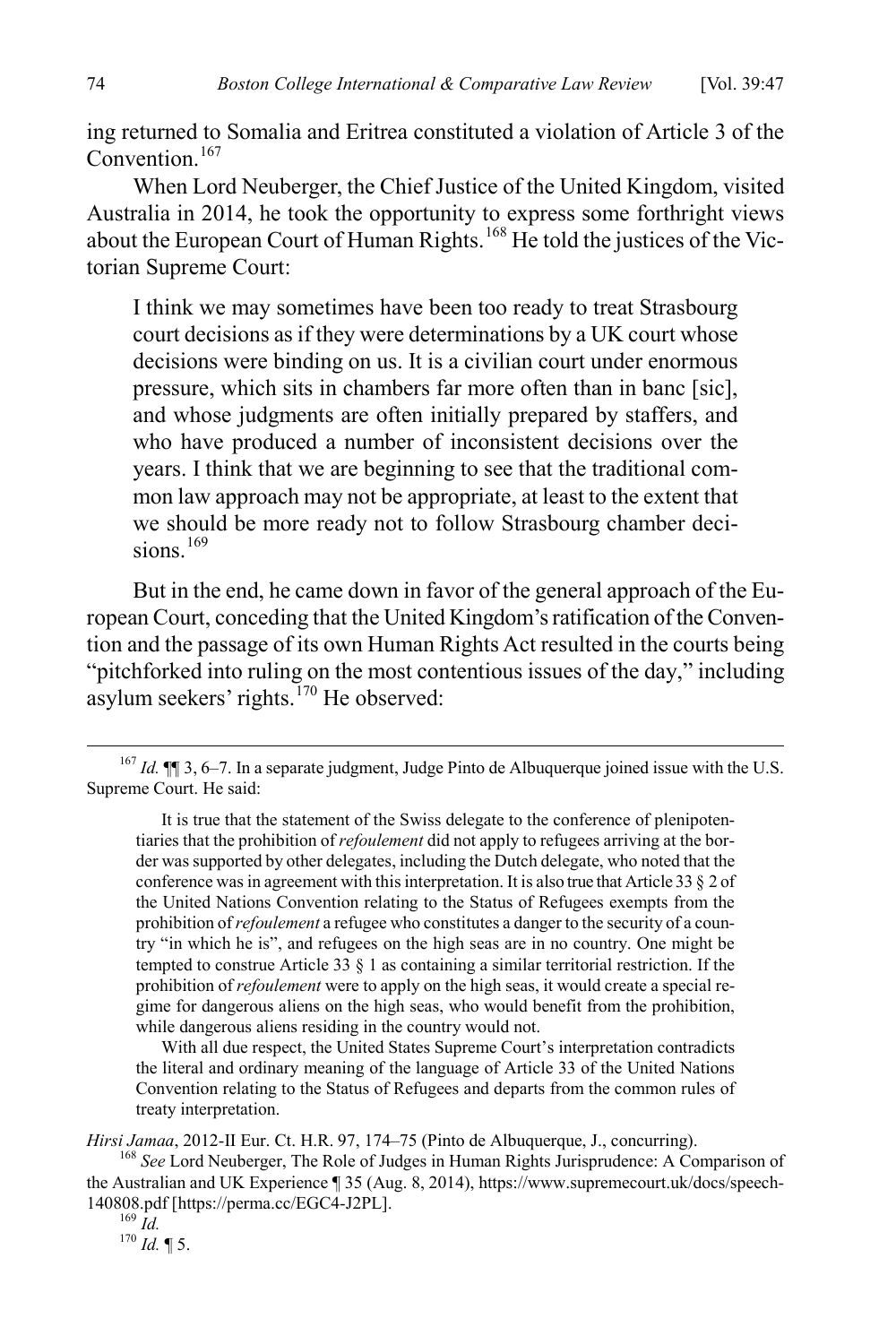The fact that "unelected" judges, especially foreign judges, are perceived to have been given powers which they previously had not enjoyed, coupled with the distaste in some political quarters for all things European, and the media's concentration on prisoners' votes and asylum seekers, has rendered the Convention something of a whipping boy for some politicians and newspapers. This appears to many people to be unfortunate. There are decisions of the Strasbourg court with which one can reasonably disagree, indeed with which I disagree. This is scarcely surprising; indeed, it would be astonishing if it were otherwise. However, to my mind, there are very few of its decisions which can fairly be said to be misconceived.[171](#page-29-1)

<span id="page-29-0"></span>Compared to the EU, Australia does not have a Human Rights Act, and it is not accountable to any outside judicial body like Strasbourg.<sup>[172](#page-29-2)</sup> This may help to account for Australia's less-nuanced approach to stopping the boats.<sup>[173](#page-29-3)</sup> In Australia, the Executive finds itself freer from judicial constraint. Mind you, the Australian High Court flexes its muscles from time to time. In September 2014, the court unanimously struck down the government's attempt to avoid giving permanent protection visas to asylum seekers proven to be refugees who also pass the requisite health and security checks.<sup>[174](#page-29-4)</sup> But since then, the Parliament has legislated to provide only temporary protection visas.<sup>[175](#page-29-5)</sup>

<span id="page-29-2"></span><span id="page-29-1"></span><sup>171</sup> *Id.* ¶ 41. <sup>172</sup> *See id.* ¶ 32 ("The international character of the Convention, with its treaty status and the Strasbourg court role, is of course wholly lacking for Victorian Judges when it comes to the [Victorian] Charter [of Human Rights and Responsibilities]."); *How Are Human Rights Protected in Australian Law*, AUSTL. HUMAN RIGHTS COMM'N, https://www.humanrights.gov.au/how-are-human-rightsprotected-australian-law [https://perma.cc/ZP9R-RDUS] (last visited Oct. 27, 2015) ("Unlike most similar liberal democracies, Australia has no Bill of Rights to protect human rights in a single docu-

<span id="page-29-3"></span>ment.").<br><sup>173</sup> *See, e.g.*, Lord Neuberger, *supra* not[e 168,](#page-28-5) ¶ 32; *How Are Human Rights Protected in Austral-*<br>*ian Law, supra* note 172.

<span id="page-29-4"></span><sup>&</sup>lt;sup>174</sup> Plaintiff S4/2014 v. Minister for Immigration and Border Protection [2014] HCA 34, ¶ 7 (Austl.). In that case, "The plaintiff had no visa permitting him to enter or remain in Australia." *Id.* ¶ 1. "On arrival in Australia, at Christmas Island, the plaintiff was lawfully taken into immigration detention," where he was held for two years while being assessed for a protection visa. *Id.* ¶¶ 1–2. Next, "[t]he department determined that the plaintiff was 'grant ready'." *Id.* ¶ 3. This means that "the department determined that the plaintiff was a refugee and satisfied relevant health and character requirements for the grant of a protection visa." *Id.* The Minister then decided not to grant a protection visa but rather another short-term visa which would then preclude the grant of a permanent protection visa. *See id.* ¶¶ 4–5. The Court ruled that the grant of this visa was invalid as its grant would have undermined the whole legislative purpose of the two year detention, namely assessment for a permanent protection visa. *See id.* ¶¶ 47–48, 53, 61(1). <sup>175</sup> *See* Louise Yaxley, Jane Norman & Jonathan Gul, *Temporary Protection Visas: Senate Votes* 

<span id="page-29-5"></span>to Bring Back Temporary Visas After Deal to Get Children Off Christmas Island, ABC NEWS, (Dec. 5, 2014, 4:27 AM), http://www.abc.net.au/news/2014-12-05/senate-agrees-to-reintroduce-temporaryprotection-visas/5945576 [https://perma.cc/KG9W-4EU9].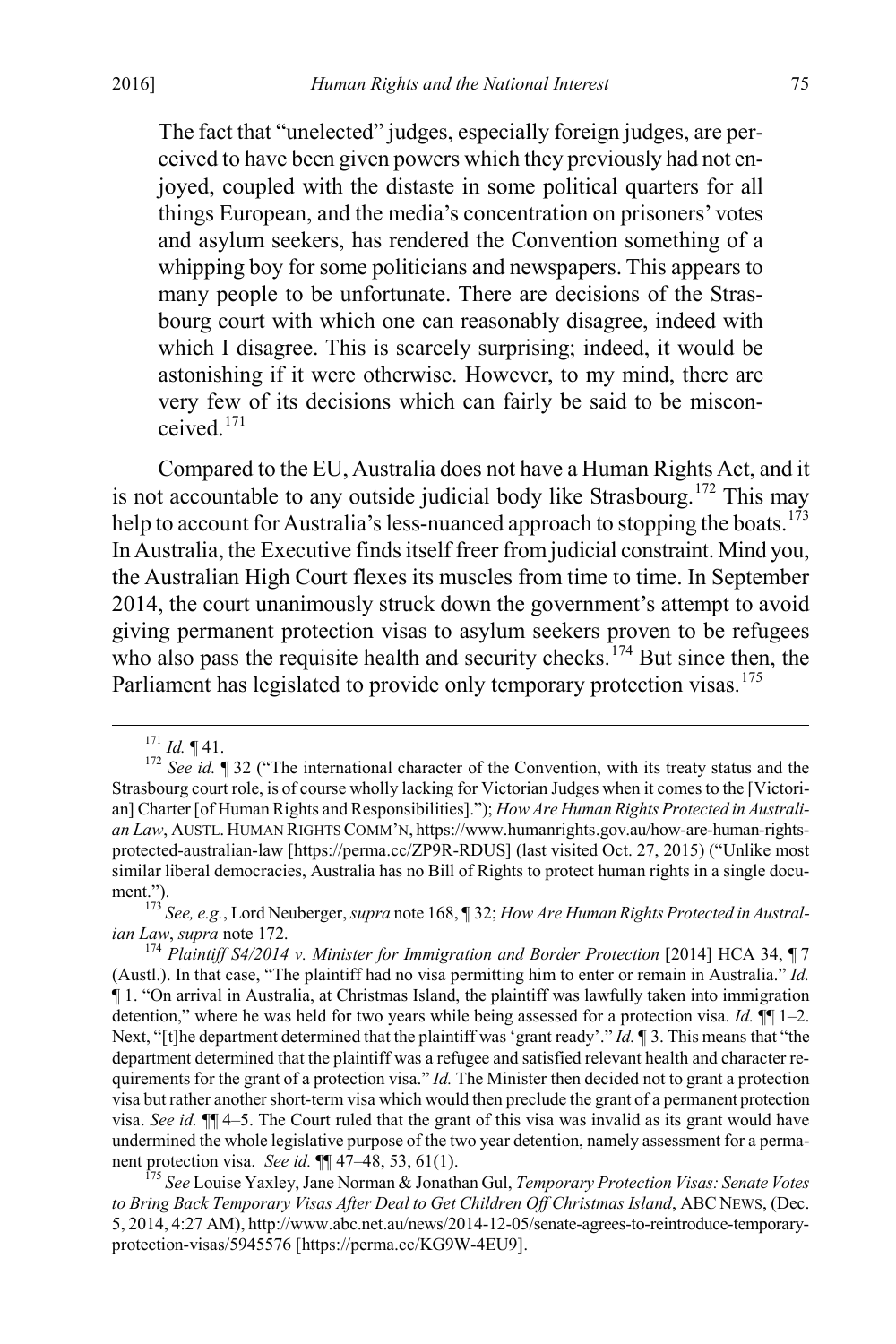Presently, Australia is quite sterile ground for international lawyers agitating the rights of asylum seekers. Not only has the High Court made clear that there is little room for the application of international law when interpreting tight statutory provisions aimed at enhancing border protection, but also the Australian Parliament has now legislated a string of new statutory provisions specifying that:

The exercise of various border protection powers is not invalid: (a) because of a failure to consider Australia's international obligations, or the international obligations or domestic law of any other country; or

(b) because of a defective consideration of Australia's international obligations, or the international obligations or domestic law of any other country; or

(c) because the exercise of the power is inconsistent with Australia's international obligations.<sup>[176](#page-30-1)</sup>

The Australian Executive has displayed its frustration with an international law approach as enunciated by UN agencies: when Prime Minister Tony Abbott responded to criticisms by the UN Special Rapporteur on Torture Juan Méndez, who had expressed criticisms of Australia's offshore asylum ar-rangements, he admitted that he had not visited the facilities.<sup>[177](#page-30-2)</sup> The Rapporteur tabled a series of broad, sweeping findings against Australia in relation to torture *et al.* at the UN Human Rights Council. For example in relation to one complaint, Méndez wrote:

<span id="page-30-0"></span>In the absence of information to the contrary, the Rapporteur concludes that there is substance in the allegations presented in the initial communication, reiterated above, and thus, that the Government of Australia, by failing to provide adequate detention conditions; end the practice of detention of children; and put a stop to the escalating violence and tension at the Regional Processing Centre, has violated the right of the asylum seekers, including children, to be free from torture or cruel, inhuman or degrading treatment, as provided by articles 1 and 16 of the CAT  $178$ 

<span id="page-30-1"></span> <sup>176</sup> *Maritime Powers Act 2013* (Cth) s 22A(1) (as amended by *Migration and Maritime Powers Legislation Amendment (Resolving the Asylum Legacy Caseload) Act 2014* (Cth) s 6.). <sup>177</sup> *See Juan E. Méndez, Report of the Special Rapporteur on Torture and Other Cruel, Inhuman or* 

<span id="page-30-2"></span>Degrading Treatment or Punishment at  $\P$  19, U.N. Doc. A/HRC/28/68/Add.1 (Mar. 6, 2015); Lisa Cox, *Tony Abbott: Australians 'Sick of Being Lectured to' by United Nations,After Report Finds Anti-Torture Breach*, SYDNEY MORNING HERALD (Mar. 10, 2015), http://www.smh.com.au/federal-politics/politicalnews/tony-abbott-australians-sick-of-being-lectured-to-by-united-nations-after-report-finds-antitorturebreach-20150309-13z3j0.html [https://perma.cc/7RER-CQXQ]. <sup>178</sup> Méndez, *supra* note [177,](#page-30-0) ¶ 19.

<span id="page-30-3"></span>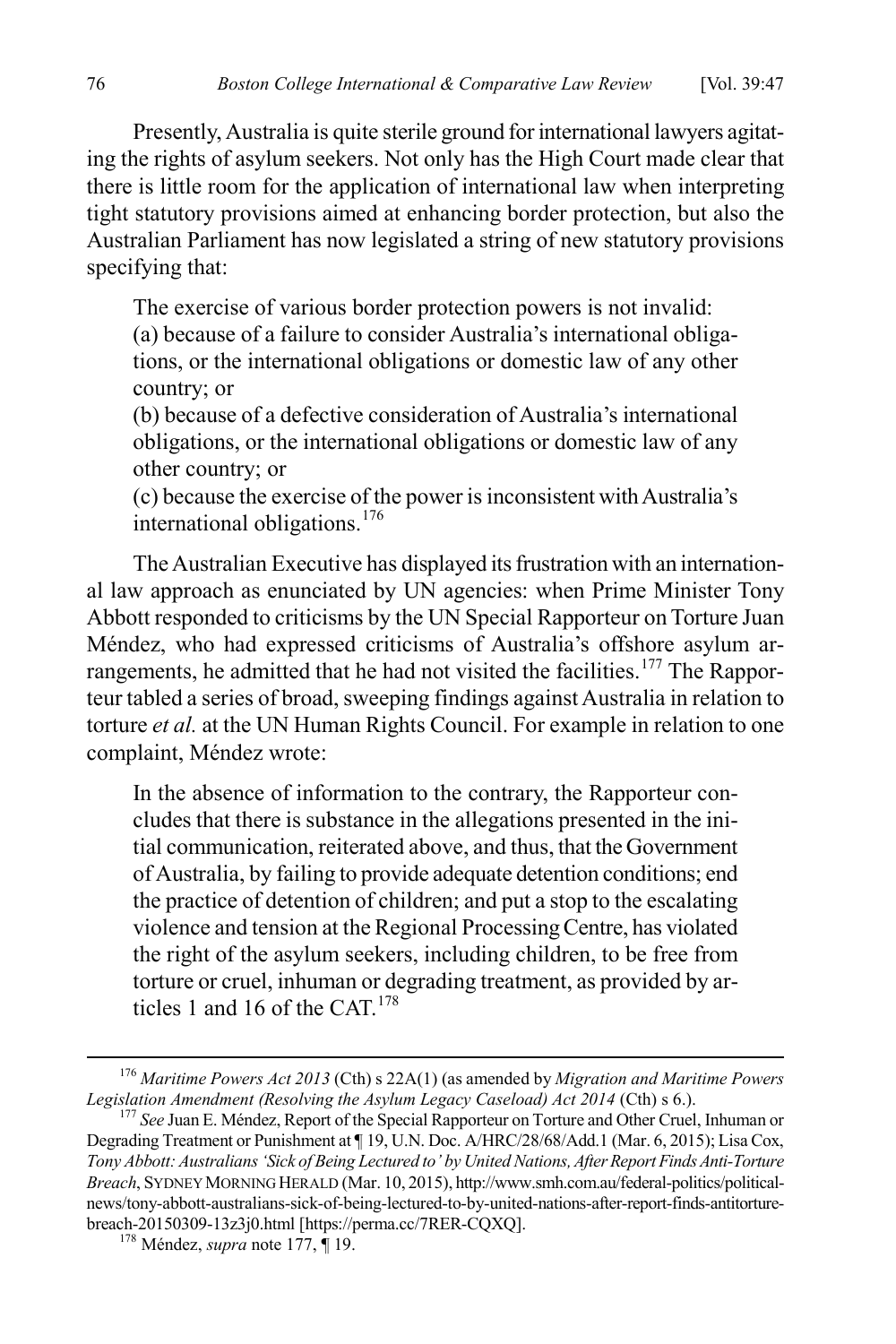Suggestions to the UN Human Rights Council that a government is torturing children do need more than the repetition of hearsay allegations. According to *The Sydney Morning Herald*, Prime Minister Abbott replied:

I really think Australians are sick of being lectured to by the United Nations, particularly, particularly given that we have stopped the boats, and by stopping the boats, we have ended the deaths at sea. . . .

The most humanitarian, the most decent, the most compassionate thing you can do is stop these boats because hundreds, we think about 1200 in fact, drowned at sea during the flourishing of the people smuggling trade under the former government.

I think the UN's representatives would have a lot more credibility if they were to give some credit to the Australian government for what we've been able to achieve in this area.<sup>[179](#page-31-0)</sup>

On the issue of border protection and asylum, it has reached the stage in Australia that government and the Parliament are attempting to lock out all influence by international law.<sup>[180](#page-31-1)</sup>

#### V. RELIGIOUS DISCOURSE TOWARDS REFUGEES

Having offered some observations about the present *cul-de-sac* confronting international lawyers concerned about Australia's behavior at the border, I now turn to the effects of religious discourse and other moral urgings in the public square, convinced that such discourse often can augment, consolidate, and extend the protection of the human rights of those whose interests do not coincide with those of the majority in a nation state.

As a Jesuit and a lawyer, permit me to be so bold as to suggest that the public moral argument posited on religious conviction and domestic judicial review are two necessary, additional devices for reining in the executive government responding to populist sentiment to secure the borders and stop the boats. It is the judicial method which permits fine consideration of the claims of those who present at our borders, helping to counter the more broad stroke governmental decisions to punish those who present at our borders in order to send a message to other intending asylum seekers and to give a preference to those asylum seekers chosen by government rather than those who self-select by presenting themselves at the border. It is the moral argument (whether religious or not), which augments the secular liberal approach within the nation state. The secular liberal finds it hard to formulate an argument for universal

. . . .

<span id="page-31-1"></span><span id="page-31-0"></span><sup>&</sup>lt;sup>179</sup> Cox, *supra* note [177](#page-30-0) (internal quotation marks omitted). <sup>180</sup> *See id.*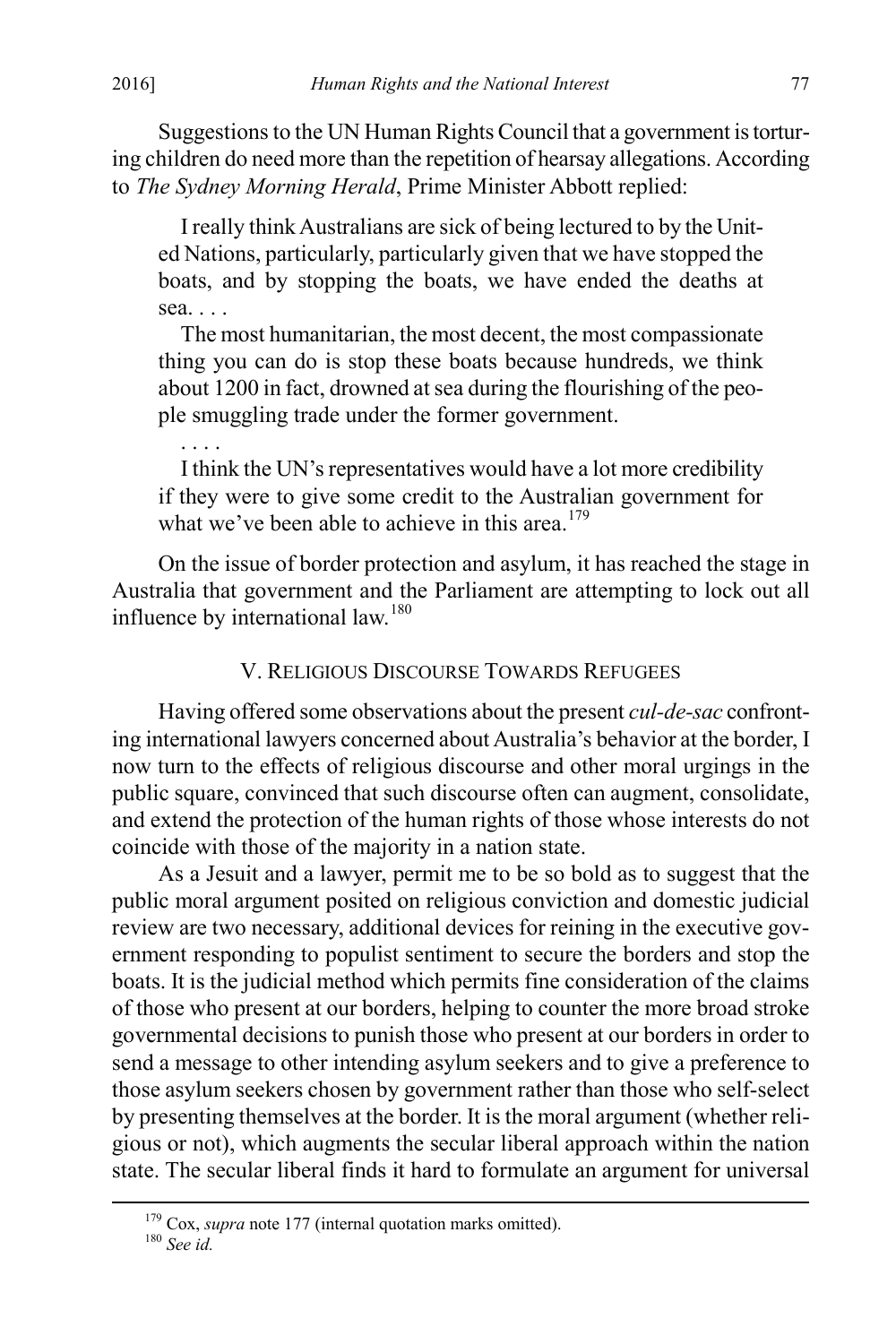care extending beyond the injunction for government to care for their own citizens by maintaining the security of their borders. At the very least, the secular liberal should concede the assistance, which might be obtained from the religious practitioners who profess the dignity of all human persons, and not just those holding passports for nation states living in peace and with economic security.

Marking the 60th anniversary of the UN Declaration of Human Rights, the late and revered Seamus Heaney wrote:

Since it was framed, the Declaration has succeeded in creating an international moral consensus. It is always there as a means of highlighting abuse if not always as a remedy: it exists instead in the moral imagination as an equivalent of the gold standard in the monetary system. The articulation of its tenets has made them into world currency of a negotiable sort. Even if its Articles are ignored or flouted—in many cases by governments who have signed up to them—it provides a worldwide amplification system for "the still, small voice".  $181$ 

Religious leaders have a capacity to contribute to the amplification of the still, small voice, just as international lawyers do—so too do poets, folk singers, and novelists. The concept of human rights has real work to do whenever those with power justify their solutions to social ills or political conflicts only on the basis of majority support or by claiming the solutions will lead to an improved situation for the mainstream majority. Even if a particular solution is popular or maximizes gains for the greatest number of people, it might still be wrong and objectionable. There is a need to regard the wellbeing of all members of the human community, and not just those within the preferred purview of government consideration.

<span id="page-32-2"></span>Lampedusa, Italy continues to be a beacon for asylum seekers fleeing desperate situations in Africa seeking admission into the EU.<sup>[182](#page-32-1)</sup> Lampedusa is a lightning rod for European concerns about the security of borders in an increasingly globalized world where people as well as capital flow across porous

<span id="page-32-0"></span><sup>&</sup>lt;sup>181</sup> *Human Rights, Poetic Redress*, IRISH TIMES (Sept. 10, 2009), http://www.irishtimes.com/<br>news/human-rights-poetic-redress-1.903757 [https://perma.cc/EHG2-VYJX].

<span id="page-32-1"></span><sup>&</sup>lt;sup>182</sup> See Italy to Begin Relocating Eritrean Refugees This Week, REUTERS (Oct. 6, 2015), http:// www.reuters.com/article/2015/10/06/us-europe-migrants-italy-idUSKCN0S020H20151006 [https:// perma.cc/PJ8H-ZV9P] (indicating that Lampedusa will be one of the first locations in European Union plan to sift through migrants and refugees); Elisabetta Povoledo, *Pope Offers Mass on Island Beacon for Refugees*, N.Y. TIMES (July 8, 2013), http://www.nytimes.com/2013/07/09/world/europe/ pope-offers-mass-on-island-beacon-for-refugees.html [https://perma.cc/85X7-QGXV].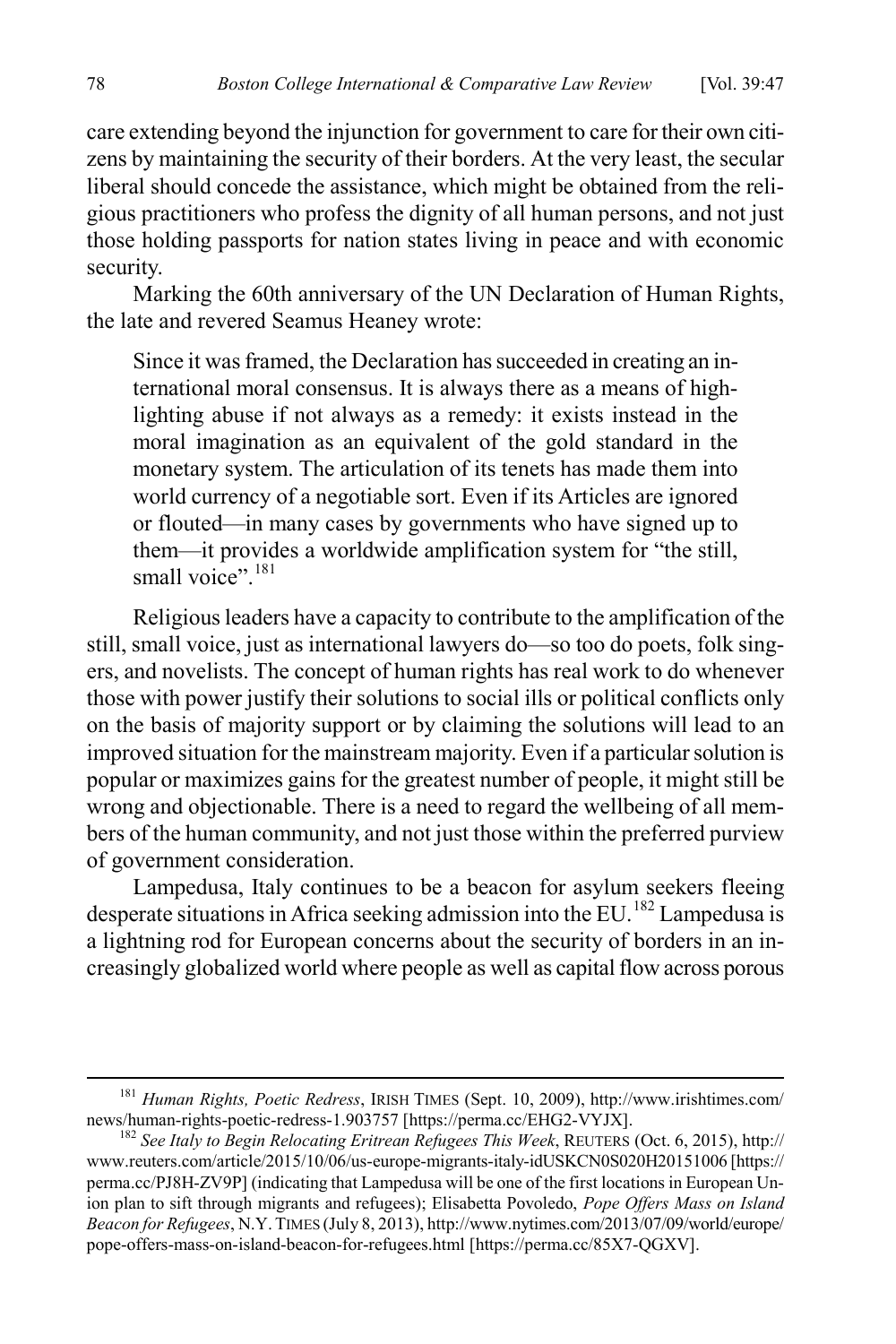borders.<sup>[183](#page-33-0)</sup> That is why Pope Francis went there on his first official papal visit outside Rome.[184](#page-33-1) At Lampedusa on July 8, 2013, he said:

"Where is your brother?" Who is responsible for this blood? In Spanish literature we have a comedy of Lope de Vega which tells how the people of the town of Fuente Ovejuna kill their governor because he is a tyrant. They do it in such a way that no one knows who the actual killer is. So when the royal judge asks: "Who killed the governor?", they all reply: "Fuente Ovejuna, sir". Everybody and nobody! Today too, the question has to be asked: Who is responsible for the blood of these brothers and sisters of ours? Nobody! That is our answer: It isn't me; I don't have anything to do with it; it must be someone else, but certainly not me. Yet God is asking each of us: "Where is the blood of your brother which cries out to me?" Today no one in our world feels responsible; we have lost a sense of responsibility for our brothers and sisters. We have fallen into the hypocrisy of the priest and the levite whom Jesus described in the parable of the Good Samaritan: we see our brother half dead on the side of the road, and perhaps we say to ourselves: "poor soul . . . !", and then go on our way. It's not our responsibility, and with that we feel reassured, assuaged. The culture of comfort, which makes us think only of ourselves, makes us insensitive to the cries of other people, makes us live in soap bubbles which, however lovely, are insubstantial; they offer a fleeting and empty illusion which results in indifference to others; indeed, it even leads to the globalization of indifference. In this globalized world, we have fallen into globalized indifference. We have become used to the suffering of others: it doesn't affect me; it doesn't concern me; it's none of my business! Here we can think of Manzoni's character – "the Unnamed." The globalization of indifference makes us all "unnamed," responsible, yet nameless and faceless.<sup>[185](#page-33-2)</sup>

#### VI. APPLYING RELIGIOUS DISCOURSE TO POLICY

It is all very well for the Pope to say these things. But who is listening? And even if they are listening, who is taking notice? Should it extend beyond

<span id="page-33-0"></span> <sup>183</sup> *See* Ruben Andersson, *The European Union's Migrant 'Emergency' Is Entirely of its Own Making*, GUARDIAN (Aug. 22, 2015), http://www.theguardian.com/commentisfree/2015/aug/23/<br>politics-migrants-europe-asylum [https://perma.cc/N4AV-BDVW]; Povoledo, *supra* note 182.

<span id="page-33-2"></span><span id="page-33-1"></span><sup>&</sup>lt;sup>184</sup> See Povoledo, *supra* not[e 182.](#page-32-2)<br><sup>185</sup> Francis 2, Pope, Catholic Church, Visit to Lampedusa: Homily of Holy Father Francis 2 (July 8, 2013) (transcript available at http://w2.vatican.va/content/francesco/en/homilies/2013/documents/ papa-francesco\_20130708\_omelia-lampedusa.html [https://perma.cc/8NF2-EGZU]).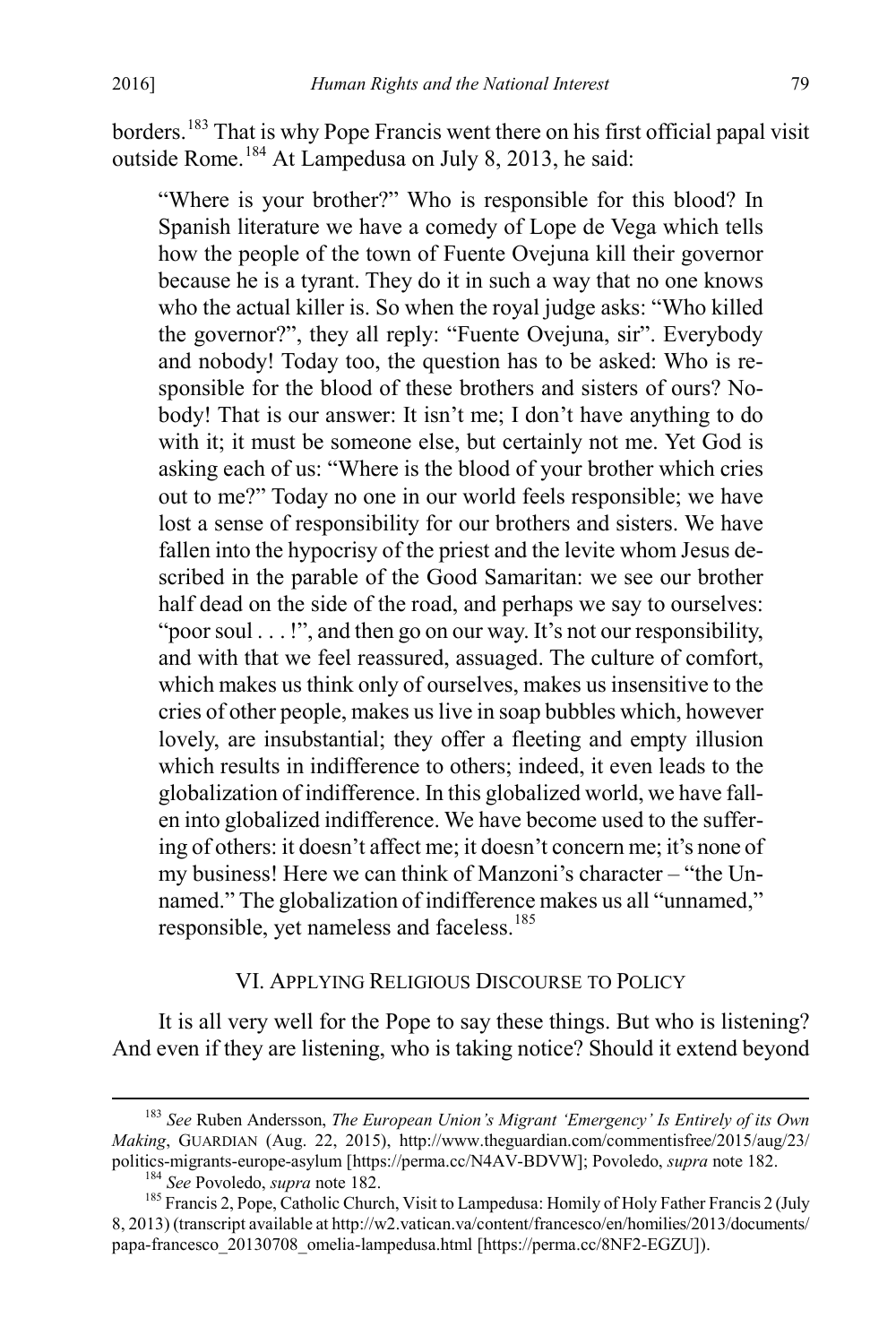Catholicism? The Pope's intervention, as well asthe innate moral sense of the Italian community that there had to be a more decent way of dealing with prospective migrants drowning in the Mediterranean, contributed to the Italian Government's decision to establish the Mare Nostrum operation.<sup>[186](#page-34-1)</sup>

<span id="page-34-9"></span><span id="page-34-0"></span>Recently in Australia, two of our greatly admired ex-prime ministers from opposite sides of the political fence have died.<sup>[187](#page-34-2)</sup> They were Gough Whitlam and Malcolm Fraser.<sup>[188](#page-34-3)</sup> Whitlam was prime minister at the end of the Vietnam War, and Fraser succeeded him in 1975.<sup>[189](#page-34-4)</sup> Each was concerned by the prospect of large numbers of Vietnamese refugees arriving in Australia by boat without visas.<sup>[190](#page-34-5)</sup> Their political parties were committed equally to stopping the boats. Initially with the fall of South Vietnam, Australian politicians and civil servants were very wary about receiving large numbers of refugees from Vietnam.[191](#page-34-6) In 1976, a joint parliamentary committee unanimously concluded that, prior to the evacuation of the Australian embassy in Saigon in 1975, there was "deliberate delay in order to minimise the number of refugees with which Australia would have to concern itself."[192](#page-34-7) Politicians from both sides of the aisle stated, "As unpalatable as it may be, we are forced to conclude that the [Whitlam] Government acted reluctantly and, as expressed by one witness, in order to placate an increasingly suspicious Australian public."[193](#page-34-8)

As prime minister, Fraser gave great leadership in the Australian community, cultivating public acceptance of the idea that Australia would play its part

<span id="page-34-4"></span><span id="page-34-3"></span><sup>188</sup> Gough Whitlam, supra note 187; Malcolm Fraser, supra note 187.<br><sup>189</sup> See Fifty Australians: The Hon. Edward Gough Whitlam, AC, QC (1916–2014), AUSTRALIAN WAR MEMORIAL, https://www.awm.gov.au/exhibitions/fiftyaustralians/49.asp [https://perma.cc/J7UL-L8P6] (last visited Jan. 23, 2016); *Malcolm Fraser*, *supra* not[e 187.](#page-34-0)<br><sup>190</sup> *See Malcolm Fraser*, *supra* note [187;](#page-34-0) Mike Steketee, *Malcolm Fraser the Unsung Hero of* 

<span id="page-34-5"></span>*Humane Refugee Policy*, AUSTRALIAN (Jan. 2, 2010), http://www.theaustralian.com.au/opinion/ columnists/fraser-the-unsung-hero-of-humane-refugee-policy/story-e6frg7ax-1225815259755 [https:// perma.cc/2XL6-U4XK]. <sup>191</sup> *See* PARLIAMENT OF THE COMMONWEALTH OF AUSTL. S. STANDING COMM. ON FOREIGN

<span id="page-34-1"></span> <sup>186</sup> *See* Povoledo, *supra* not[e 182;](#page-32-2) Steve Scherer, *Italy's Renzi Says EU Must Take Responsibility for Boat Migrants*, REUTERS (June 24, 2014), http://www.reuters.com/article/2014/06/24/italy-eu-migrantsidUSL6N0P54JD20140624 [https://perma.cc/EPC4-2BGM]; *Pope Francis Receives in Audience the Survivors of the Lampedusa Shipwreck That Claimed 368 Lives*, VATICAN INFO. SERV. (2014), http:// www.news.va/en/news/pope-francis-receives-in-audience-the-survivors-of [https://perma.cc/3RNH-

<span id="page-34-2"></span>QSMC]. <sup>187</sup> *See* Latika Bourke, *Former Prime Minister Gough Whitlam Dead at 98*, SYDNEY MORNING HERALD, (Oct. 21, 2014), http://www.smh.com.au/federal-politics/political-news/former-primeminister-gough-whitlam-dead-at-98-20141020-1192t2.html [https://perma.cc/HN6F-KZ8X] [hereinafter *Gough Whitlam*]; Latika Bourke, *Former Prime Minister Malcolm Fraser Dead at 84*, SYDNEY MORNING HERALD (Mar. 20, 2015), http://www.smh.com.au/federal-politics/political-news/formerprime-minister-malcolm-fraser-dead-at-84-20150319-1m3jm6.html [https://perma.cc/4CHC-9QM9]<br>[hereinafter *Malcolm Fraser*].

<span id="page-34-8"></span><span id="page-34-7"></span><span id="page-34-6"></span>AFFAIRS AND DEF., AUSTRALIA AND THE REFUGEE PROBLEM, S. 30th Parliament-329/1976, ¶ 2.35 Arra...<br>(1976).<br><sup>192</sup> *Id.* <sup>193</sup> *Id.* ¶ 2.38.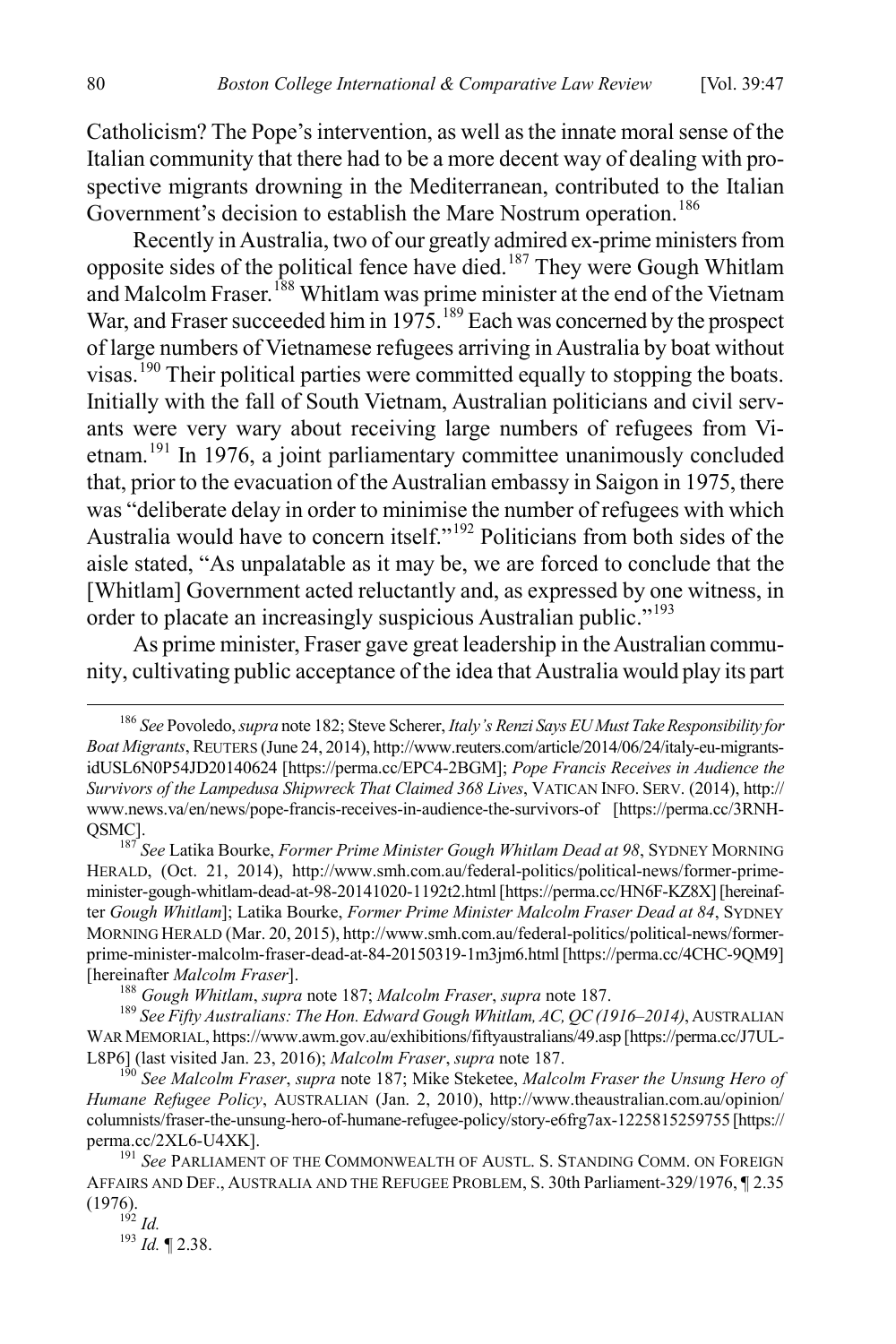in receiving a significant number of Vietnamese refugees chosen by Australian government officials from camps in other Southeast Asian countries like Thailand.<sup>194</sup> Eventually, an orderly departure program was negotiated with the Vietnamese government.[195](#page-35-1) On both sides of the political aisle in Australia, there were concerns expressed about "queue jumpers" and those falsely claiming to be refugees while seeking a better life.<sup>[196](#page-35-2)</sup> Both Whitlam and Fraser, like all their political successors, expressed concerns about boat people arriving without visas and without prior selection by Australian officials.<sup>197</sup> In May 1977, Fraser's Minister for Immigration, Michael MacKellar, set out Australia's first comprehensive refugee policy, insisting: "The decision to accept refugeesmust always remain with the Government of Australia."[198](#page-35-4) He announced,

<span id="page-35-8"></span>There will be a regular intake of Indo-Chinese refugees from Thailand and nearby areas at a level consistent with our capacity as a community to resettle them. In this operation, we shall be relying greatly on the co-operation of the UNHCR, other Governments, especially the Thai Government, and voluntary agencies in Australia.<sup>[199](#page-35-5)</sup>

A year later, there was an increasing flow of refugees out of Vietnam and into camps around Southeast Asia.[200](#page-35-6) The Fraser government insisted on the need for a co-operative international approach.<sup>[201](#page-35-7)</sup> When non-governmental agencies started to provide assistance to boat people on the high seas, MacKellar told Parliament: "I put the proposition that the people concerned with the project could not see a situation emerging where Australia would automatically

<span id="page-35-1"></span><span id="page-35-0"></span><sup>&</sup>lt;sup>194</sup> *See* Steketee, *supra* not[e 190.](#page-34-9)<br><sup>195</sup> *Timeline: Vietnamese Immigration to Australia*, ABCNEWS (June 22, 2012), http://www.abc. net.au/news/2012-06-20/timeline-of-vietnamese-immigration-to-australia/4080074 [https://perma.cc/ LU4L-AXP2]. <sup>196</sup> *See* Moss Cass, *Stop This Unjust Queue Jumping*, AUSTRALIAN, June 29, 1978, (transcript

<span id="page-35-2"></span>available at http://www.safecom.org.au/pdfs/moss-cass\_queue-jumpers.pdf [https://perma.cc/A7KT-

<span id="page-35-3"></span><sup>4</sup>QGM]). 197 *See* Commonwealth, *Parliamentary Debates*, House of Representatives, 24 May 1977, 1714 (Michael MacKellar, Minister for Immigration & Ethnic Affairs) (Austl.); Gerard Henderson, *How Whitlam Closed the Door on Refugees*, SYDNEY MORNING HERALD (Apr. 18, 2006), http://www.smh. com.au/news/opinion/how-whitlam-closed-the-door-on-refugees/2006/04/17/1145126051892.html [https://perma.cc/N64J-K9QL] ("An examination of the departmental files for 1975 reveals that Whitlam practised the message that Australia will determine who comes to this country some decades

<span id="page-35-4"></span>before Howard preached it.").<br><sup>198</sup> Commonwealth, *Parliamentary Debates*, House of Representatives, 24 May 1977, 1714 (Mi-<br>chael MacKellar, Minister for Immigration & Ethnic Affairs) (Austl.).

<span id="page-35-6"></span><span id="page-35-5"></span><sup>&</sup>lt;sup>199</sup> Id. at 1716.<br><sup>200</sup> 1 ENCYC. OF DIASPORAS: IMMIGRANT AND REFUGEE CULTURES AROUND THE WORLD 1142 (Melvin Ember et al. eds., 2005). <sup>201</sup> Commonwealth, *Parliamentary Debates*, House of Representatives, 24 May 1977, 1716 (Mi-

<span id="page-35-7"></span>chael MacKellar, Minister for Immigration & Ethnic Affairs) (Austl.).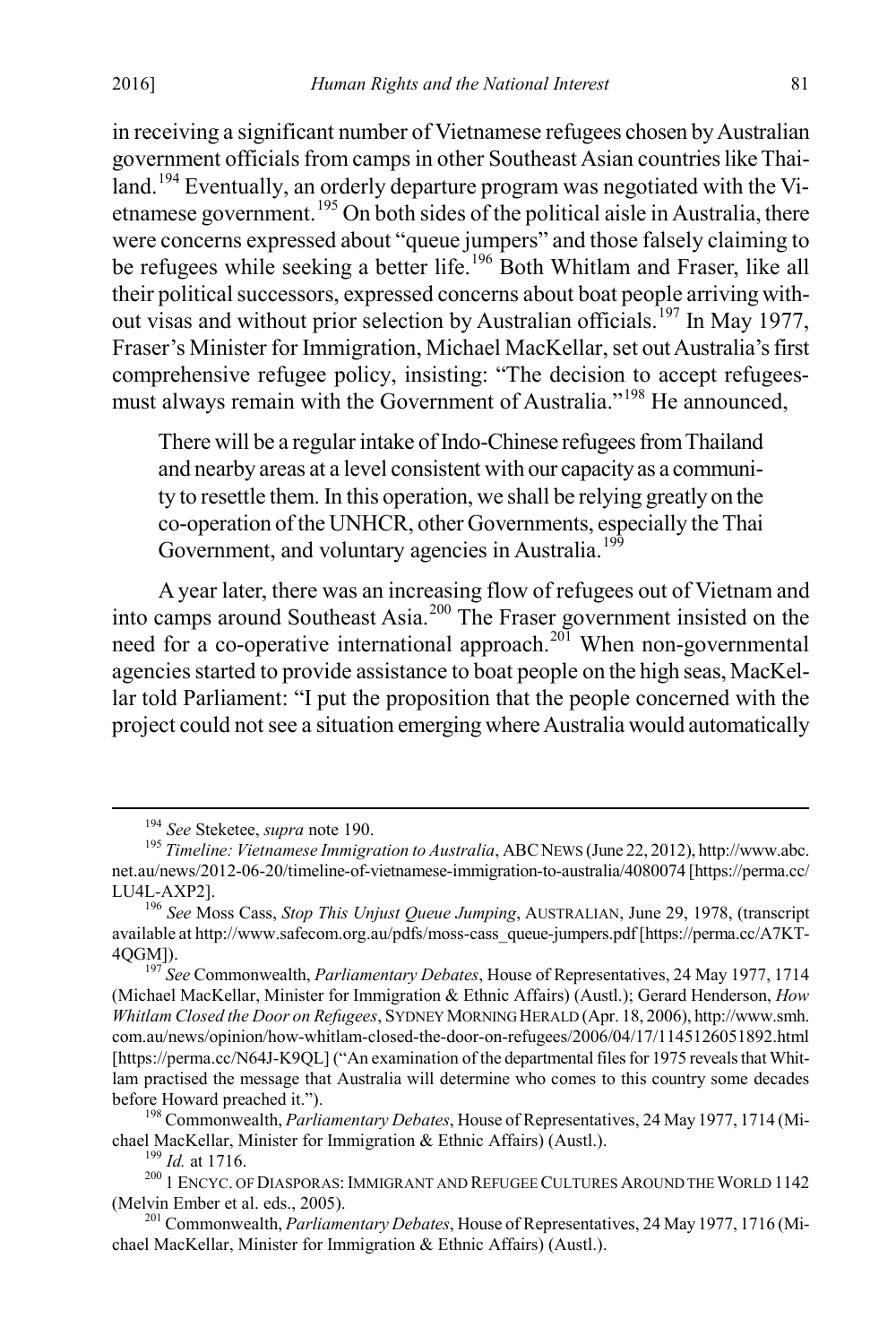allow the entry of any people that such a vessel happened to pick up.<sup> $202$ </sup> On June 29, 1978, the Labor Party's spokesman on immigration, Dr. Moss Cass, wrote a very inflammatory opinion piece in *The Australian* lamenting the arrival of over 1000 boat people in Darwin Harbour, none of whom had been sent back to Vietnam.<sup>[203](#page-36-1)</sup> He said, "The implications of a government policy which accepts queue-jumping on this scale are obvious." $2^{04}$  He was adamant that "those refugees seeking residence in Australia who jump the queue by arriving on our shores without proper authorisation should not be given resident status, even temporarily."<sup>[205](#page-36-3)</sup> On August 15, 1978, the Labor frontbencher, Clyde Cameron, who had been Whitlam's Immigration Minister, asked Prime Minister Fraser a rather hostile and insinuating question: "Will he tell the Parliament what approaches were made by the United States of America which were in any way responsible for the decision to permit Vietnamese nationals to enter Australia without permits?"[206](#page-36-4) Fraser answered:

The United States of America has not attempted to influence procedures for entry to Australia.

The Australian Government will at all times decide the requirements for entry to Australia.

No Vietnamese nationals are permitted to enter Australia without entry permits. The 1634 boat refugees who have arrived in Darwin without prior authority were issued with temporary entry permits on arrival pending consideration of their applications to remain here.<sup>[207](#page-36-5)</sup>

The major political parties agreed on the need to arrest the flow of boats, while being generous with the resettlement of Vietnamese refugees, who then came through the camps in Southeast Asia under what later became the com-prehensive plan of action in 1989.<sup>[208](#page-36-6)</sup> On March 16, 1982, Ian MacPhee, Fraser's next Immigration Minister after MacKellar, provided Parliament with an update on the government's refugee policy, stating, "The decision to accept refugees must always remain with the Australian Government."[209](#page-36-7) He told Parliament:

<span id="page-36-0"></span><sup>&</sup>lt;sup>202</sup> Commonwealth, *Parliamentary Debates*, House of Representatives, 7 June 1978, 3149 (Mi-chael MacKellar, Minister for Immigration & Ethnic Affairs) (Austl.).

<span id="page-36-4"></span><span id="page-36-3"></span><span id="page-36-2"></span><span id="page-36-1"></span><sup>&</sup>lt;sup>203</sup> See Stop This Unjust Queue Jumping, supra note [196.](#page-35-8)<br><sup>204</sup> Id.<br><sup>205</sup> Id. *205* Id. Commonwealth, *Parliamentary Debates*, House of Representatives, 12 Sept. 1978, 902 (Malcolm Fraser, Prime Minister) (Austl.).<br><sup>207</sup> *Id.* <sup>208</sup> *See* PHILLIPS & SPINKS, *supra* not[e 16,](#page-3-1) at 9–10.<br><sup>209</sup> Commonwealth, *Parliamentary Debates*, House of Representatives, 16 Mar. 1982, 991 (Ian

<span id="page-36-7"></span><span id="page-36-6"></span><span id="page-36-5"></span>MacPhee, Minister for Immigration & Ethnic Affairs) (Austl.).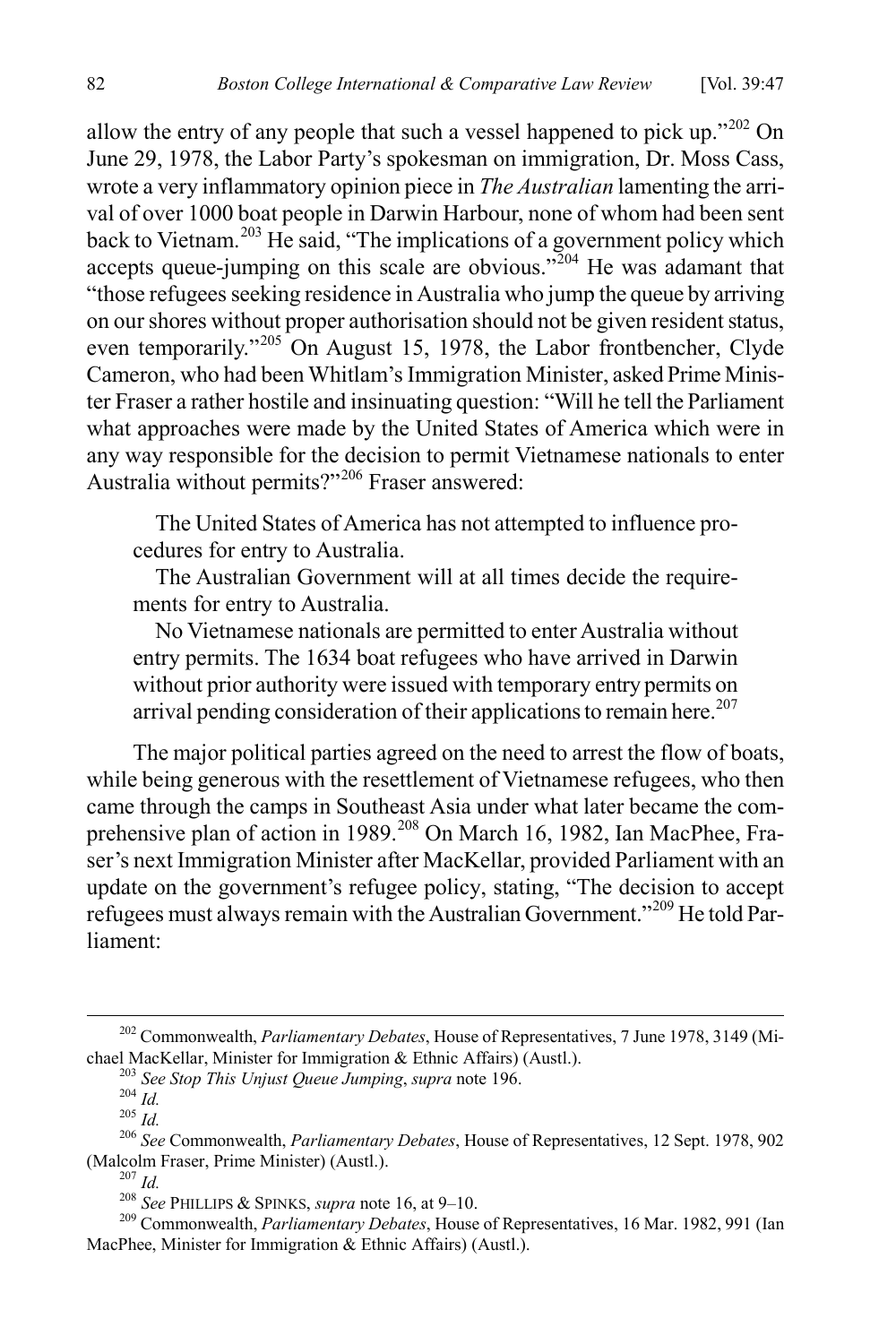During my visit last year I reached the conclusion, commonly held by many involved in both the Indo-Chinese and Eastern European refugee situations, that a proportion of people now leaving their homelands were doing so to seek a better way of life rather than to escape from some form of persecution. In other words their motivation is the same as over one million others who apply annually to migrate to Australia. To accept them as refugees would in effect condone queue-jumping as migrants. $210$ 

He called for a "balance between compassion and realism."<sup>[211](#page-37-1)</sup> He announced progress with an orderly departure program aimed at arresting the flow of boats out of Vietnam.<sup>[212](#page-37-2)</sup> He reached agreement with his counterparts in Thailand and Malaysia on how to arrest the flow and how to handle the numbers coming through.[213](#page-37-3) All this humanitarian effort was posited on the prem-ise of stopping the boats from coming uninvited to Australia.<sup>[214](#page-37-4)</sup>

There was a very moving scene at the recent state funeral of Malcolm Fraser when Vietnamese Australians thronged outside the church carrying placards, one of which read: "Farewell to our true champion of humanity[:] Malcolm Fraser."<sup>[215](#page-37-5)</sup> I honor Fraser, but not because he opened our borders to fleeing boat people coming in numbers in the tens of thousands. He didn't. He secured the borders, and then, as novelist Tim Winton put it, he led the nation in opening "our arms and hearts to tens of thousands" of refugees.<sup>[216](#page-37-6)</sup> Winton is wrong to claim that Fraser welcomed the boats. Rather, Winton is right to proclaim:

<span id="page-37-8"></span>I was proud of my country, then, proud of the man who made it happen, Malcolm Fraser, whose greatness shames those who've followed him in the job. Those were the days when a leader drew the people up and asked the best of them and despite their misgivings, Australians rose to the challenge. And I want to honour his memory today.[217](#page-37-7)

<span id="page-37-7"></span><span id="page-37-6"></span><span id="page-37-5"></span>MORNING HERALD (Mar. 29, 2015), http://www.smh.com.au/comment/tim-wintons-palm-sundayplea-start-the-soulsearching-australia-20150328-1ma5so.html [https://perma.cc/JB5U-FL93]. 217 *Id.*

<span id="page-37-4"></span><span id="page-37-3"></span><span id="page-37-2"></span><span id="page-37-1"></span><span id="page-37-0"></span><sup>210</sup> *Id.* <sup>211</sup> *Id.* <sup>212</sup> *Id.* <sup>213</sup> *See id.* <sup>214</sup> *See id.* <sup>215</sup> John Ferguson & Tessa Akerman, *Malcolm Fraser Funeral: Farewell to a Champion of Humanity*, AUSTRALIAN (Mar. 27, 2015), http://www.theaustralian.com.au/in-depth/malcolm-fraser/ malcolm-fraser-funeral-farewell-to-a-champion-of-humanity/story-fnstaz0z-1227281240705?sv=ad 9b9a33de536461f4368d621feea789 [https://perma.cc/JQU8-2CUZ].<sup>216</sup> Tim Winton, *Tim Winton's Palm Sunday Plea: Start the Soul-Searching Australia*, SYDNEY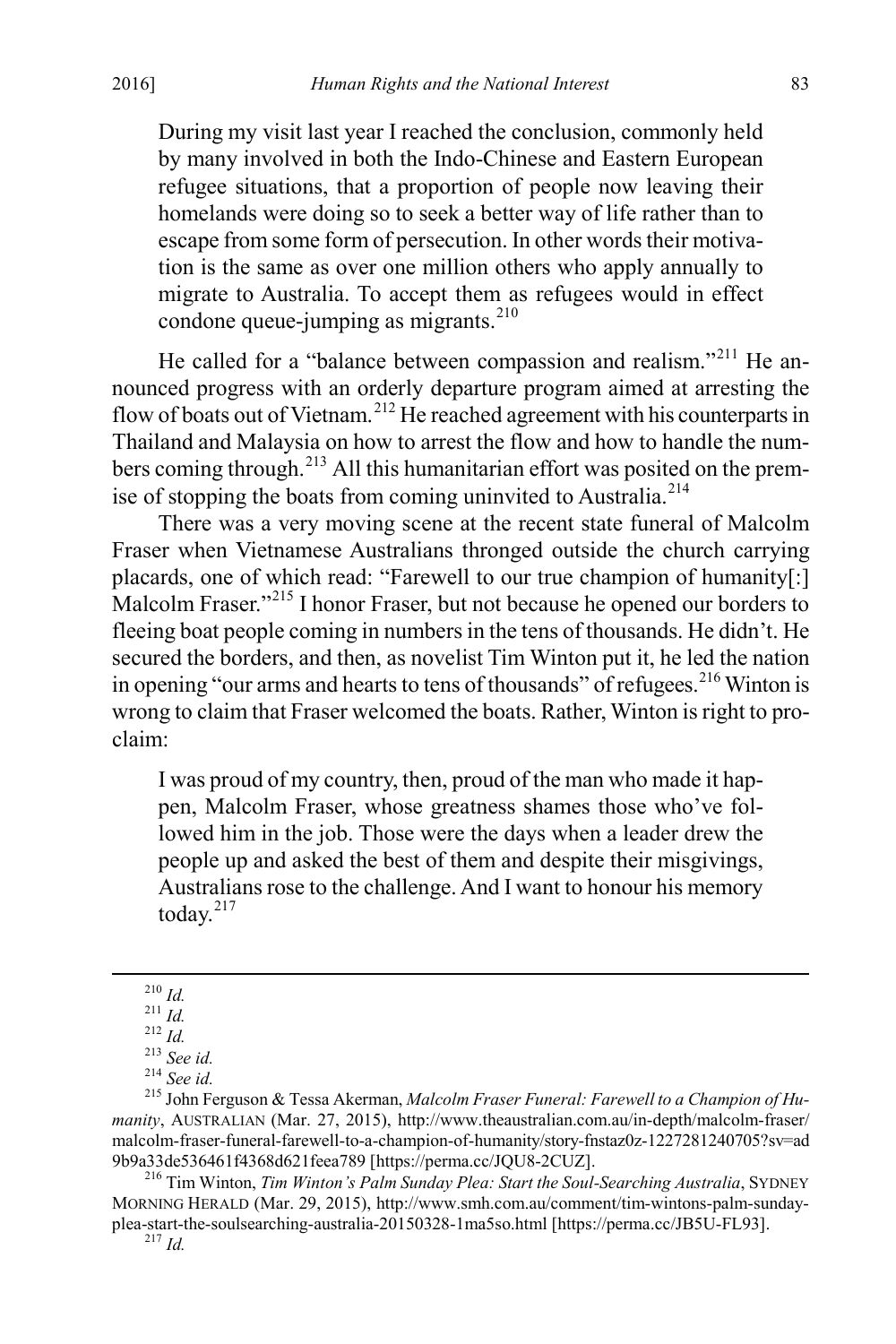By seeking the right balance between compassion and realism, between the human rights of asylum seekers and the national interest of a rich democratic country, we might find as much guidance from the memory of the last generation of refugees in their honoring of the last generation of political leaders who tried to forge a politically acceptable solution that was both compassionate and fair to the many who were seeking asylum. In a country like Australia, I have concluded that stopping the boats is a precondition to finding a politically acceptable, compassionate, and fair solution. The boats will be stopped. But they need to be stopped decently and fairly so that the Australian community might then be more generous in opening the doors to a higher quota of refugees and funding the international agencies and other governments caring for asylum seekers in transit. As one of the richest, most democratic countries in Southeast Asia, Australia will always be an attractive destination for some of the  $51,000,000$  displaced persons in our world.<sup>[218](#page-38-0)</sup>

Mary Ellen O'Connell concludes her book, *The Power and Purpose of International Law*, with the observation:

International law needs improvement, however, not demolition, because it remains the single, generally accepted means to solve the world's problems. These problems will not be solved by armed conflict or the imposition of a single ideology or religion. Through international law diverse cultures can reach consensus about the moral norms that we should commonly live by. People everywhere believe in law, believe in this alternative to force, as they believe in higher things. They want the power of law to be used to achieve the community's most important common goals. International law reflects that the international community's shared goals today are peace, respect for human rights, prosperity, and the protection of the natural  $\frac{1}{219}$  $\frac{1}{219}$  $\frac{1}{219}$ 

#### VII. THE CONTINUED NEED FOR INTERNATIONAL COOPERATION

International law, statesmanship, moral leadership by civil society, and the churches can all contribute to developing consensus about the moral norms

<span id="page-38-0"></span> <sup>218</sup> *See* UNHCR, WORLD REFUGEE DAY, *supra* not[e 38.](#page-5-14) The CIA World Factbook places Australia's GDP (PPP) at twentieth worldwide, ranking only behind Indonesia among Southeast Asian countries. *See The World Factbook: Country Comparison: GDP (Purchasing Power Parity)*, CIA, https:// www.cia.gov/library/publications/the-world-factbook/rankorder/2001rank.html [https://perma.cc/ 465T-KYV6] (last visited Oct. 28, 2015). *The Economist*'s Intelligence Unit ranks Australia as one of the world's most democratic states, far surpassing all of its neighbors except New Zealand. ECONOMIST INTELLIGENCE UNIT, DEMOCRACY INDEX 2014: DEMOCRACY AND ITS DISCONTENTS 4 (2015), https://<br>www.eiu.com/public/topical\_report.aspx?campaignid=Democracy0115 [https://perma.cc/CR37-Y948].

<span id="page-38-1"></span> $^{219}$  Mary Ellen O'Connell, The Power and Purpose of International Law 370 (2008). (footnote omitted).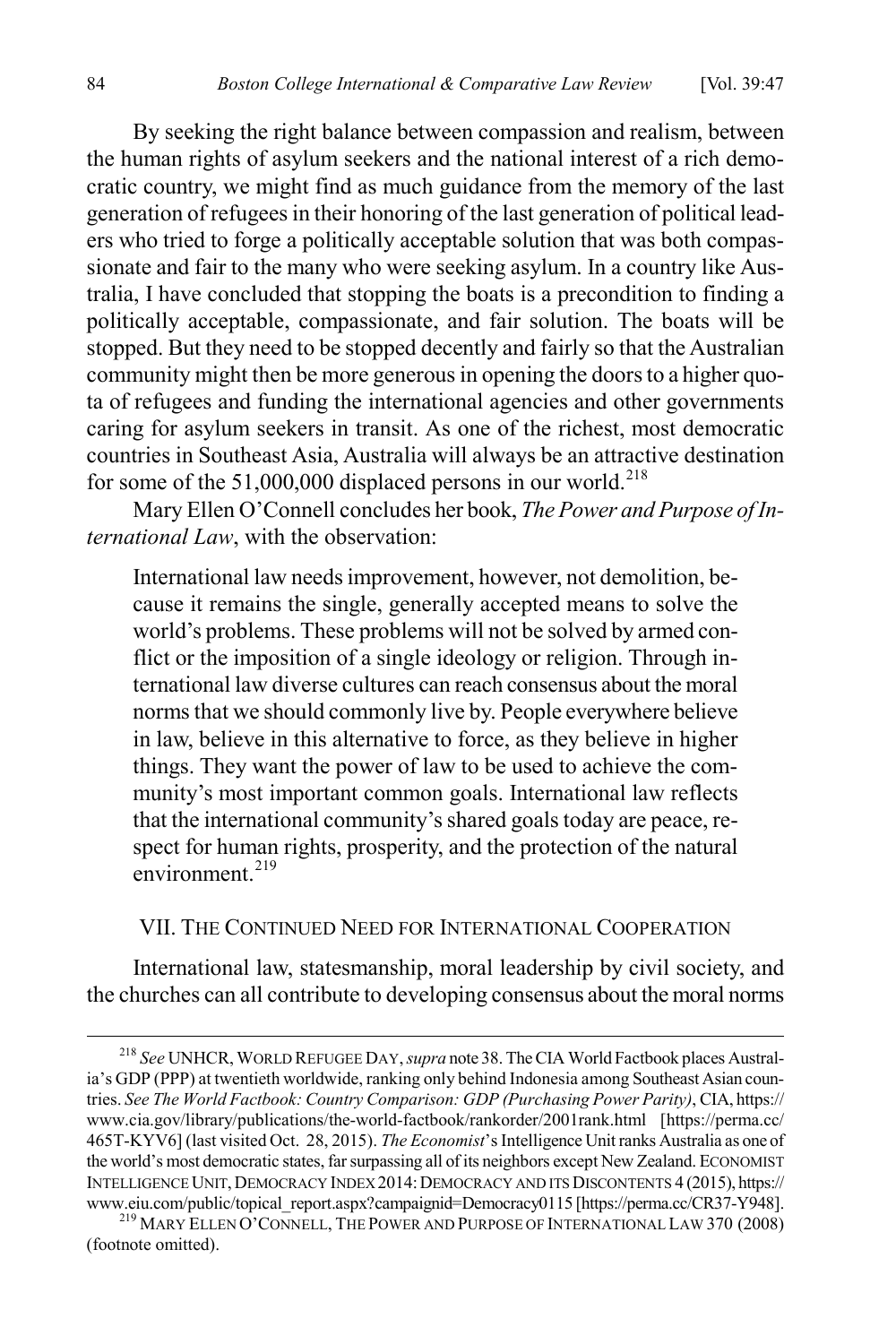that we should commonly live by. At the same time, it is important to secure our national borders while being responsive to our obligations to those less fortunate than us just because they find themselves on the wrong side of our borders plagued by persecution. I return to Australia accepting that my political leaders will always maintain a commitment to stopping the boats, no matter what political party they represent; but I return insisting that there is a need for international cooperation to determine how decently to stop the boats while providing an enhanced commitment to the orderly transfer of an increased number of refugees across our border so that they might live safe and fulfilling lives contributing to the life of the nation.

This cannot be done in Australia until we shut down the processing centers on Nauru and on Manus Island and accept that people should only be held in detention while issues of identity, security, and health are determined. We must negotiate arrangements with Indonesia, India, and any other transit countries to which asylum seekers are being returned, and replicate the new European regulation:

No person shall, in contravention of the principle of *nonrefoulement*, be disembarked in, forced to enter, conducted to or otherwise handed over to the authorities of a country where, inter alia, there is a serious risk that he or she would be subjected to the death penalty, torture, persecution or other inhuman or degrading treatment or punishment, or where his or her life or freedom would be threatened on account of his or her race, religion, nationality, sexual orientation, membership of a particular social group or political opinion, or from which there is a serious risk of an expulsion, removal or extradition to another country in contravention of the principle of *non-refoulement*. [220](#page-39-0)

It might then be possible for Australian officials to conduct prompt, reliable onboard assessments of asylum seekers on vessels to determine whether it is appropriate to return them to their last port of call, even without the need for an onboard international lawyer to conduct any sort of "framing" exercise.<sup>[221](#page-39-1)</sup> It should then be possible to avoid the recent obscene scenario of 157 persons being detained on the high seas for a month, regardless of whether or not the *non-refoulement* obligation applies extra-territorially.<sup>[222](#page-39-2)</sup>

<span id="page-39-1"></span><span id="page-39-0"></span> $220$  Regulation 656/2014 of the European Parliament and of the Council of 15 May 2014, Establishing Rules for the Surveillance of the External Sea Borders in the Context of Operational Cooperation Coordinated by the European Agency for the Management of Operational Cooperation at the External Borders of the Member States of the European Union, art. 4, 2014 O.J. (L 189) 93.<br><sup>221</sup> *Cf.* Goodwin-Gill, *supra* not[e 111,](#page-18-1) at 653–55.<br><sup>222</sup> *See supra* note[s 143](#page-25-8)[–147](#page-25-9) and accompanying text.

<span id="page-39-2"></span>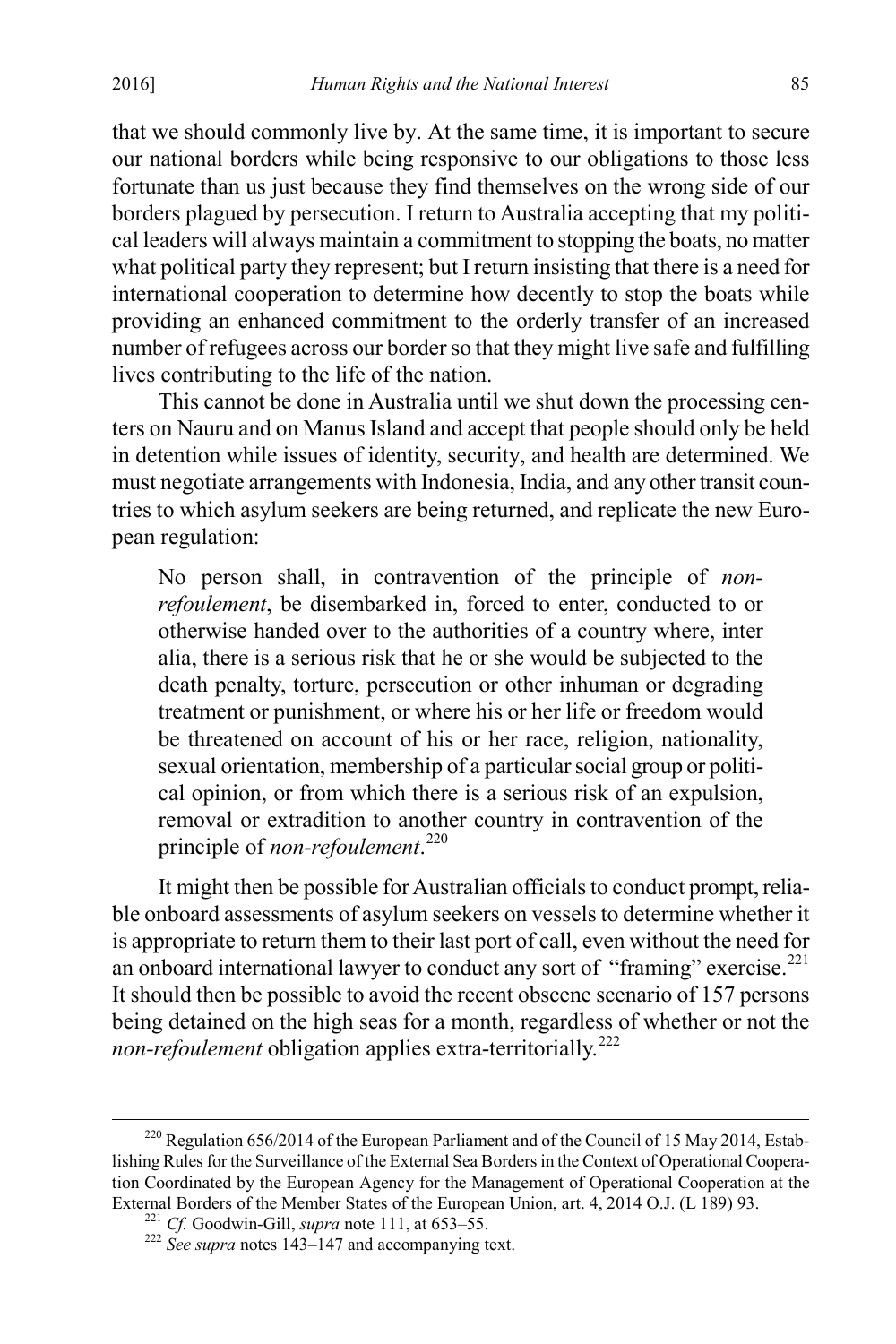International law has its place in helping to change the policy settings of governments and to redirect the public debate. No doubt the *Hirsi* decision helped contribute to the development of thinking in Europe culminating in recent regulation for dealing with boat people coming across the Mediterranean.[223](#page-40-0) It remains to be seen how effective Frontex Operation Triton is both at dissuading people from setting out on boats in the first place and then rescuing them when they do.<sup>[224](#page-40-1)</sup> With 280,000 people having entered the EU illegally in 2014, it is no surprise that the EU is now experimenting with its own externalized border, seeking to have Niger, Tunisia, Egypt, Morocco, and Turkey pre-screen intending migrants.<sup>[225](#page-40-2)</sup> The United Kingdom continues to be agnostic about the utility of proactive interception and rescue missions on the Mediter-ranean.<sup>[226](#page-40-3)</sup> When Operation Triton was being established, Baroness Anelay, the Minister of State, Foreign, and Commonwealth Office, told the House of Lords:

We do not support planned search and rescue operations in the Mediterranean. We believe that they create an unintended "pull factor", encouraging more migrants to attempt the dangerous sea crossing and thereby leading to more tragic and unnecessary deaths. The Government believes the most effective way to prevent refugees and migrants attempting this dangerous crossing is to focus our attention on countries of origin and transit, as well as taking steps to fight the people smugglers who wilfully [sic] put lives at risk by packing mi-grants into unseaworthy boats.<sup>[227](#page-40-4)</sup>

The Spanish Parliament legislated to allow "hot returns" of irregular migrants at the Spanish enclaves of Ceuta and Melilla in North Africa in order to prevent illegal immigration into Spain, and Spanish border police and Moroc-can forces guard the borders of these enclaves.<sup>[228](#page-40-5)</sup> Stefan Kessler, the Europe Senior Policy Officer for the Jesuit Refugee Service, said, "There is the concrete danger that persons will be physically prevented from reaching the border

<span id="page-40-0"></span> <sup>223</sup> *See supra* note[s 156](#page-26-10)[–167](#page-28-0) and accompanying text; Brennan, *The Politics of Popular Evil and* 

<span id="page-40-1"></span>*Untrendy Truth*, *supra* not[e 61.](#page-8-9) <sup>224</sup> *See* Agnieszka Flak & Helen Popper, *Nearly 4,700 Migrants Rescued off Libya Coast: Italian Coastguard*, REUTERS (Sept. 19, 2015), http://www.reuters.com/article/2015/09/19/us-europe-migrantsitaly-idUSKCN0RJ0PG20150919 [https://perma.cc/9DW8-8CBL]; Wladimir Pantaleone, *More Than 200 Feared Dead in Sinking of Migrant Boat in Mediterranean*, REUTERS (Aug. 6, 2015), http://uk.reuters.com/article/2015/08/06/uk-europe-migrants-italy-idUKKCN0QB0SN20150806 [https://perma.cc/35JV-A7YB]. <sup>225</sup> *See* Lorne Cook, *African Envoy Expresses Concerns over EU Migrant Center Plans*, SAN

<span id="page-40-2"></span>DIEGO UNION-TRIBUNE (Apr. 1, 2015), http://www.sandiegouniontribune.com/news/2015/apr/01/ african-envoy-expresses-concern-over-eu-migrant/ [https://perma.cc/5AU3-8LTN].<br><sup>226</sup> See 756 Parl Deb HL (5th ser.) (2014) col. WA41 (UK).<br><sup>227</sup> Id.<br><sup>228</sup> See Spain: Legalising Human Rights Violations, JESUIT REFUGEE SERV.

<span id="page-40-5"></span><span id="page-40-4"></span><span id="page-40-3"></span>http://www.jrseurope.org/news\_detail?TN=NEWS-20150327080225 [https://perma.cc/3KGD-FEVS].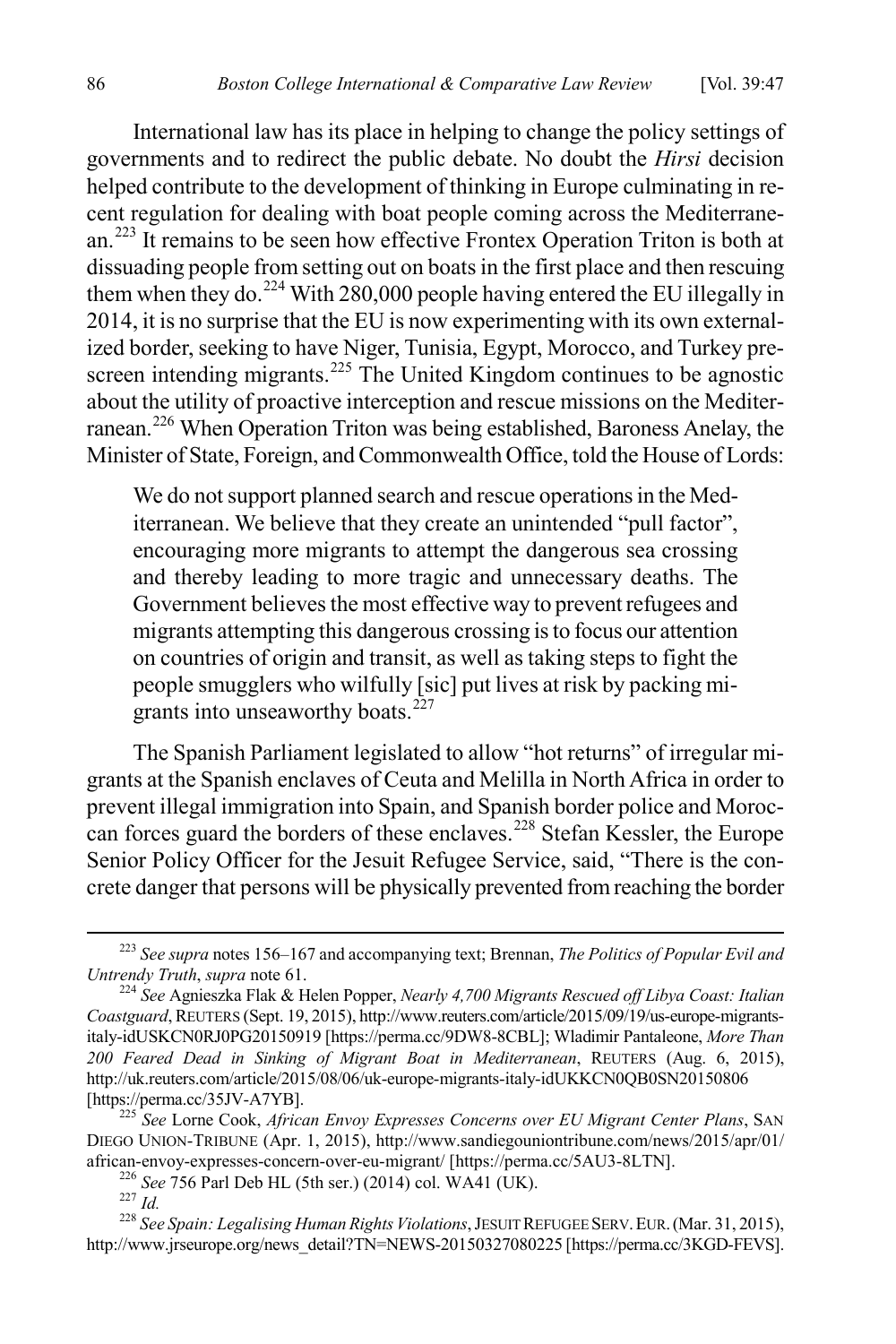crossing points and therefore will be blocked from lodging a protection claim."<sup>[229](#page-41-0)</sup>

When considering the mission of international lawyers trying to humanize these externalized borders, Martii Koskenniemi's prescient remarks come to mind:

International law increasingly appears as that which resists being reduced to a technique of governance. When international lawyers are interviewed on the Iraqi war, or on torture, or on trade and environment, on poverty and disease in Africa—as they increasingly are they are not expected to engage in hair-splitting technical analyses. Instead, they are called upon to soothe anxious souls, to give voice to frustration and outrage. Moral pathos and religion frequently fail as vocabularies of engagement, providers of 'empty signifiers' for expressing commitment and solidarity. Foreign policy may connote party rule. This is why international law may often appear as the only available surface over which managerial governance may be challenged, the sole vocabulary with a horizon of transcendence—even if, or perhaps precisely because, that horizon is not easily translated into another institutional project. I often think of international law as a kind of secular faith  $^{230}$  $^{230}$  $^{230}$ 

None of us would want more realistic and more decent options in these most toxic of times to be forfeited simply because there is a new emerging fundamentalism being preached by the most respected high priests of international law. It is time to concede that none of us has a right to enter another country and that all of us have the obligation not to return anyone presenting at our border to a situation of persecution, torture, or cruel punishment. Though I doubt the possibility that the EU would negotiate appropriate returns of asylum seekers to Libya in the foreseeable future, I continue to entertain the hope that Australia can negotiate appropriate returns to transit several countries—such as Indonesia for Iraqis, Afghans, and Iranians and India for Tamils—so that Australia might then decently extend the hand of welcome to more of the world's 51,000,000 displaced persons.

#### **CONCLUSION**

For the moment, my country is failing to strike the right balance between human rights and the national interest. It is stopping the boats indecently, violating the human dignity of those being held in unsatisfactory conditions in

<span id="page-41-1"></span><span id="page-41-0"></span><sup>229</sup> *Id.* <sup>230</sup> Martti Koskenniemi, *The Fate of Public International Law: Between Technique and Politics*, 70 MOD. L. REV. 1, 30 (2007).